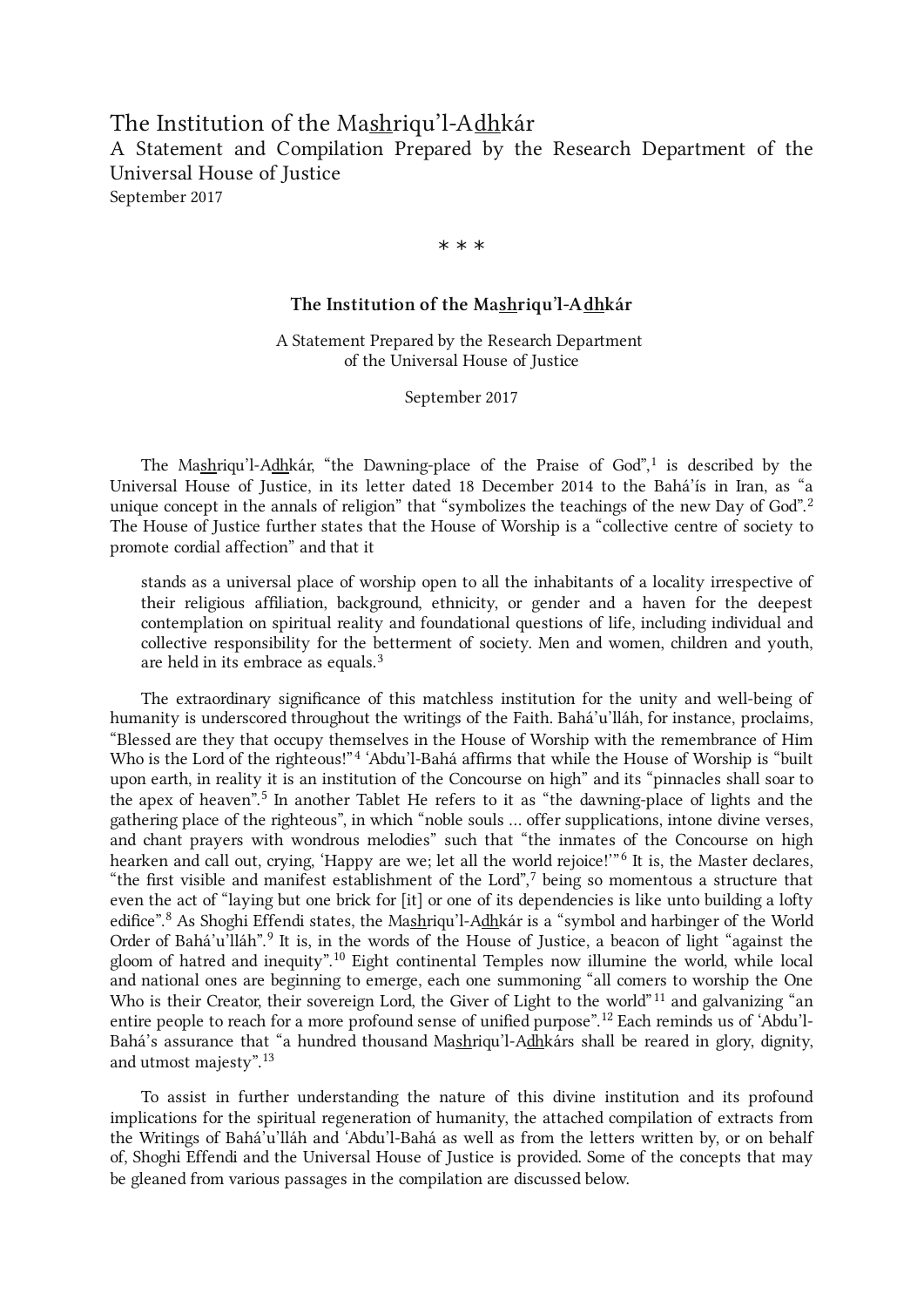#### 1. The Influence of the Mashriqu'l-Adhkár

In the Kitáb-i-Aqdas, Bahá'u'lláh calls on the peoples of the world to build

<span id="page-1-0"></span>houses of worship throughout the lands in the name of Him Who is the Lord of all religions. Make them as perfect as is possible in the world of being, and adorn them with that which befitteth them, not with images and effigies. Then, with radiance and joy, celebrate therein the praise of your Lord, the Most Compassionate. Verily, by His remembrance the eye is cheered and the heart is filled with light. [14](#page-36-13)

<span id="page-1-1"></span>'Abdu'l-Bahá elaborates on the importance of this institution, referring to the Mashriqu'l-Adhkár as "the lodestone of divine confirmations" and "the mighty foundation of the Lord, the firm pillar of the Faith of God". In the same Tablet, He states that the establishment of the House of Worship "is a means for the exaltation of the Word of God" and that the "praise and glorification emanating from it cheereth the heart of every righteous soul". He thus exhorts the friends to "be occupied therein with prayer and the worship of God, the recitation of the verses and words of God, and the chanting of heavenly odes in glorification of the All-Merciful".<sup>[15](#page-36-14)</sup>

<span id="page-1-2"></span>Elsewhere, 'Abdu'l-Bahá describes the House of Worship as "a centre wherein the spirits are gladdened and the hearts attracted to the Abhá Kingdom" [16](#page-36-15) and avers that it has "a powerful influence on every phase of life",<sup>[17](#page-36-16)</sup> awakening the friends<sup>[18](#page-36-17)</sup> and promoting the oneness of humankind.<sup>[19](#page-36-18)</sup> By gathering together in this edifice to make mention of the Lord, "bonds of unity"<sup>[20](#page-36-19)</sup> are forged while affection grows and flourishes "in the human heart".<sup>[21](#page-36-20)</sup> Indeed, through the Mashriqu'l-Adhkár, which "causeth hearts to be illumined, souls to become spiritual, and the fragrances of the Kingdom of Glory to be inhaled", the world of humanity is "transformed into another world, and the susceptibilities of the heart are heightened to such a degree that they encompass the entire creation".<sup>[22](#page-36-21)</sup> According to Shoghi Effendi, the impact of the Mashriqu'l-A<u>dh</u>kár is "incalculable and mysterious",<sup>[23](#page-36-22)</sup> directly bolstering the faith of the individual, while also serving, in the words of 'Abdu'l-Bahá, as "the greatest means of diffusing the sweet savours of the Lord".<sup>[24](#page-36-23)</sup> "As a potent symbol and an integral element of the divine civilization towards which Bahá'u'lláh's Revelation ushers all peoples," the House of Justice observes in a letter written on its behalf, "the House of Worship becomes the focal point of the community from which it emerges."<sup>[25](#page-36-24)</sup> "The people shall hasten to worship in that heavenly Temple," the Master declares, "the fragrance of God will be diffused, the Divine Teachings will take root in the hearts like unto the establishment of the spirit in the souls of men, and the people will stand firm in the Cause of your Lord, the All-Merciful."<sup>[26](#page-36-25)</sup>

### 2. A Place of Worship

<span id="page-1-3"></span>'Abdu'l-Baha explains that "pure and radiant hearts are the dawning-places of the mention of God from which the melodies of supplication and prayer continually reach the Concourse on high", and He states that should the hearts of the friends become divine temples through the bounty of God, "they would assuredly exert the utmost endeavour … to build the Mashriqu'l-Adhkár, so that the outward frame may reveal the inward reality and the outer form give tidings of the inner meaning".<sup>[27](#page-36-26)</sup> Several themes are found in the writings associated with this place of worship and the inward reality it manifests, including the power of prayer, the effects of communal worship, and the nature of devotions within the central edifice itself.

In the Kitáb-i-Aqdas, Bahá'u'lláh calls attention to the potency of reciting the verses of God in Houses of Worship:

<span id="page-1-4"></span>Teach your children the verses revealed from the heaven of majesty and power, so that, in most melodious tones, they may recite the Tablets of the All-Merciful in the alcoves within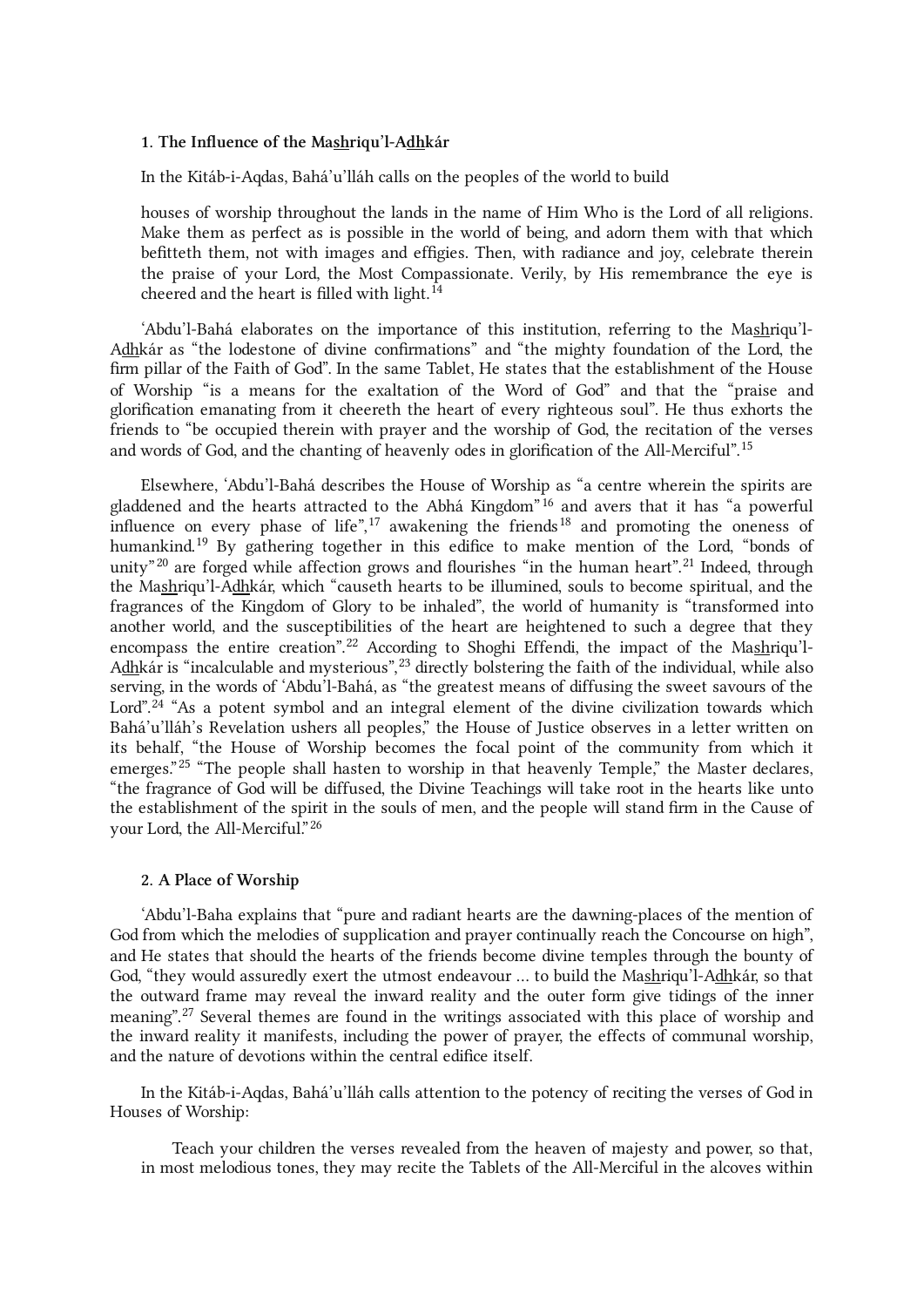the Mashriqu'l-Adhkárs. Whoever hath been transported by the rapture born of adoration for My Name, the Most Compassionate, will recite the verses of God in such wise as to captivate the hearts of those yet wrapped in slumber. Well is it with him who hath quaffed the Mystic Wine of everlasting life from the utterance of his merciful Lord in My Name—a Name through which every lofty and majestic mountain hath been reduced to dust.<sup>[28](#page-36-27)</sup>

<span id="page-2-0"></span>The House of Justice elucidates the theme of the power of prayer, explaining that the Twin Luminaries have taught us that prayer is "the essential spiritual conversation of the soul with its Maker, direct and without intermediation", "the morning's dew" that "brings freshness to the heart and cleanses it", and "a fire that burns away the veils and a light that leads to the ocean of reunion with the Almighty".<sup>[29](#page-36-28)</sup> The quality of prayer is pivotal. Upon it "depend the development of the limitless capacities of the soul and the attraction of the bounties of God". When it is "motivated by the love of God", its powers are manifested. "It is to be expressed", the House of Justice continues,

<span id="page-2-1"></span>with a sincere and pure heart conducive to contemplation and meditation so that the rational faculty can be illumined by its effects. Such prayer will transcend the limitation of words and go well beyond mere sounds. The sweetness of its melodies must gladden and uplift the heart and reinforce the penetrating power of the Word, transmuting earthly inclinations into heavenly attributes and inspiring selfless service to humankind. $^{30}$  $^{30}$  $^{30}$ 

<span id="page-2-2"></span>A second theme is that of communal worship, which Bahá'ís and their friends around the world understand to be fundamental to the pattern of collective endeavour aimed at the spiritual and material betterment of society. Essential to this pattern, the House of Justice maintains, "is the devotional meeting—a communal aspect of the godly life and a dimension of the concept of the Mashriqu'l-Adhkár".<sup>[31](#page-36-30)</sup> When "integrated into the core of community life", such gatherings become "occasions where any soul may enter, inhale the heavenly fragrances, experience the sweetness of prayer, meditate upon the Creative Word, be transported on the wings of the spirit, and commune with the one Beloved".<sup>[32](#page-36-31)</sup> The holding of such gatherings is "a further step in the implementation" of the law of the Ma<u>sh</u>riqu'l-A<u>dh</u>kár,<sup>[33](#page-36-32)</sup> one that evokes the spirit of the House of Worship in any locality. [34](#page-36-33)

<span id="page-2-3"></span>A third theme is the manner in which worship is conducted within the Mashriqu'l-Adhkár. Houses of Worship, 'Abdu'l-Bahá asserts, "bestow firmness and constancy upon the friends" and "are places of supplication and invocation to the Threshold of His grandeur".<sup>[35](#page-36-34)</sup> Vital to such worship and the creation of what Shoghi Effendi describes as "a serenely spiritual atmosphere" [36](#page-36-35) is the setting aside of rituals and rites. As the House of Justice observes, Shoghi Effendi

<span id="page-2-4"></span>decries the trappings of elaborate and ostentatious ceremony and warns against any inference "that the interior of the central Edifice itself will be converted into a conglomeration of religious services" offering "a spectacle of incoherent and confused sectarian observances and rites." [37](#page-36-36)

<span id="page-2-5"></span>Instead, devotional services are to be unhampered by uniformity or ritualistic forms of any kind,<sup>[38](#page-36-37)</sup> and are, Shoghi Effendi advises in a letter written on his behalf, to be "simple, dignified, and designed to uplift the soul and educate it through hearing the creative word".<sup>[39](#page-36-38)</sup> In another letter written on his behalf he states, "The more universal and informal the character of Bahá'í worship in the Temple the better." [40](#page-36-39)

<span id="page-2-6"></span>Such worship may also include vocal music.<sup>[41](#page-36-40)</sup> In letters written on its behalf, the House of Justice clarifies that lyrics sung in the House of Worship should be "based upon Bahá'í or other sacred writings", including the Writings and talks of 'Abdu'l-Bahá, should "contain Bahá'í themes",<sup>[42](#page-36-41)</sup> may involve "the repetition of verses from prayers or selections from the Writings", and may allow for "slight alterations in the text ... to conform with musical requirements".<sup>[43](#page-36-42)</sup> "The musical style of the piece can be determined by the composer, provided that he or she bears in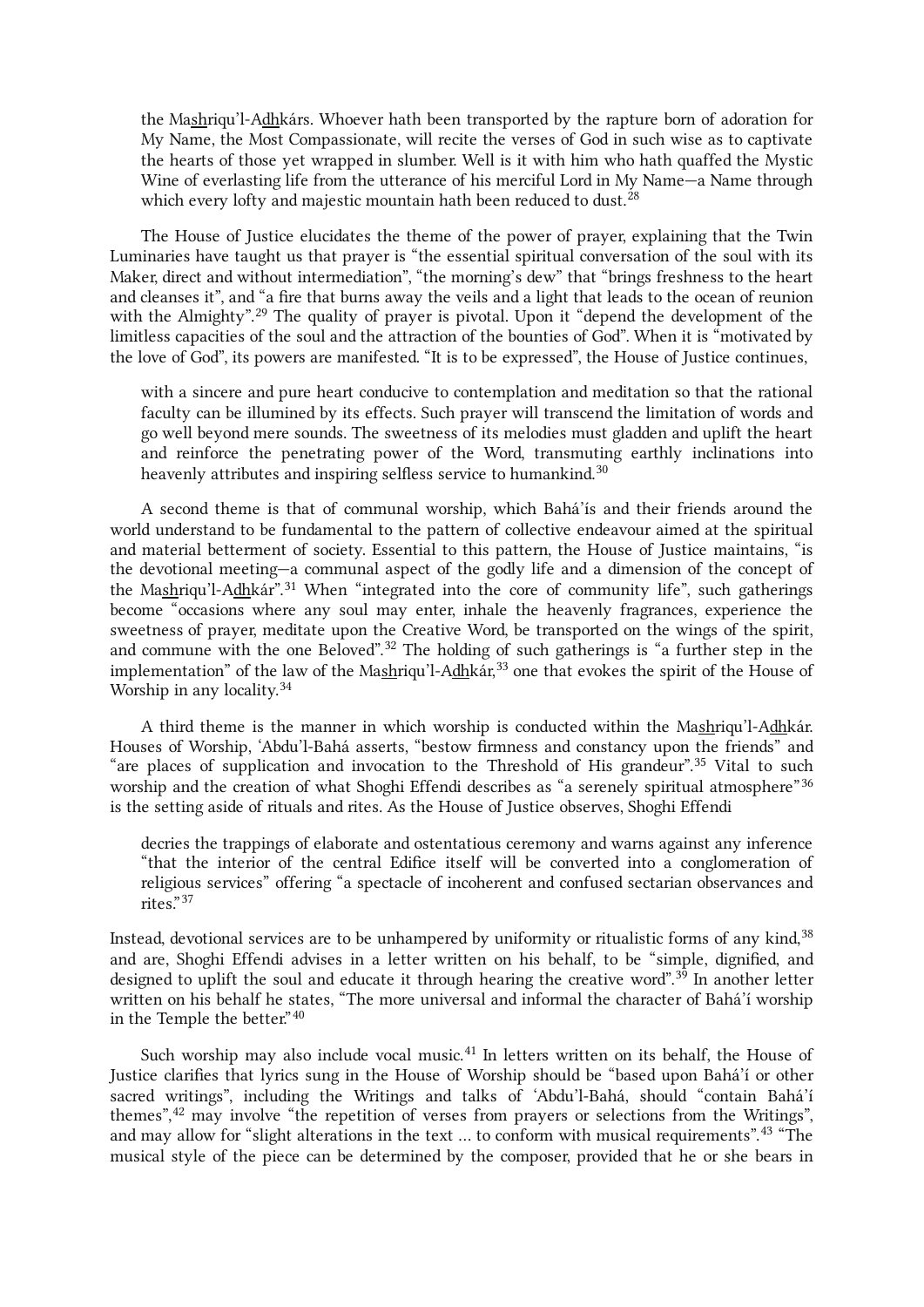mind the spiritual obligation to treat the Sacred Texts with the propriety, dignity and reverence due them." [44](#page-36-43)

<span id="page-3-0"></span>Through such an unassuming but embracing approach, the Mashriqu'l-Adhkár embodies a distinguishing feature of the Revelation of Bahá'u'lláh—the principle of unity in diversity—and marks, according to Shoghi Effendi, the establishment "upon the face of the earth, in the most visible and tangible manner, a beauteous likeness and enduring expression of the vital and unbounded spirit of the Cause of Him Who is the Lord of all worlds". [45](#page-36-44) 'Abdu'l-Bahá Himself asserts:

<span id="page-3-1"></span>The Mashriqu'l-Adhkár is a divine edifice in this nether world and a means for attaining the oneness of humanity, inasmuch as all the peoples of the world shall gather in fellowship and harmony within the Mashriqu'l-Adhkár and, chanting the anthems of Divine Unity, engage in the praise and glorification of the Lord of Hosts.<sup>[46](#page-36-45)</sup>

### 3. Worship and Service

<span id="page-3-2"></span>As potent and far-reaching as are the spiritual forces released by individual and collective devotions offered within the Mashriqu'l-Adhkár and as essential as is a vibrant devotional life to one's spiritual development, worship must also result, the House of Justice notes, in "deeds that give outward expression to that inner transformation".<sup>[47](#page-37-0)</sup> Shoghi Effendi points out that the "very purpose" of the community—a community that is "divinely ordained, organically united, clearvisioned, vibrant with life"—is "regulated by the twin directing principles of the worship of God and of service to one's fellow-men".<sup>[48](#page-37-1)</sup> Indeed, the indispensable connection between these directing principles is integral to the oneness of humankind, which, as the House of Justice notes, "is at once the operating principle and ultimate goal" of Bahá'u'lláh's Revelation.<sup>[49](#page-37-2)</sup>

<span id="page-3-3"></span>The inseparability of worship and service, which finds full expression in the Mashriqu'l-Adhkár, is progressively manifesting itself as the community implements the provisions of its framework for action with increasing effectiveness. The House of Justice observes that the friends "have not failed to appreciate the dynamic interaction between worship and endeavours to uplift the spiritual, social, and material conditions of society". [50](#page-37-3) In its Riḍván 2012 message to the Bahá'ís of the world, the House of Justice states:

<span id="page-3-4"></span>The Mashriqu'l-Adhkár, described by 'Abdu'l-Bahá as "one of the most vital institutions of the world", weds two essential, inseparable aspects of Bahá'í life: worship and service. The union of these two is also reflected in the coherence that exists among the community-building features of the Plan, particularly the burgeoning of a devotional spirit that finds expression in gatherings for prayer and an educational process that builds capacity for service to humanity. The correlation of worship and service is especially pronounced in those clusters around the world where Bahá'í communities have significantly grown in size and vitality, and where engagement in social action is apparent. [51](#page-37-4)

#### <span id="page-3-5"></span>4. Dependencies of the Mashriqu'l-Adhkár

In the fullness of time, Shoghi Effendi states, the central edifice of the Mashriqu'l-Adhkár will be surrounded by "such institutions of social service as shall afford relief to the suffering, sustenance to the poor, shelter to the wayfarer, solace to the bereaved, and education to the ignorant".<sup>[52](#page-37-5)</sup> The indispensability of "a dynamic coherence between the spiritual and practical requirements of life on earth", the House of Justice writes, "is unmistakably illustrated" in Bahá'u'lláh's "ordination of the Mashriqu'l-Adhkár, the spiritual centre of every Bahá'í community round which must flourish dependencies dedicated to the social, humanitarian, educational and scientific advancement of mankind".<sup>[53](#page-37-6)</sup> 'Abdu'l-Bahá explains in this regard that the House of Worship is "connected with a hospital, a drug dispensary, a traveler's hospice, a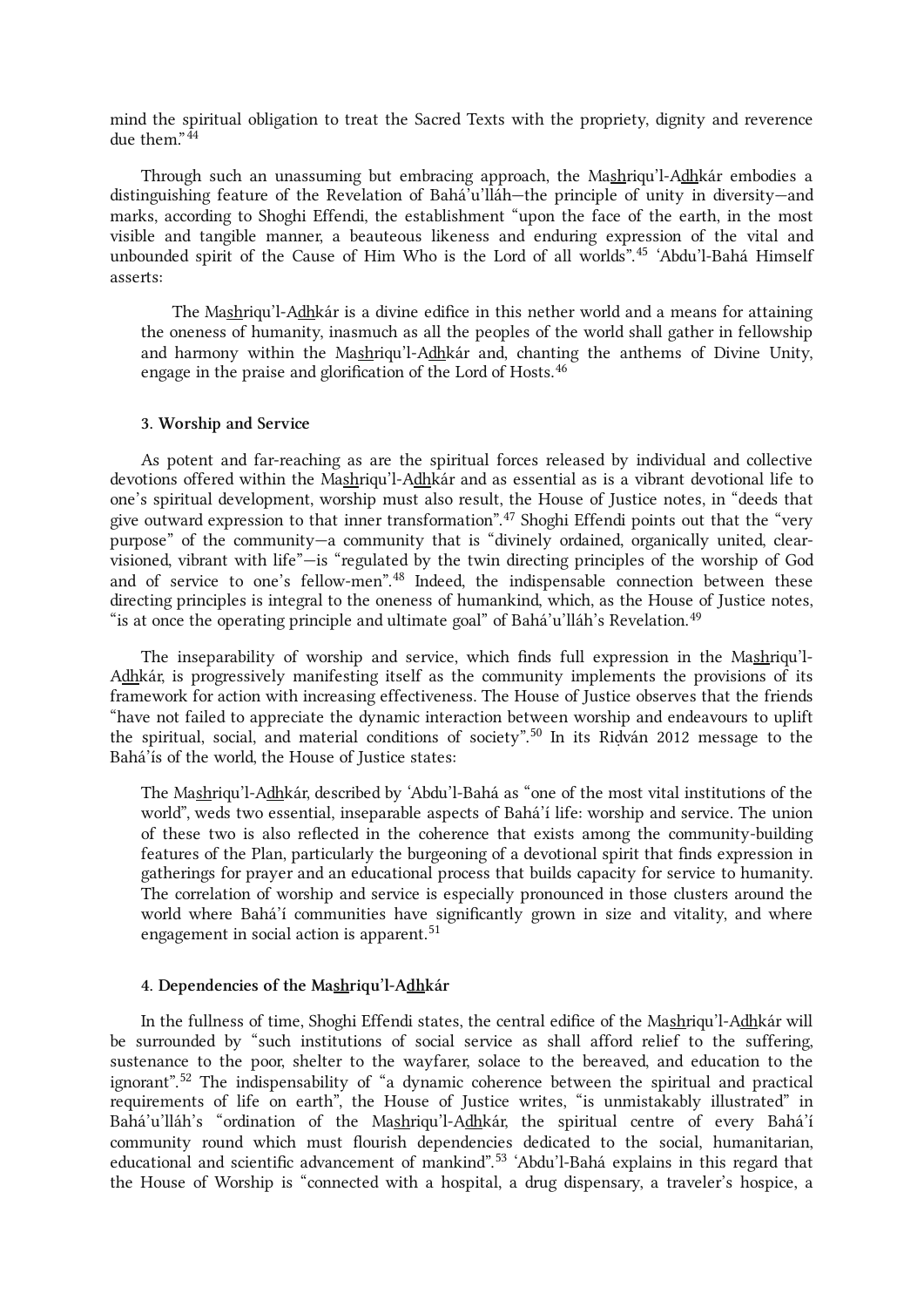school for orphans, and a university for advanced studies". As such, "The Temple is not only a place for worship; rather, in every respect is it complete and whole". [54](#page-37-7)

Shoghi Effendi highlights the vital interplay between worship and service and offers the following vision of the corresponding interrelationship between the central edifice and its dependencies:

<span id="page-4-0"></span>Divorced from the social, humanitarian, educational, and scientific pursuits centring around the Dependencies of the Mashriqu'l-Adhkár, Bahá'í worship, however exalted in its conception, however passionate in fervour, can never hope to achieve beyond the meagre and often transitory results produced by the contemplations of the ascetic or the communion of the passive worshipper. It cannot afford lasting satisfaction and benefit to the worshipper himself, much less to humanity in general, unless and until translated and transfused into that dynamic and disinterested service to the cause of humanity which it is the supreme privilege of the Dependencies of the Mashriqu'l-Adhkár to facilitate and promote. Nor will the exertions, no matter how disinterested and strenuous, of those who within the precincts of the Mashriqu'l-Adhkár will be engaged in administering the affairs of the future Bahá'í Commonwealth fructify and prosper unless they are brought into close and daily communion with those spiritual agencies centring in and radiating from the central Shrine of the Mashriqu'l-Adhkár. Nothing short of direct and constant interaction between the spiritual forces emanating from this House of Worship centring in the heart of the Mashriqu'l-Adhkár and the energies consciously displayed by those who administer its affairs in their service to humanity can possibly provide the necessary agency capable of removing the ills that have so long and so grievously afflicted humanity. For it is assuredly upon the consciousness of the efficacy of the Revelation of Bahá'u'lláh, reinforced on one hand by spiritual communion with His Spirit, and on the other by the intelligent application and the faithful execution of the principles and laws He revealed, that the salvation of a world in travail must ultimately depend. And of all the institutions that stand associated with His holy Name, surely none save the institution of the Mashriqu'l-Adhkár can most adequately provide the essentials of Bahá'í worship and service, both so vital to the regeneration of the world. Therein lies the secret of the loftiness, of the potency, of the unique position of the Mashriqu'l-Adhkár as one of the outstanding institutions conceived by Bahá'u'lláh.<sup>[55](#page-37-8)</sup>

The first stirrings of the relationship between the spiritual and the practical as embodied in a House of Worship can be found in the pioneering efforts of the believers in 'Ishqábád. In its letter dated 1 August 2014 to the Bahá'ís of the World, the House of Justice recounts:

<span id="page-4-1"></span>On a befitting tract of land in the centre of the city that had been obtained some years before with the consent of the Blessed Beauty Himself, facilities were built for communal well-being —a meeting hall, schools for children, a hostel for visitors, and a small clinic, among others. A sign of the notable achievements of the Bahá'ís in 'Ishqábád, who in those productive years became distinguished for their prosperity, magnanimity, and intellectual and cultural attainments, was their attention to ensuring that all Bahá'í children and youth were literate in a society with rampant illiteracy, especially among girls.… For over twenty years, the friends experienced the heavenly joy of having realized their lofty aim: the establishment of a focal point of worship, a nerve centre of community life, a place where souls gathered at daybreak for humble invocation and communion before flowing out of its doors to engage in their daily pursuits. [56](#page-37-9)

<span id="page-4-2"></span>In other words, the Mashriqu'l-Adhkár, the House of Justice relates in a subsequent letter, is concurrently "the place from which spiritual forces are to radiate", "the focal point for dependencies to be raised up for the well-being of humanity", and "the expression of a common will and eagerness to serve".<sup>[57](#page-37-10)</sup> "These dependencies", the same letter continues, are "centres of education and scientific learning as well as cultural and humanitarian endeavour" that "embody the ideals of social and spiritual progress to be achieved through the application of knowledge, and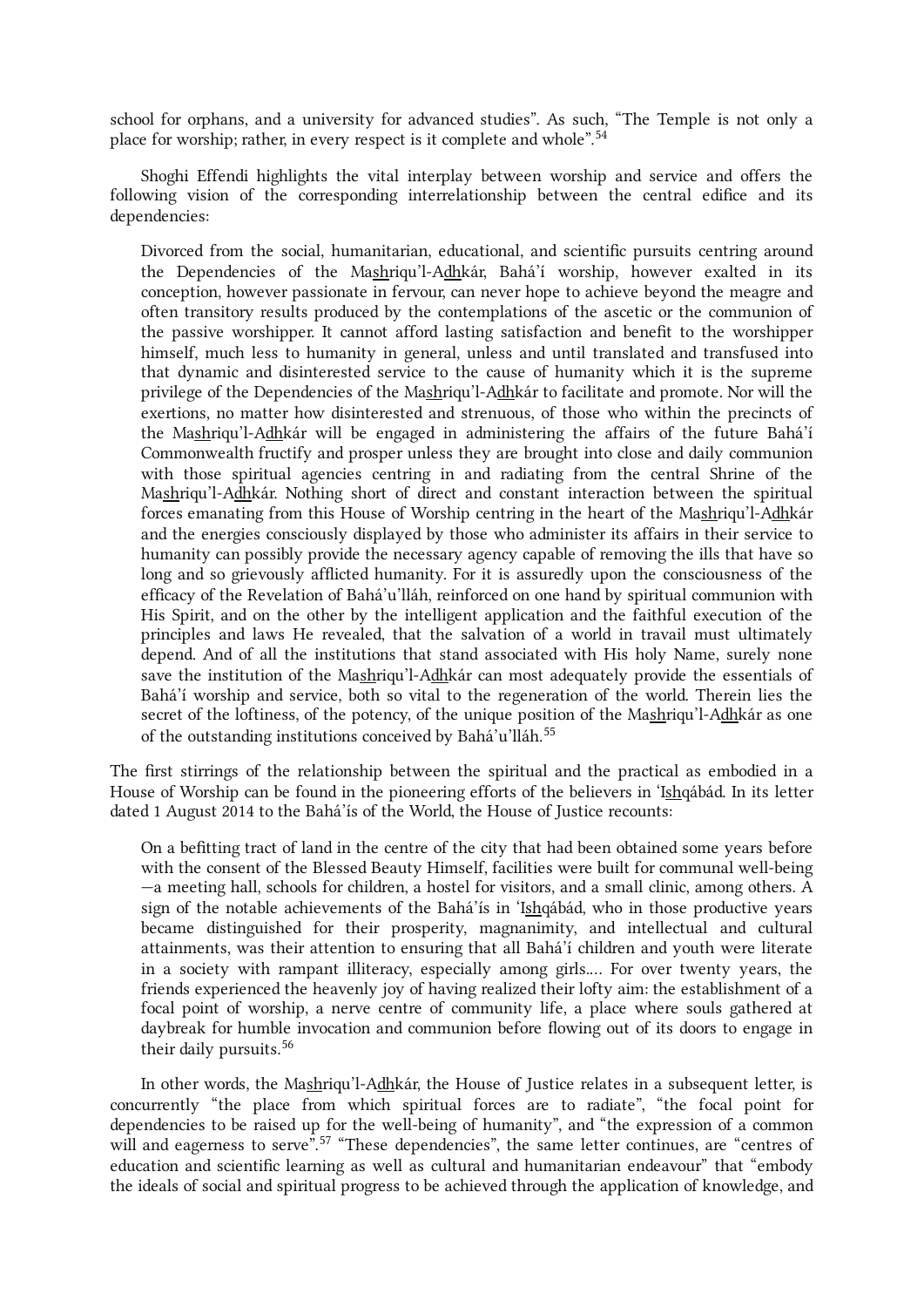demonstrate how, when religion and science are in harmony, they elevate the station of the human being and lead to the flourishing of civilization".<sup>[58](#page-37-11)</sup>

## 5. Raising up a Mashriqu'l-Adhkár

<span id="page-5-0"></span>Since the revelation of the law of the Mashriqu'l-Adhkár by the Pen of Bahá'u'lláh, its implementation has followed a process of gradual, organic unfoldment commensurate with the capacity of the community. 'Abdu'l-Bahá states that these "Dawning-Points of God's Remembrance … must, at the direction of the Most Exalted Pen, be established in every hamlet and city".<sup>[59](#page-37-12)</sup> Their beginnings, the Master indicates, could assume even the humblest of forms:

<span id="page-5-1"></span>As to the Mashriqu'l-Adhkár, it is of the utmost importance. The purpose is this: A spot should be designated, even if it is a small place beneath layers of earth and stone, and it should, out of prudence, be kept hidden and concealed lest it arouse the hostility of the mischief-makers. At least once a week, it should become the gathering place of the chosen friends who have discovered the secrets and become the intimates of divine mysteries. It may assume any form, for even if it be an underground pit, that pit shall become a sheltering paradise, an exalted bower, and a garden of delight. [60](#page-37-13)

<span id="page-5-2"></span>Opportunities first arose for the establishment of a Mashriqu'l-Adhkár in 'Ishqábád and in Wilmette during the Ministry of 'Abdu'l-Bahá. Subsequently, a continental House of Worship was established in seven other locations around the world, culminating in October 2016 with the inauguration of the Temple in Santiago, Chile. Yet, even as the continental stage was drawing to a close, a new horizon was opening up to the Bahá'í world owing to the growing momentum in community building—founded on collective worship and raising capacity for service—that had been stimulated by the series of global Plans beginning in 1996. In its Riḍván message to the Bahá'ís of the world that year, the House of Justice emphasized that "the flourishing of the community, especially at the local level, demands a significant enhancement in patterns of behaviour" involving "the practice of collective worship of God". It was, therefore, "essential to the spiritual life of the community that the friends hold regular devotional meetings in local Bahá'í centres, where available, or elsewhere, including the homes of believers".<sup>[61](#page-37-14)</sup> In its Ridván message five years later, the House of Justice anticipated the building of national Mashriqu'l-Adhkárs during the Fifth Epoch of the Formative Age, a development that would "unfold throughout successive stages of 'Abdu'l-Bahá's Divine Plan". [62](#page-37-15) Specifically, it observed:

<span id="page-5-3"></span>A feature of the Fifth Epoch will be the enrichment of the devotional life of the community through the raising up of national Houses of Worship, as circumstances in national communities permit. The scheduling of these projects will be determined by the Universal House of Justice in relation to the advancement of the process of entry by troops within countries. [63](#page-37-16)

<span id="page-5-4"></span>By 2012, the requisite criteria were "demonstrably met"<sup>[64](#page-37-17)</sup> in the Democratic Republic of the Congo and Papua New Guinea. This was a highly significant development. "With the construction of the last of the continental temples in Santiago under way," the House of Justice stated that year in its Riḍván message, "the initiation of projects for building national Houses of Worship offers yet another gratifying evidence of the penetration of the Faith of God into the soil of society." [65](#page-37-18) The House of Justice also affirmed in a subsequent letter written on its behalf that the House of Worship is "an integral part of the process of community building, and its construction represents an important milestone in the development of a community".<sup>[66](#page-37-19)</sup>

<span id="page-5-5"></span>Equally encouraging was that by Riḍván 2012 it had become clear that the emergence of a local House of Worship could be contemplated in clusters serving as sites for the dissemination of learning about the junior youth spiritual empowerment programme and where "the entire scheme of expansion and consolidation<sup>"[67](#page-37-20)</sup> was being fortified–specifically, at that time, in Battambang,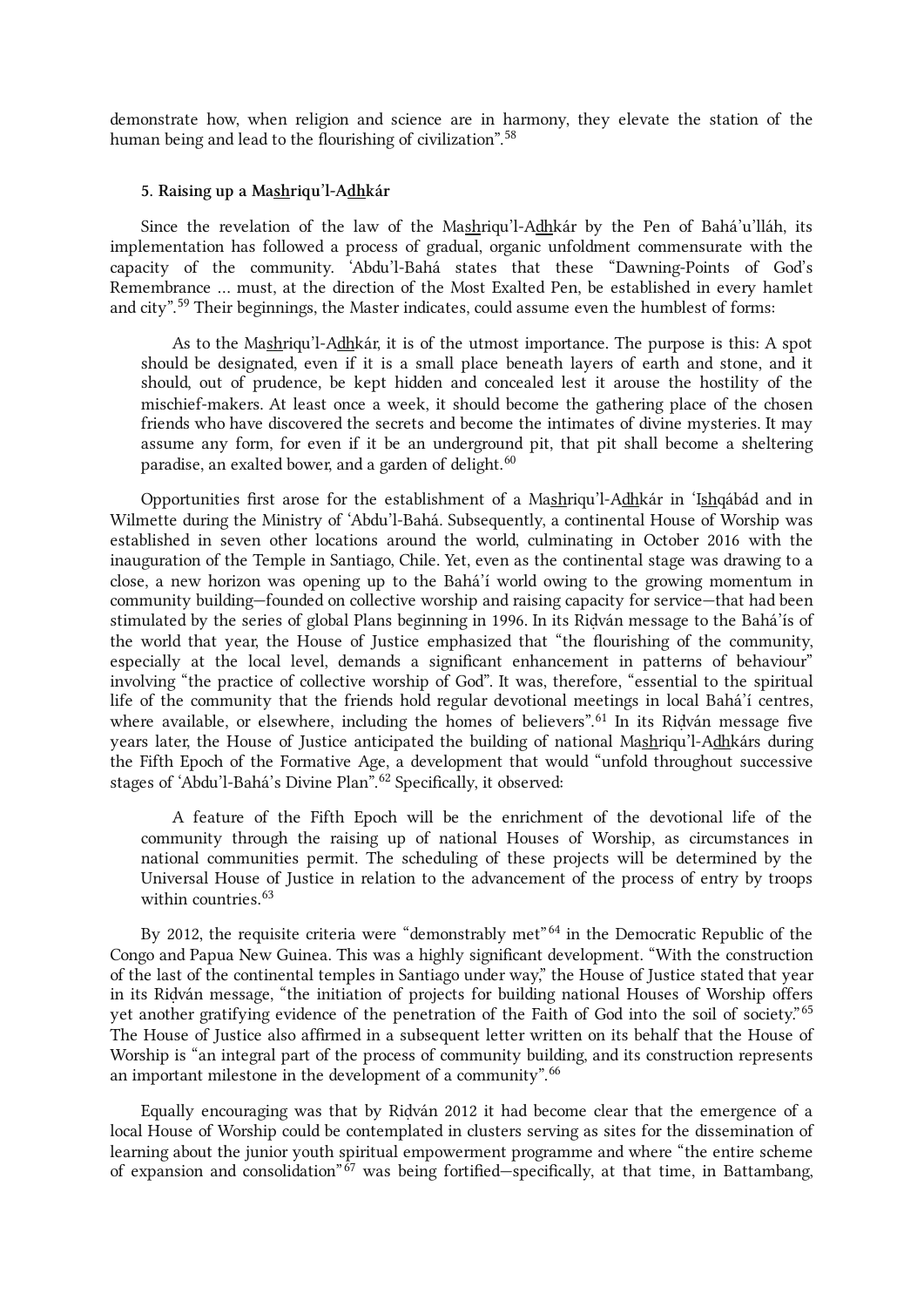Cambodia; Bihar Sharif, India; Matunda Soy, Kenya; Norte del Cauca, Colombia; and Tanna, Vanuatu. Expounding on this vision, the following passage from the Riḍván 2014 message directly correlated the evolution of the programme of growth in a cluster with the establishment of a local Mashriqu'l-Adhkár:

In more and more clusters, the programme of growth is increasing in scope and complexity, commensurate with the rising capacity of the Plan's three protagonists—the individual, the community, and the institutions of the Faith—to create a mutually supportive environment. And we are delighted that, as anticipated, there are a growing number of clusters where a hundred or more individuals are now facilitating the engagement of a thousand or more in weaving a pattern of life, spiritual, dynamic, transformative. Underlying the process even from the start is, of course, a collective movement towards the vision of material and spiritual prosperity set forth by Him Who is the Lifegiver of the World. But when such large numbers are involved, the movement of an entire population becomes discernible.

<span id="page-6-0"></span>This movement is especially in evidence in those clusters where a local Mashriqu'l-Adhkár is to be established.<sup>[68](#page-37-21)</sup>

In the Riḍván 2012 message, the House of Justice underscored the magnitude of this advance in community life and provided the following vision regarding the impending construction of both the two national and the five local Houses of Worship:

<span id="page-6-1"></span>Beloved co-workers: The ground broken by the hand of 'Abdu'l-Bahá a hundred years ago is to be broken again in seven more countries, this being but the prelude to the day when within every city and village, in obedience to the bidding of Bahá'u'lláh, a building is upraised for the worship of the Lord. From these Dawning-Points of the Remembrance of God will shine the rays of His light and peal out the anthems of His praise.<sup>[69](#page-37-22)</sup>

The House of Justice called attention to this same vision in its message of 1 September 2017 to those gathered for the dedication of the House of Worship in Battambang, Cambodia, announcing that "a new dawn is breaking in the development of the institution of the Mashriqu'l-Adhkár" and affirming that this historic occasion prefigured

<span id="page-6-2"></span>the appearance of many more local as well as national Mashriqu'l-Adhkárs, in obedience to Bahá'u'lláh's commandment revealed in His Most Holy Book: "Build ye houses of worship throughout the lands in the name of Him Who is the Lord of all religions." $70$ 

The opening of this new stage of raising up national and local Temples also made it possible to learn more about what is entailed in building a House of Worship, including practical considerations such as choosing a suitable location and deciding how big the edifice should be, as well as about how a sense of ownership of the project should be fostered among the local population. The selection of architects was identified as a special concern, since they, according to the House of Justice,

<span id="page-6-3"></span>are presented with the singular challenge of designing Temples "as perfect as is possible in the world of being" that harmonize naturally with the local culture and the daily lives of those who will gather to pray and meditate therein. The task calls for creativity and skill to combine beauty, grace, and dignity with modesty, functionality, and economy.<sup>[71](#page-37-24)</sup>

Throughout this evolutionary process, the community has had increasing opportunities to explore how indispensable is the spirit of unity in which such efforts are undertaken. In this regard, 'Abdu'l-Bahá states the following concerning the development of plans for the Mashriqu'l-Adhkár in 'Ishqábád:

All matters must be made a means of unity and concord, so that fellowship and harmony among the beloved of God might increase as day followeth day.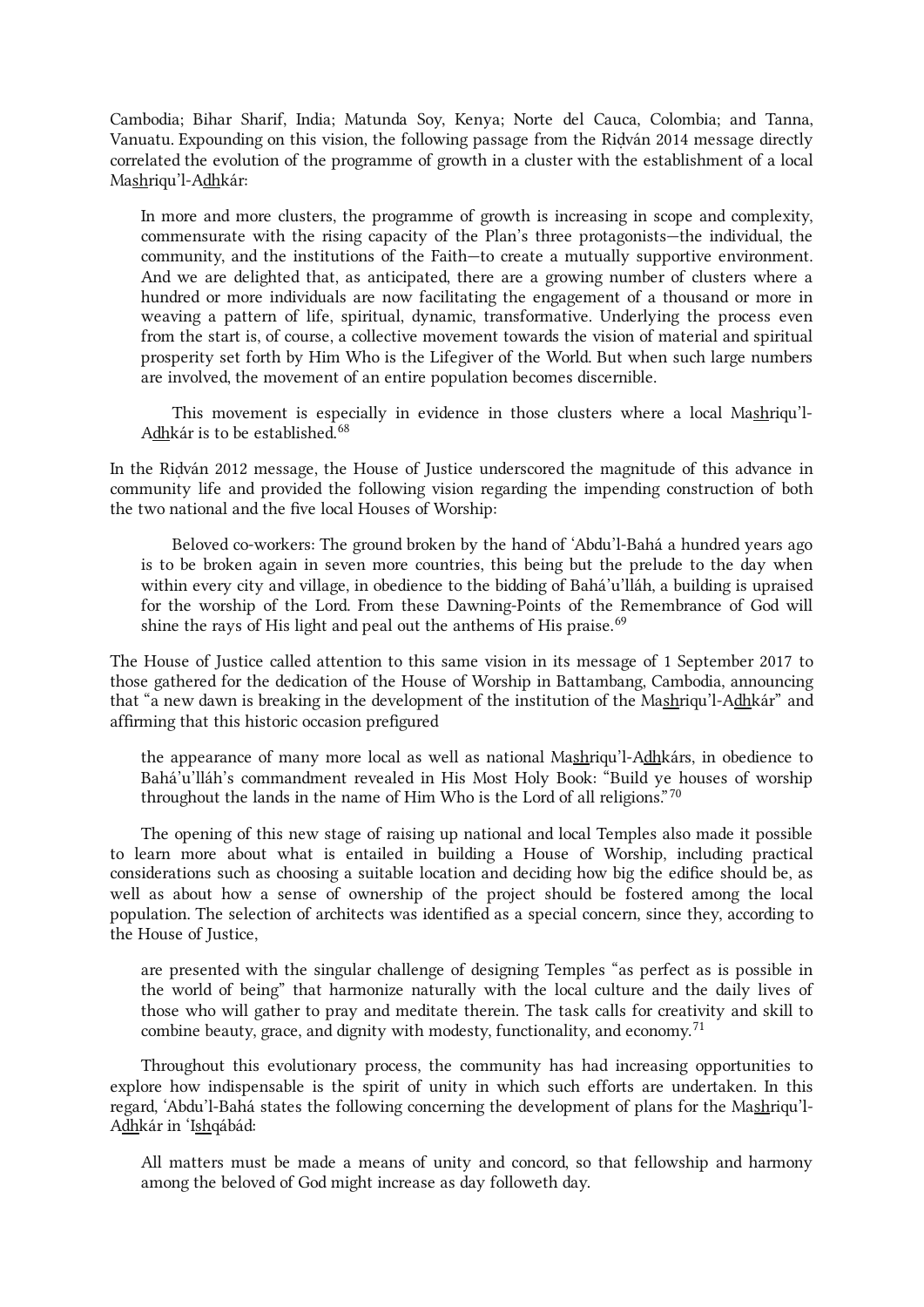<span id="page-7-0"></span>Now, this matter of the Mashriqu'l-Adhkár must itself be implemented in such a manner as to foster unity and concord among the friends. That is to say, ye should first consult together, and thereafter devise a plan. If ye follow these steps, divine confirmations shall continuously be vouchsafed unto you. [72](#page-37-25)

The Master also provides the following counsel:

<span id="page-7-1"></span>The foundation of life and existence is cooperation and mutual aid, whereas the cause of annihilation and deterioration is the cessation of aid and assistance. The higher the realm of existence, the stronger and more vital this weighty matter of cooperation and assistance doth become. In the realm of humanity, therefore, cooperation and mutual aid are in a greater degree of completeness and perfection than that which prevaileth in the other realms of existence—so much so, that the life of humanity dependeth entirely upon this principle. Among the friends of God, in particular, this strong foundation must be fortified in such wise that each soul may help the other in all matters, whether pertaining to spiritual realities and inner truths or to the material and physical aspects of life. Such is especially the case with regard to the founding of public institutions that benefit all people, and, in particular, the Mashriqu'l-Adhkár, which constituteth the greatest of divine foundations.<sup>[73](#page-37-26)</sup>

<span id="page-7-2"></span>Expanding on the concept of collaboration, Shoghi Effendi, in a letter written on his behalf, stresses that laying the foundation of the House of Worship "requires ceaseless cooperation and mutual support, and is conditioned upon sacrifice".<sup>[74](#page-37-27)</sup> In another letter written on his behalf he cautions, "It is devotion, sincerity and genuine enthusiasm which in the long run can ensure the completion of our beloved Temple." And he states, "Material considerations, though essential, are not the most vital by any means."<sup>[75](#page-37-28)</sup> Similarly, the House of Justice, in expressing how moved it was by the worldwide response to its call for seven new Houses of Worship, offers the following observation:

<span id="page-7-3"></span>Particularly in the nations and localities recently designated for the construction of a House of Worship, we have witnessed the friends' spontaneous expressions of joy; their immediate and heartfelt commitment to lend their share in carrying out the critical work at hand and to increase the dynamism of those activities integral to the emergence of a Mashriqu'l-Adhkár within a population; their sacrificial contributions of time, energy, and material resources, in a variety of forms; and their sustained efforts to awaken growing contingents to the vision of those edifices dedicated wholly to the remembrance of God that will be founded in their midst. Indeed, the ready response of the community of the Greatest Name augurs well for its ability to further these collective undertakings. [76](#page-37-29)

With this guidance in mind and in order to appreciate the spirit of true service required for the establishment of this lofty institution, it is helpful to reflect on 'Abdu'l-Bahá's longing to participate in the construction of the Mashriqu'l-Adhkár in 'Ishqábád and on His earnest appeal that the friends carry it out in His stead.

<span id="page-7-4"></span>Do thou on behalf of 'Abdu'l-Bahá move the earth, carry the mortar, and haul the stones for the building of the Mashriqu'l-Adhkár so that the rapture of this service may bring joy and gladness to the Centre of Servitude. That Mashriqu'l-Adhkár is the first visible and manifest establishment of the Lord. Therefore, it is this servant's hope that each and every virtuous and righteous soul will sacrifice his all, evince great happiness and exultation, and rejoice in carrying the earth and mortar so that this Divine Edifice may be raised, the Cause of God may spread, and in every corner of the world the friends may arise with the utmost resolve to accomplish this great task. Were 'Abdu'l-Bahá not imprisoned and were there not obstacles in his path, he himself would assuredly hasten to 'Ishqábád and carry the earth for the building of the Mashriqu'l-Adhkár with the utmost joy and gladness. It behoveth the friends now to arise with this intention in mind and serve in my place so that in a short time this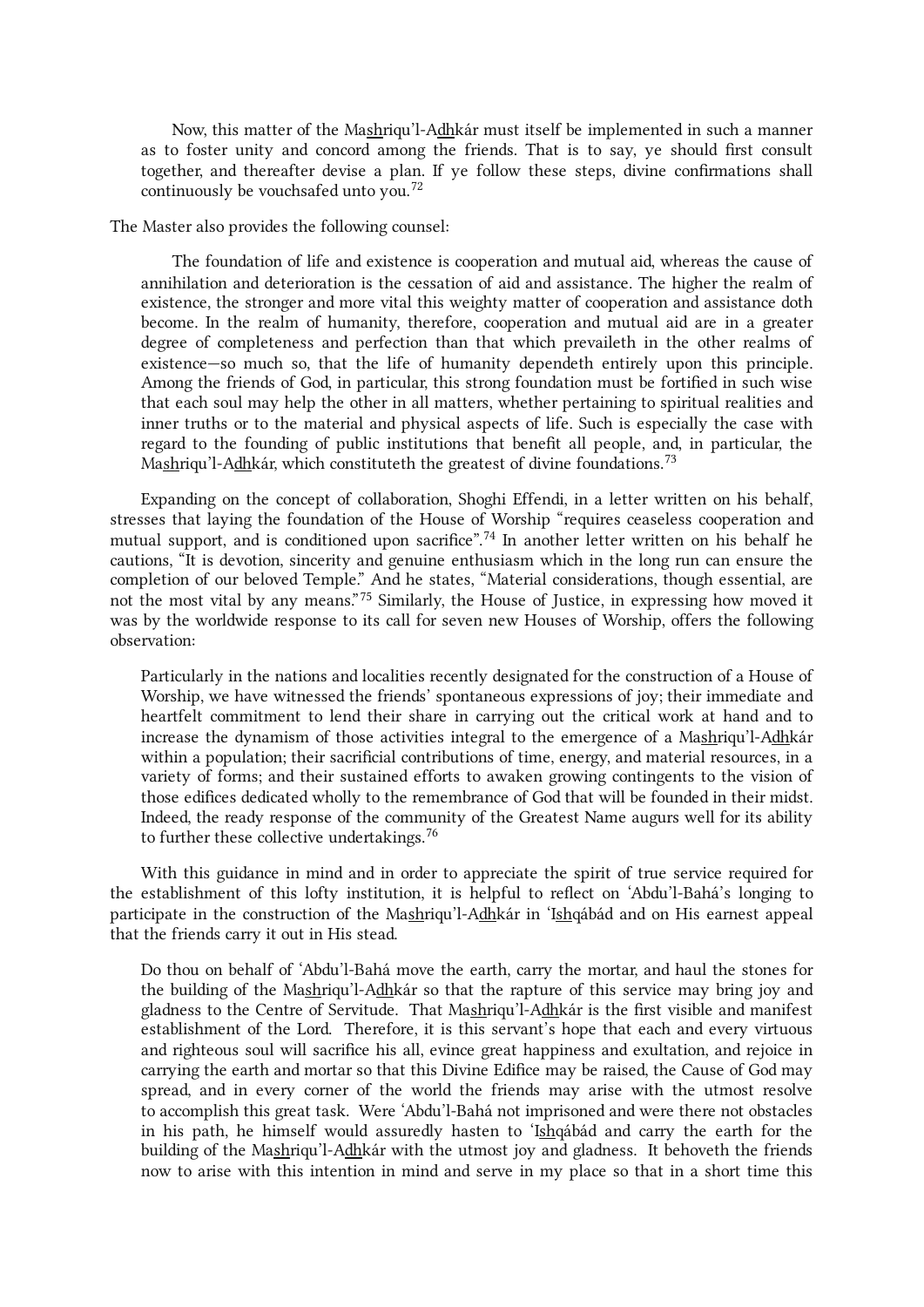Edifice may be revealed to all eyes, the loved ones of God may engage in making mention of the Abhá Beauty, the melodies of the Mashriqu'l-Adhkár may rise at dawntide to the Concourse on high, and the songs of the nightingales  $\overline{of}$  God may bring joy and ecstasy to the denizens of the All-Glorious Realm. Thus will the hearts rejoice, the souls delight in joyful tidings, and the minds be illumined. This is the highest hope of the sincere ones; this is the dearest wish of them that are nigh unto God.<sup>[77](#page-37-30)</sup>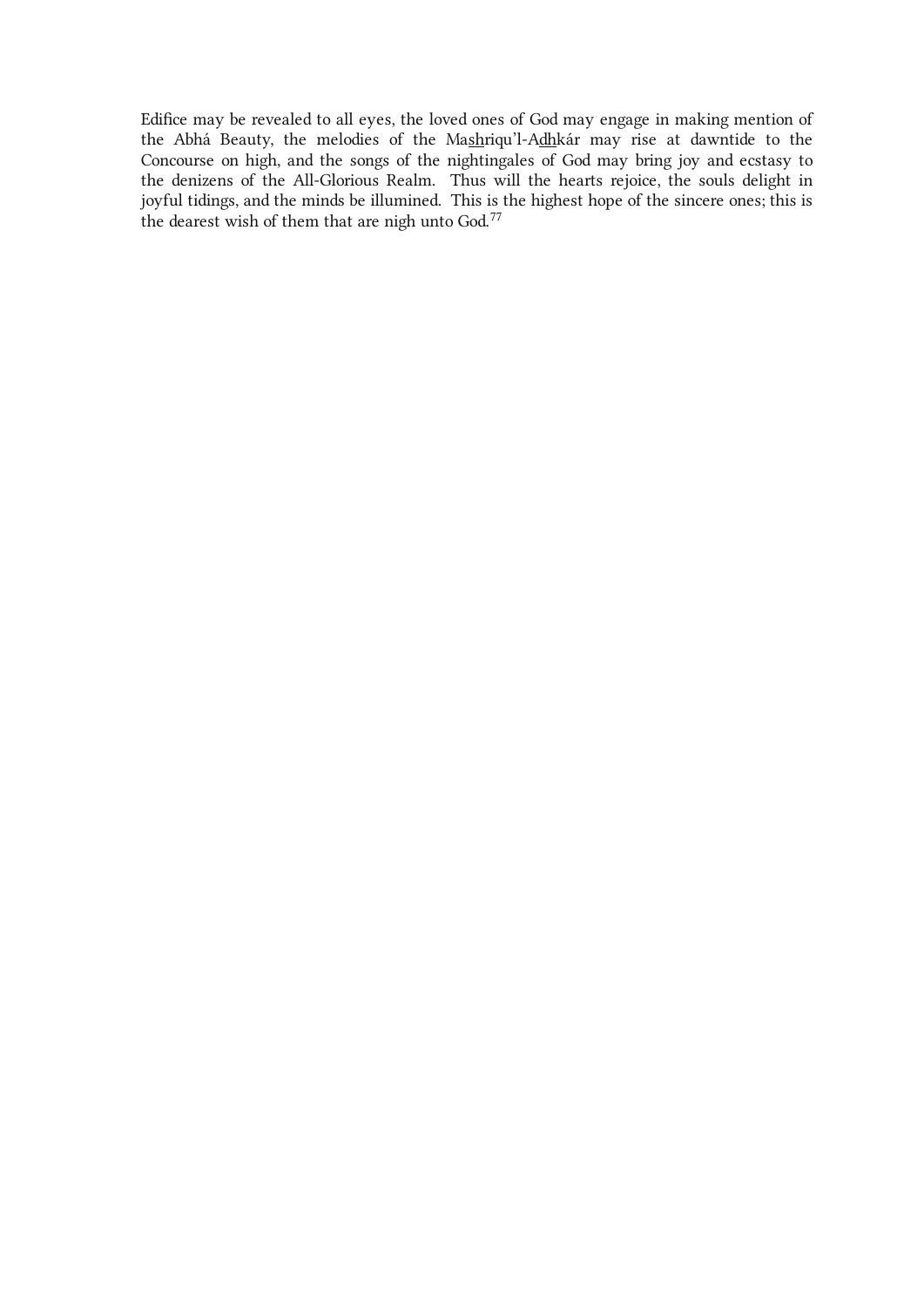## The Institution of the Mashriqu'l-Adhkár

A Compilation of Extracts from the Writings of Bahá'u'lláh and 'Abdu'l-Bahá, the Writings of Shoghi Effendi, and the Letters of the Universal House of Justice

> Prepared by the Research Department of the Universal House of Justice

> > September 2017

#### From the Writings of Bahá'u'lláh

O people of the world! Build ye houses of worship throughout the lands in the name of Him Who is the Lord of all religions. Make them as perfect as is possible in the world of being, and adorn them with that which befitteth them, not with images and effigies. Then, with radiance and joy, celebrate therein the praise of your Lord, the Most Compassionate. Verily, by His remembrance the eye is cheered and the heart is filled with light.

(The Kitáb-i-Aqdas: The Most Holy Book (Wilmette: Bahá'í Publishing Trust, 1993, 2009 printing), par. 31) [1]

Blessed is he who, at the hour of dawn, centering his thoughts on God, occupied with His remembrance, and supplicating His forgiveness, directeth his steps to the Mashriqu'l-Adhkár and, entering therein, seateth himself in silence to listen to the verses of God, the Sovereign, the Mighty, the All-Praised. Say: The Mashriqu'l-Adhkár is each and every building which hath been erected in cities and villages for the celebration of My praise. Such is the name by which it hath been designated before the throne of glory, were ye of those who understand.

(The Kitáb-i-Aqdas: The Most Holy Book, par. 115) [2]

Teach your children the verses revealed from the heaven of majesty and power, so that, in most melodious tones, they may recite the Tablets of the All-Merciful in the alcoves within the Mashriqu'l-Adhkárs. Whoever hath been transported by the rapture born of adoration for My Name, the Most Compassionate, will recite the verses of God in such wise as to captivate the hearts of those yet wrapped in slumber. Well is it with him who hath quaffed the Mystic Wine of everlasting life from the utterance of his merciful Lord in My Name—a Name through which every lofty and majestic mountain hath been reduced to dust.

(The Kitáb-i-Aqdas: The Most Holy Book, par. 150)  $[3]$ 

<span id="page-9-0"></span>Regarding what ye had written as to the Mashriqu'l-Adhkár's having been established in the Land of  $\text{Ta}^1$  $\text{Ta}^1$  and that, by the grace of God, it hath been and is being instituted in other places: this matter was mentioned in His Holy and Most Exalted Presence, whereupon the tongue of the Ancient of Days made answer: "Blessed is the spot, and the house, and the place, and the city, and the heart, and the mountain, and the refuge, and the cave, and the valley, and the land, and the sea, and the island, and the meadow where mention of God hath been made, and His praise glorified."

(From a Tablet—translated from the Arabic and Persian) [4]

This is that which hath been uttered by the Tongue of the Unconstrained concerning the Mashriqu'l-Adhkár. He, glorified be His might and exalted His dominion, saith: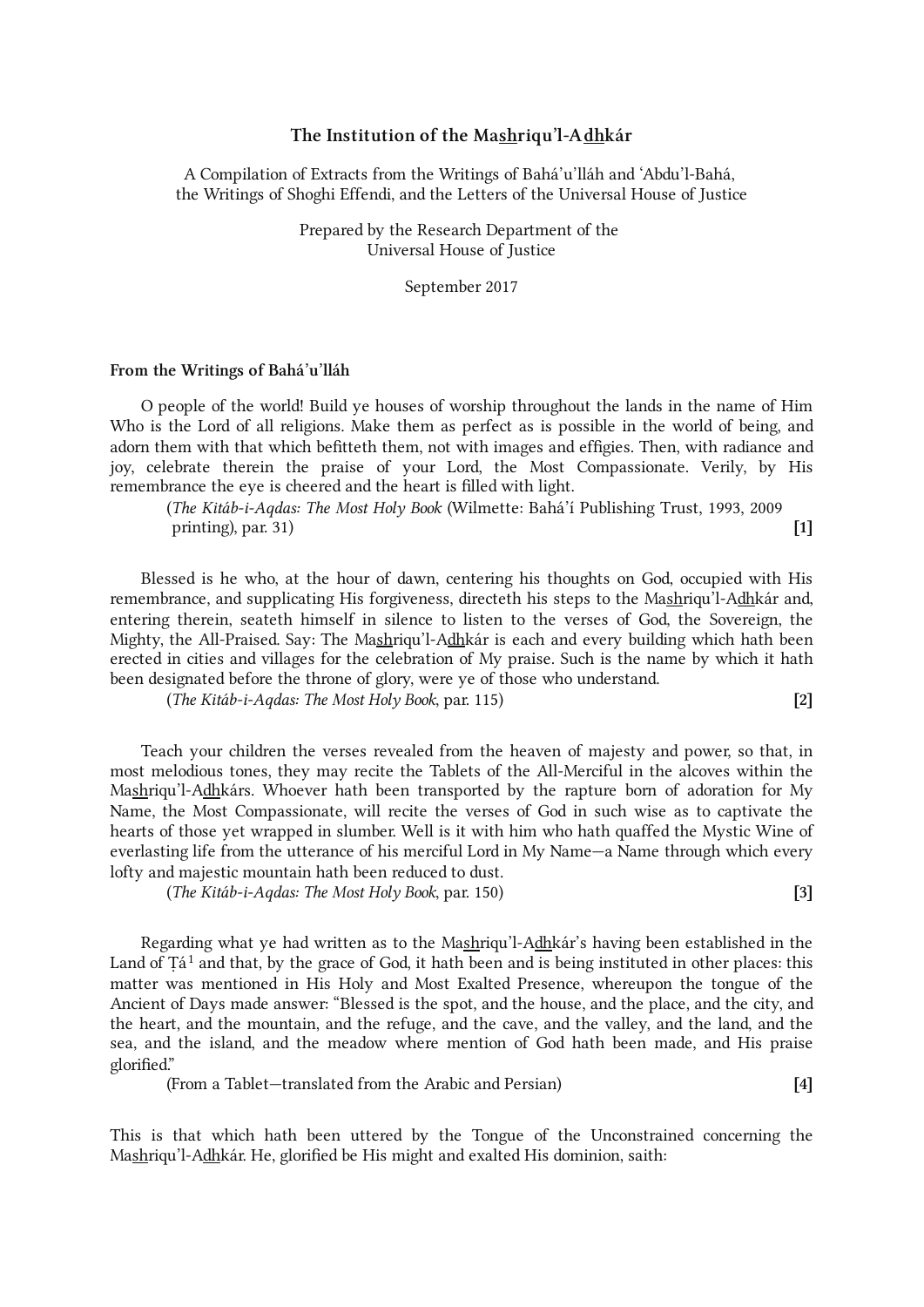"Render thou praise unto Him Who is the Desire of the world for having confirmed thee in the service of His Cause. The people of the world are agitated, mischief and sedition abound, and all have arisen to extinguish His light. Yet despite this, thou and His chosen ones have been actively engaged in the mention and remembrance of God.

"This edifice shall be remembered eternally, for it hath been reared in the name of the One true God and during the days of God, and hath been adorned with the ornament of His behest. Beseech Him Who is the Eternal Truth to confirm each and every soul in the service of His Cause, that all may remain steadfast and abide by what God hath sent down in His Book.

"How altogether vain and fleeting are the things of this world. Erelong shall all return to nothingness, and only that will endure which the Most Exalted Pen hath ordained at the bidding of God, the Help in Peril, the Self-Subsisting."

(From a Tablet—translated from the Arabic and Persian) [5]

Blessed are they that occupy themselves in the House of Worship with the remembrance of Him Who is the Lord of the righteous! Blessed are they that arise in the service of this House! Blessed are they that have raised up this House! They enter therein in a state of peace and yearning, and take their leave therefrom with reluctance and regret. We beseech God, immeasurably exalted is He, Our Lord and your Lord, to assist you by means both visible and invisible, and to ordain for you that which shall last as long as His name shall endure, a name that overshadoweth all other names. No God is there but Him, the Ever-Forgiving, the All-Merciful.

(From a Tablet—translated from the Arabic and Persian) [6]

By My life and My Cause! Round about whatever dwelling the friends of God may enter, and from which their cry shall rise as they praise and glorify the Lord, shall circle the souls of true believers and all the favoured angels. And should the door of the true eye be opened unto some, they shall witness the Supreme Concourse as it circleth and crieth: "Blessed art thou, O house, for God hath made thee a resting-place for those He favoureth, and a lodging for those He holdeth dear, and a home for those in whom He hath placed His trust. Unto thee be His praise and His glory and His endless grace."

(From a Tablet—translated from the Arabic and Persian) [7]

## From the Writings of 'Abdu'l-Bahá

It befitteth the friends to hold a gathering, a meeting, where they shall glorify God and fix their hearts upon Him, and read and recite the Holy Writings of the Blessed Beauty—may my soul be the ransom of His lovers! The lights of the All-Glorious Realm, the rays of the Supreme Horizon, will be cast upon such bright assemblages, for these are none other than the Mashriqu'l-Adhkárs, the Dawning-Points of God's Remembrance, which must, at the direction of the Most Exalted Pen, be established in every hamlet and city … These spiritual gatherings must be held with the utmost purity and consecration, so that from the site itself, and its earth and the air about it, one will inhale the fragrant breathings of the Holy Spirit.

(Selections from the Writings of 'Abdu'l-Bahá (Wilmette: Bahá'í Publishing Trust, 1997, 2009 printing), no. 55.1) [8]

O ye true friends of 'Abdu'l-Bahá! At this moment my thoughts are turned towards you. Sunset is drawing nigh and a multitude of hardships have deprived me of comfort, yet calling you to mind bringeth me the utmost joy and delight. Thus do I turn to the Ever-Forgiving Lord, beseeching Him to reinforce you with an abundant measure of His mighty grace.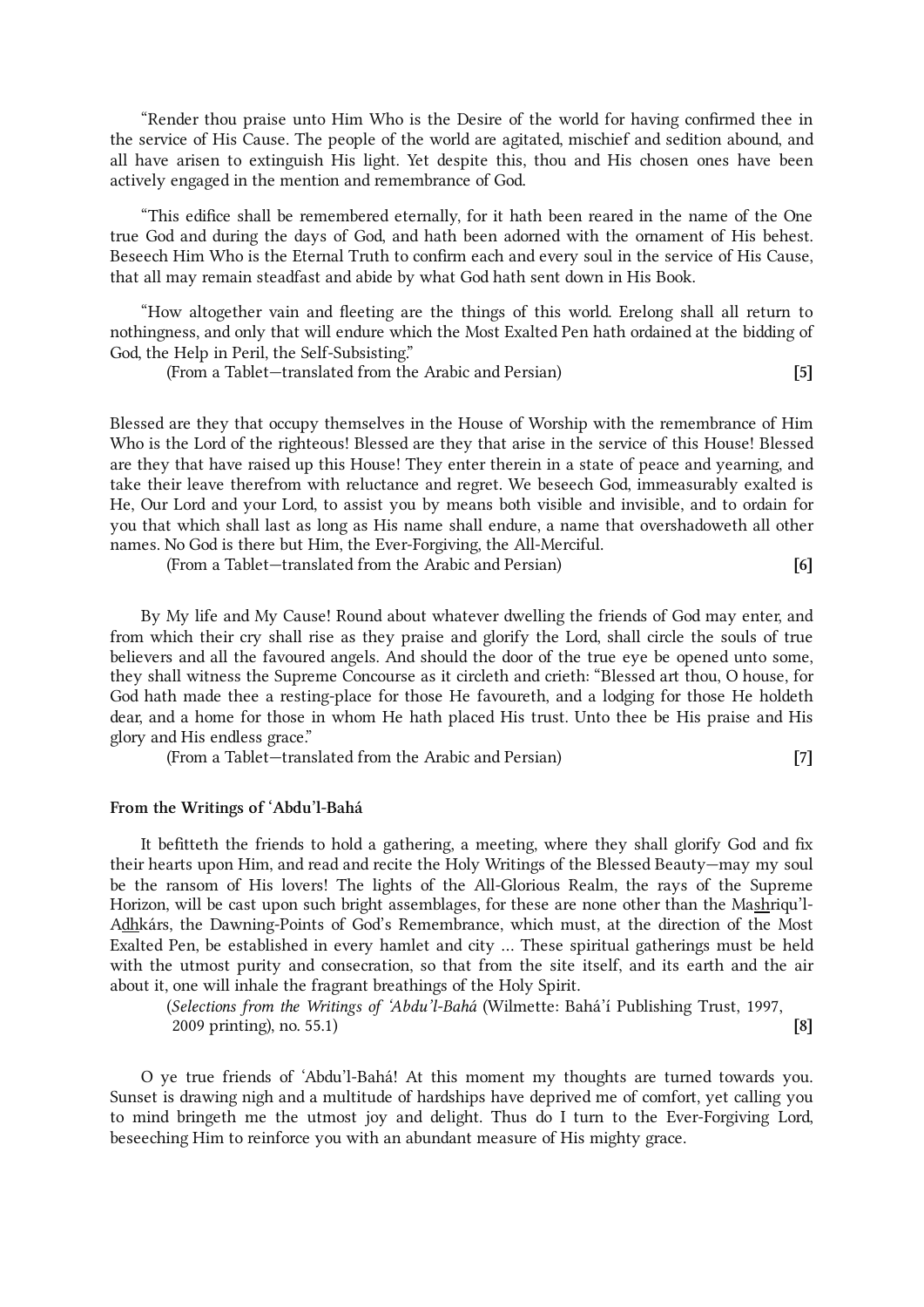The Mashriqu'l-Adhkár is the dawning-place of lights and the gathering place of the righteous. Whenever a company of noble souls assemble in a heavenly gathering there and offer supplications, intone divine verses, and chant prayers with wondrous melodies, the inmates of the Concourse on high hearken and call out, crying, "Happy are we; let all the world rejoice!" for, praise be unto God, souls from among the angels of the Kingdom of Glory have arisen in the nether world to commune with their Lord and intone the verses of Divine Unity in a gathering of holiness. What bounty is there greater than this?

(From a Tablet—translated from the Persian) [9]

O friends of 'Abdu'l-Bahá, and his co-sharers and partners in the servitude of the Lord of Hosts! Verily, the greatest affair and the most important matter today is to establish a Mashriqu'l-Adhkár and to found a Temple, from which the voices of praise may rise to the Kingdom of the majestic Lord. Blessed are ye for having thought of this and intended to erect such an edifice, surpassing all in devoting your wealth to this great purpose and this splendid undertaking. Ye will soon see the angels of confirmation successively sustaining you, and the hosts of reinforcement rushing forth before you.

When the Mashriqu'l-Adhkár is completed, when the lights are emanating therefrom, and the righteous assemble therein, when prayers are offered to the Kingdom of divine mysteries and the voice of glorification is raised to the Supreme Lord, then shall the believers rejoice, and their hearts be dilated, overflowing with the love of the ever-living and self-subsisting God.

The people shall hasten to worship in that heavenly Temple, the fragrance of God will be diffused, the Divine Teachings will take root in the hearts like unto the establishment of the spirit in the souls of men, and the people will stand firm in the Cause of your Lord, the All-Merciful.

(From a Tablet—translated from the Arabic) [10]

Of those who arise in the service of this edifice there shall be no soul but shall be imbued by God with a power emanating from His mighty Kingdom, and upon him shall rain such spiritual, heavenly blessings as shall fill his heart with a wondrous light and illumine his eyes to behold the glory of the Ancient of Days.

(From a Tablet—translated from the Arabic) [11]

O thou who art firm in the Covenant! Thy letter was received and its purport was made plain and evident. Thou hadst written of the high endeavour, the exertion and the determination evinced by the loved ones of God, of their irrepressible enthusiasm for the construction of the Mashriqu'l-Adhkár, and of the engagement of their blessed persons in carrying its building stones. In truth, this news brought such joy to the hearts as is impossible to describe or recount, for it conjured the image of that noble assemblage bearing stones in the utmost humility and meekness and yet considering themselves exalted above the kings of the world.

(From a Tablet—translated from the Persian) [12]

Thou hast asked about places of worship and the underlying reason therefor. The wisdom in raising up such buildings is that at a given hour, the people should know it is time to meet, and all should gather together, and, harmoniously attuned one to another, engage in prayer; with the result that out of this coming together, unity and affection shall grow and flourish in the human heart.

(Selections from the Writings of 'Abdu'l-Bahá, no. 58.1) [13]

We hear that thou hast in mind to embellish thy house from time to time with a meeting of Bahá'ís, where some among them will engage in glorifying the All-Glorious Lord … Know that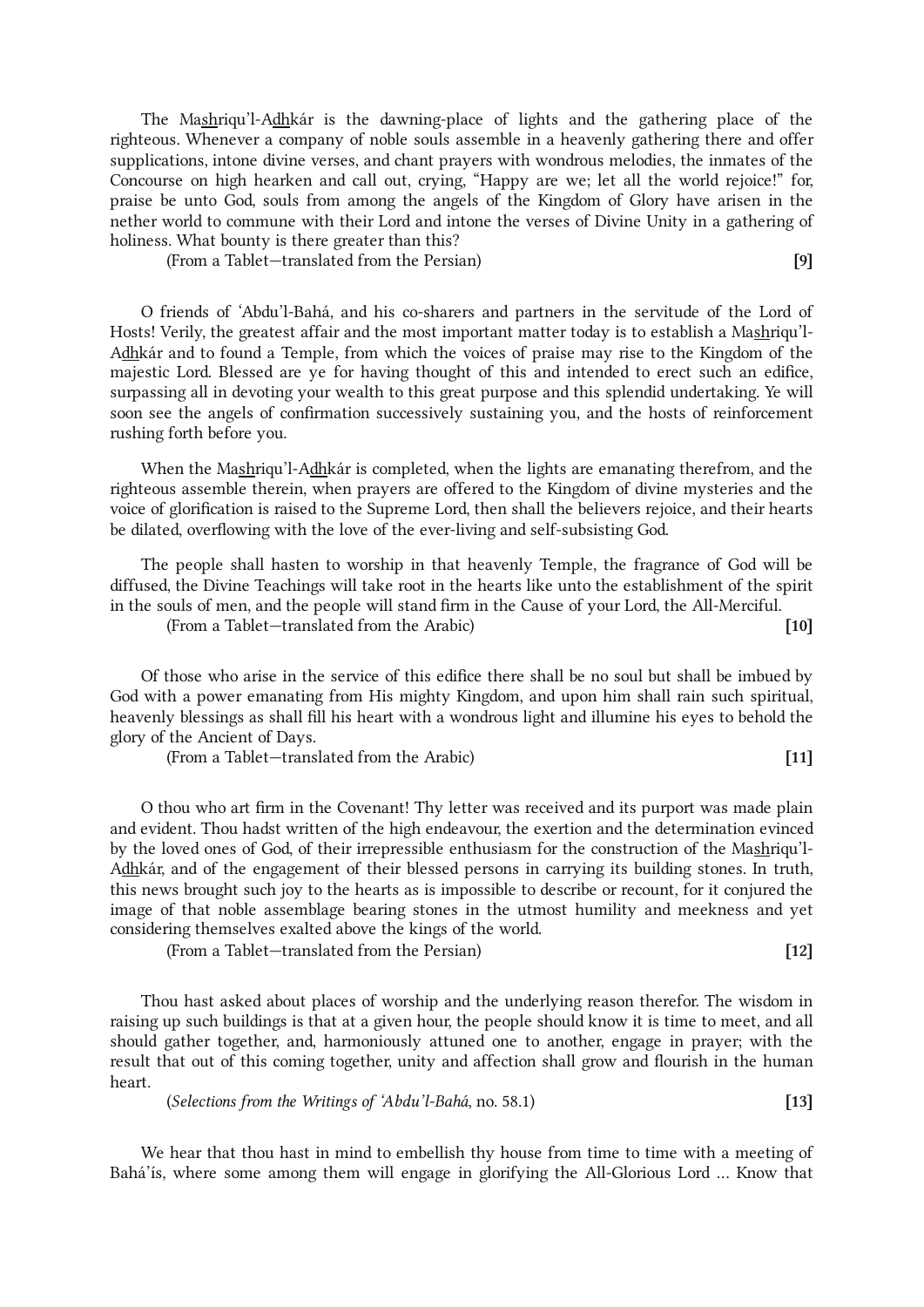shouldst thou bring this about, that house of earth will become a house of heaven, and that fabric of stone a congress of the spirit.

(Selections from the Writings of 'Abdu'l-Bahá, no. 57.1) [14]

In the future, God willing, there will be erected throughout all the regions … temples of outstanding beauty and dignity, in which grace and elegance combine with a fineness of proportion that is delightful to behold.

(From a Tablet—translated from the Persian) [15]

Although to outward seeming the Mashriqu'l-Adhkár is a material structure, yet it hath a spiritual effect. It forgeth bonds of unity from heart to heart; it is a collective center for men's souls. Every city in which, during the days of the Manifestation, a temple was raised up, hath created security and constancy and peace, for such buildings were given over to the perpetual glorification of God, and only in the remembrance of God can the heart find rest. Gracious God! The edifice of the House of Worship hath a powerful influence on every phase of life. Experience hath, in the east, clearly shown this to be a fact. Even if, in some small village, a house was designated as the Mashriqu'l-Adhkár, it produced a marked effect; how much greater would be the impact of one especially raised up.

(Selections from the Writings of 'Abdu'l-Bahá, no. 60.1) [16]

Jináb-i-Karbilá'í Muḥammad-Hádí, the custodian of the Mashriqu'l-Adhkár, is my master. In other words, I am his servant, for he is a servant of the Blessed Beauty. He sweepeth the grounds of the Mashriqu'l-Adhkár. This is not servitude, but sovereignty. The service he rendereth is no mere ordinary thing; nay, it is a bounty from God, pure and true.

(From a Tablet—translated from the Persian) [17]

The Mashriqu'l-Adhkár is one of the most vital institutions in the world, and it hath many subsidiary branches. Although it is a House of Worship, it is also connected with a hospital, a drug dispensary, a traveler's hospice, a school for orphans, and a university for advanced studies. Every Mashriqu'l-Adhkár is connected with these five things. My hope is that the Mashriqu'l-Adhkár will now be established in America, and that gradually the hospital, the school, the university, the dispensary and the hospice, all functioning according to the most efficient and orderly procedures, will follow. Make these matters known to the beloved of the Lord, so that they will understand how very great is the importance of this "Dawning-Point of the Remembrance of God." The Temple is not only a place for worship; rather, in every respect is it complete and whole.

(Selections from the Writings of 'Abdu'l-Bahá, no. 64.1) [18]

Whensoever a company of people shall gather in a meeting place, shall engage in glorifying God, and shall speak with one another of the mysteries of God, beyond any doubt the breathings of the Holy Spirit will blow gently over them, and each shall receive a share thereof.

(Selections from the Writings of 'Abdu'l-Bahá, no. 56.1) [19]

Thy letter and the two plans for the Mashriqu'l-Adhkár were received. Both plans were reviewed, and cheered the hearts. The loved ones and handmaids of God engaged, each and every one, in speaking thy praise. Thou shouldst, however, consult with the members of the Spiritual Assembly concerning the form and design of the Mashriqu'l-Adhkár, in order that ye may reach a decision together. All matters must be made a means of unity and concord, so that fellowship and harmony among the beloved of God might increase as day followeth day.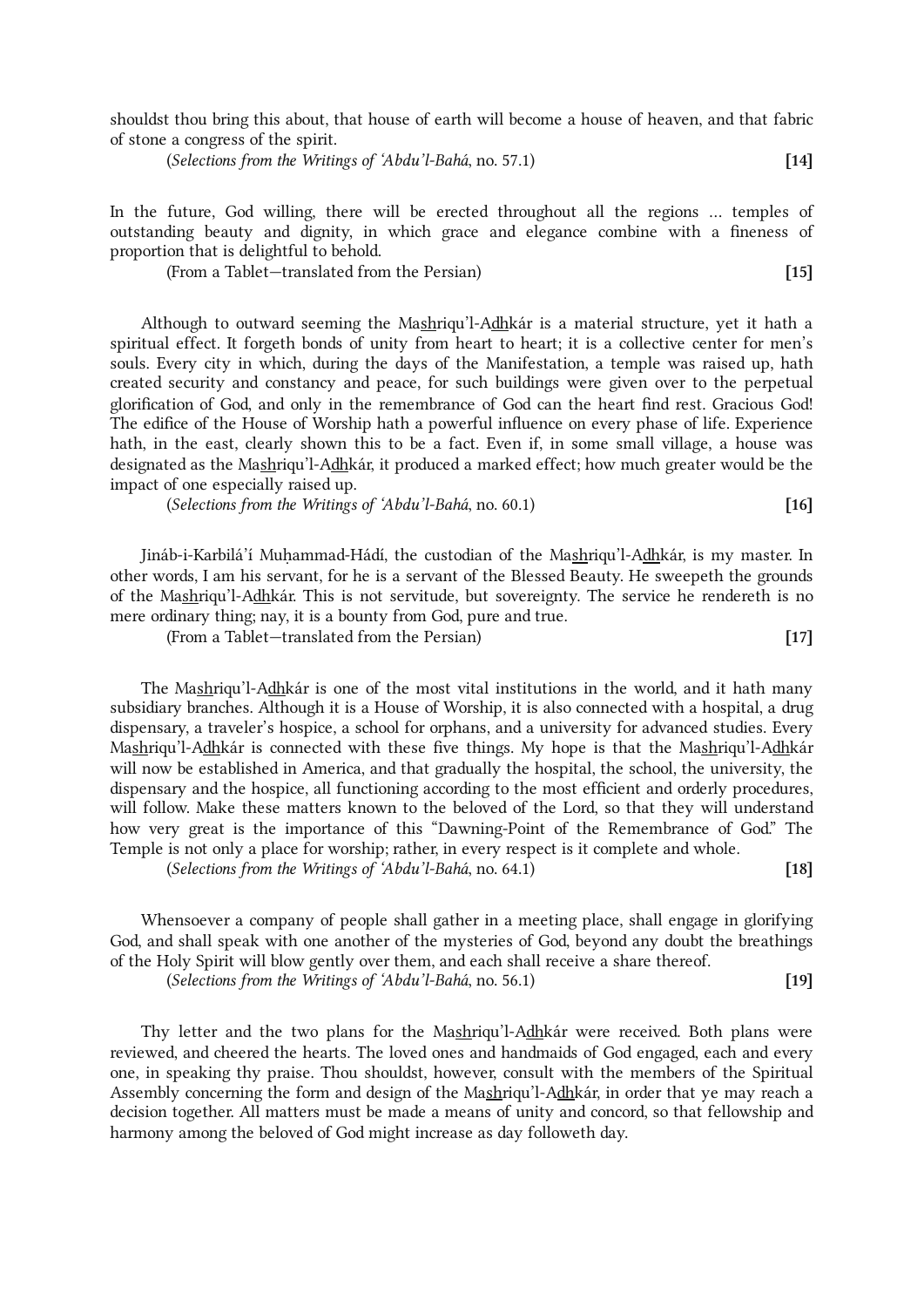Now, this matter of the Mashriqu'l-Adhkár must itself be implemented in such a manner as to foster unity and concord among the friends. That is to say, ye should first consult together, and thereafter devise a plan. If ye follow these steps, divine confirmations shall continuously be vouchsafed unto you. The friends in 'Ishqábád made the raising up of the Mashriqu'l-Adhkár the means of creating perfect fellowship. With the utmost love and sincerity, they elected a committee, and that committee attended to establishing, organizing, arranging, and designing the Mashriqu'l-Adhkár. Divine confirmations were vouchsafed day after day, and—praised be God!—it was constructed in great soundness and majesty.

(From a Tablet—translated from the Persian) [20]

Truly, pure and radiant hearts are the dawning-places of the mention of God from which the melodies of supplication and prayer continually reach the Concourse on high. I beg of God to make each of your hearts a divine temple in which the lamp of the Most Great Guidance may be lit. Should the hearts receive a bounty such as this, they would assuredly exert the utmost endeavour and become fully determined to build the Mashriqu'l-Adhkár, so that the outward frame may reveal the inward reality and the outer form give tidings of the inner meaning.

(From a Tablet—translated from the Persian) [21]

O ye friends of the East and the West! Among the foundations of the religion of God, the inner significances of the Word of God, and the duties of the friends of God, the greatest is cooperation and mutual aid, for the realm of humanity—nay, all the innumerable beings found in the world of existence—depend upon it. Should cooperation and mutual aid cease to exist among created things, the world of being would disintegrate utterly.…

The foundation of life and existence is cooperation and mutual aid, whereas the cause of annihilation and deterioration is the cessation of aid and assistance. The higher the realm of existence, the stronger and more vital this weighty matter of cooperation and assistance doth become. In the realm of humanity, therefore, cooperation and mutual aid are in a greater degree of completeness and perfection than that which prevaileth in the other realms of existence—so much so, that the life of humanity dependeth entirely upon this principle. Among the friends of God, in particular, this strong foundation must be fortified in such wise that each soul may help the other in all matters, whether pertaining to spiritual realities and inner truths or to the material and physical aspects of life. Such is especially the case with regard to the founding of public institutions that benefit all people, and, in particular, the Mashriqu'l-Adhkár, which constituteth the greatest of divine foundations.

(From a Tablet—translated from the Persian) [22]

Thou hadst written that the friends intend to contribute towards the cost of the Mashriqu'l-Adhkár. This news imparted infinite joy, inasmuch as the abundant effusions of the Kingdom, the heavenly outpourings of God's grace, and His unfailing confirmations are directed towards the establishment of the bonds of unity, harmony, and fellowship in the world of humanity. Therefore, this worthy act on the part of the friends in the East to gather and send contributions to the West is praiseworthy, meritorious, and among the distinctive characteristics of this Dispensation. It was unheard of in the past for the East to lend its material support to the West, that is, for the friends in Persia to aid in the building of the Mashriqu'l-Adhkár in America. This is the first occasion of its kind; therefore, its effects will surely be laudable and it will bring forth admirable results.

Praise be to the Ancient Beauty for having conferred such ties of friendship and harmony upon the human race, for having established such a mighty foundation, and for having promoted such a sublime aspiration. Thanks be to the Most Great Name for having raised aloft such a tabernacle in the midmost heart of the world, through which the various nations of the earth shall become unified and associate with one another in friendship; the disparate nations of the world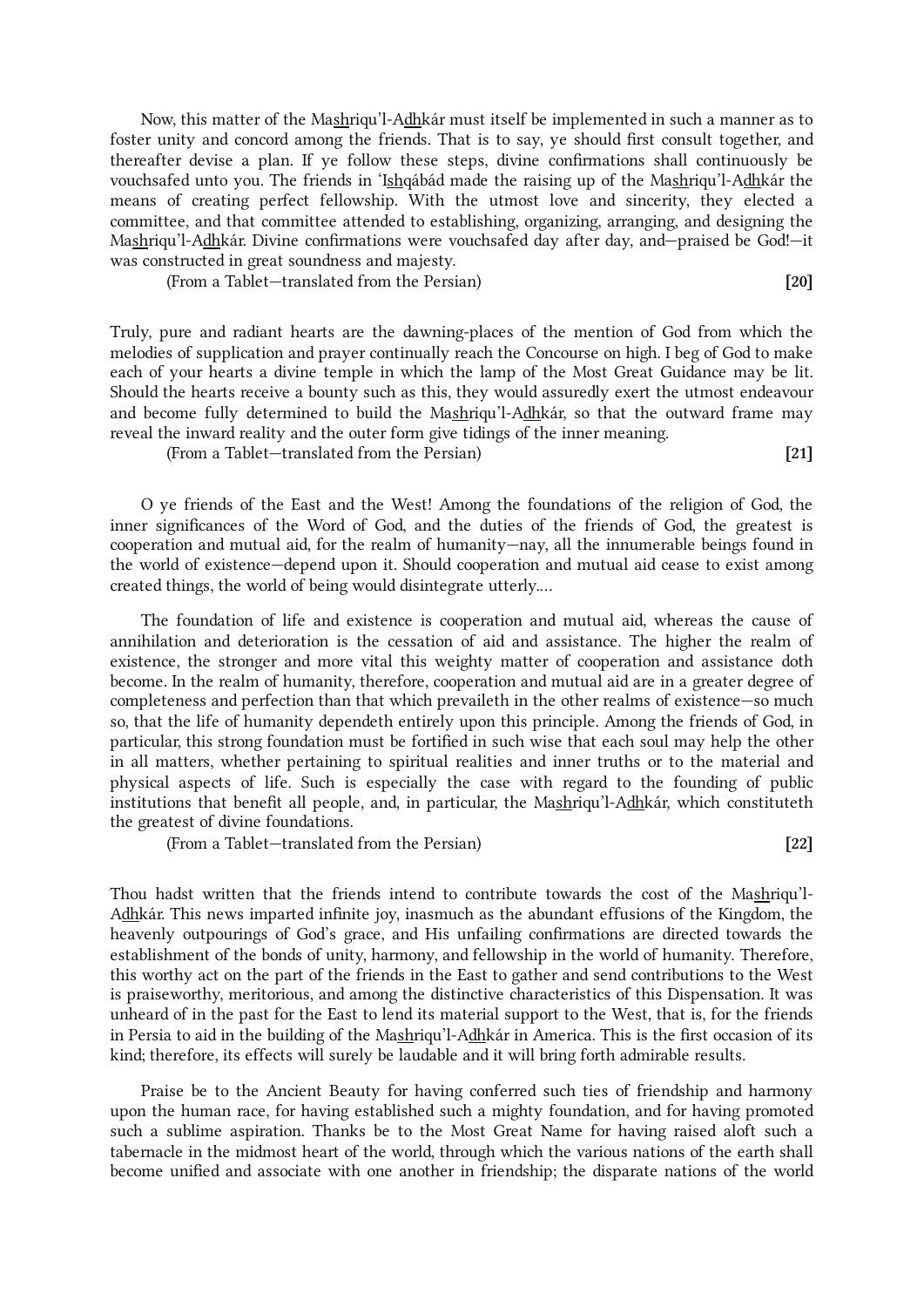shall become one country and its numerous lands one homeland; all the different governments shall join together in union and harmony; the roots of injustice shall be eradicated; and the foundations of war, conflict, pillage, plunder, hatred, and hostility shall be destroyed. This cooperation and collaboration between the East and the West provideth sufficient and irrefutable proof that this blessed aim will be achieved.

(From a Tablet—translated from the Persian) [23]

O thou who art firm in the Covenant! The glad-tidings of the impending completion of the Mashriqu'l-Adhkár, the arrangement of its gardens, and, erelong, the flowing of its fountains, brought infinite joy. The Mashriqu'l-Adhkár shall truly become a place of great happiness and joy. The strength and elegance of its structure, the orderly arrangement of its pathways, the design of its flowerbeds, the gushing of its fountains, the blossoming of its trees, the freshness of its air, and the charm and beauty of its appearance combine to create a paradise of utmost delight. It shall truly be without peer or likeness.

(From a Tablet—translated from the Persian) [24]

The Mashriqu'l-Adhkár is a divine edifice in this nether world and a means for attaining the oneness of humanity, inasmuch as all the peoples of the world shall gather in fellowship and harmony within the Mashriqu'l-Adhkár and, chanting the anthems of Divine Unity, engage in the praise and glorification of the Lord of Hosts. Thy joy must, of a certainty, rest in diffusing the light of divine guidance.

(From a Tablet—translated from the Persian) [25]

The first Mashriqu'l-Adhkár in America was instituted in Chicago, and this honor and distinction is infinite in value. Out of this Mashriqu'l-Adhkár, without doubt, thousands of Mashriqu'l-Adhkárs will be born.

(Tablets of the Divine Plan (Wilmette: Bahá'í Publishing Trust, 1993, 2006 printing) p.  $(26)$ 

Thy letter dated 23 November 1918 was received. Its contents indicated that, praise be to God, thou art engaged in the service of the Mashriqu'l-Adhkár, so that this universal edifice may be established. Indeed thou hast exerted great effort in this respect, and I entertain the hope that this endeavour may grow day by day. Deeds are like unto trees; planting a tree is easy, while nurturing it until it yieldeth its fruit is difficult. So far, effort hath been expended in laying the foundations of the Temple, but its completion is a difficult matter. My hope is that the friends of God may be assisted therein.

(From a Tablet—translated from the Persian) [27]

O ye who are firm in the Covenant and Testament of God! The notebook containing your plans for the establishment of the Mashriqu'l-Adhkár and its dependencies—consisting of a hospital, schools, a hostel, and homes for the infirm and the poor—and furthermore, the names of those who have contributed funds for this endeavour, was received and read. Praise be to God that He hath assisted blessed souls to arise and accomplish such a momentous task and to lay the foundation of an edifice that shall endure for all eternity, whose pinnacles shall soar to the apex of heaven.

Although this Mashriqu'l-Adhkár is being built upon earth, in reality it is an institution of the Concourse on high, and therefore it can be said to reach the highest heavens. Render ye thanks unto God that ye have arisen to offer such a momentous service, inasmuch as in this age and century the establishment of Mashriqu'l-Adhkárs is of the utmost importance. These edifices will bestow firmness and constancy upon the friends. They are places of supplication and invocation to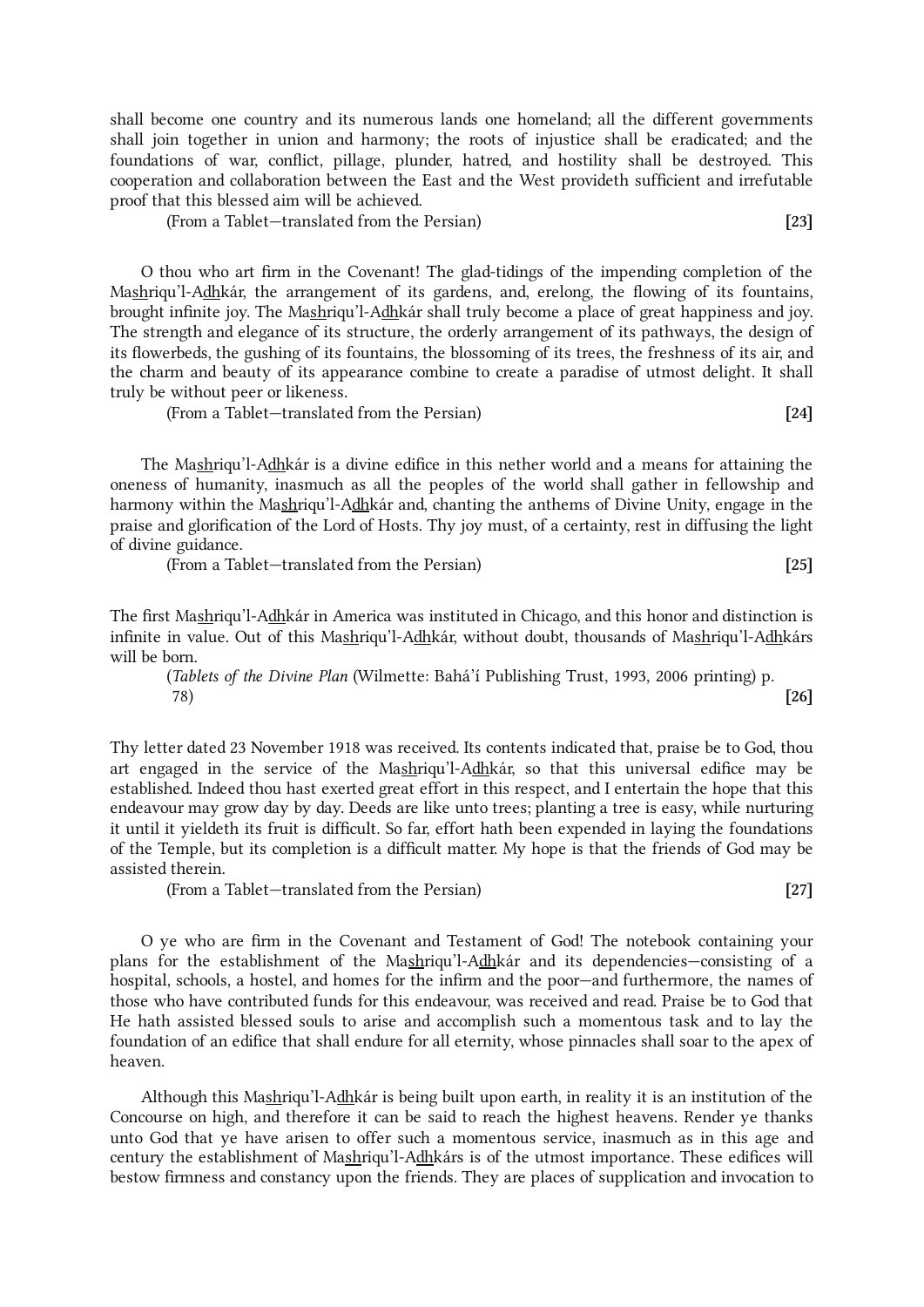the Threshold of His grandeur and are the greatest means of diffusing the sweet savours of the Lord. In these days, laying but one brick for the Mashriqu'l-Adhkár or one of its dependencies is like unto building a lofty edifice. I am, therefore, well pleased with the beloved of the Lord for having succeeded in rendering so vital and important a service. It is my hope that this structure will be established in the utmost beauty and strength and that its dependencies will gradually be completed.

(From a Tablet—translated from the Persian) [28]

… consider thou the manner in which Hájí Mírzá Muhammad-Taqí Afnán, that sanctified spirit and confirmed soul, arose to serve this great Cause. Forsaking a life of ease and comfort in Yazd, he hastened to 'Ishqábád to labour for the Cause of God. How self-sacrificing he was in the rearing of the Mashriqu'l-Adhkár! He dedicated his life wholly to this task, until he succeeded in establishing the first Mashriqu'l-Adhkár in that land. How extraordinary indeed was his service, for this is the first Mashriqu'l-Adhkár that hath been raised up in the world in God's name. Its significance, therefore, is very great. And yet, in the future a hundred thousand Mashriqu'l-Adhkárs shall be reared in glory, dignity, and utmost majesty. The Mashriqu'l-Adhkár of 'Ishqabád hath the station of the mother, and the other Mashriqu'l-Adhkárs are like unto spiritual children that shall be born of it.

(From a Tablet—translated from the Persian) [29]

O ye loved ones of God! The news was received that a Mashriqu'l-Adhkár hath been established, that in that land the praise and glorification of God hath reached the Kingdom of Glory and the melodies of worship and praise of that glorious Beloved have ascended to the Concourse on high. What boundless joy and delight were produced by these glad-tidings, inasmuch as the Mashriqu'l-Adhkár causeth the friends to be awakened, to remember God, and to be in a state of humble prayer. The Mashriqu'l-Adhkár causeth hearts to be illumined, souls to become spiritual, and the fragrances of the Kingdom of Glory to be inhaled. The world of humanity is thereby transformed into another world, and the susceptibilities of the heart are heightened to such a degree that they encompass the entire creation. My hope is that a Mashriqu'l-Adhkár be established in every quarter and in each corner of the country, even if this be done with the utmost discretion and circumspection, and, for prudence's sake, be confined to chosen and trusted friends among the loved ones of God, until such time as the spread of its fame may not arouse dismay and turmoil among the heedless.

<span id="page-15-0"></span>O ye beloved of God! Behold how abundant shall be the freshness, tenderness, spirituality, and radiance that are attained when ye assemble in that gathering place of the spirit, occupy yourselves at dawn [2](#page-37-32) with the remembrance of God, and, after reciting prayers, make mention together of the Most Bountiful Lord in sweet melodies. These melodies shall reach unto the Kingdom of Glory, and these songs shall cheer and gladden the Concourse on high.

(From a Tablet—translated from the Persian) [30]

The Mashriqu'l-Adhkár is the lodestone of divine confirmations. The Mashriqu'l-Adhkár is the mighty foundation of the Lord, the firm pillar of the Faith of God. The establishment of the Mashriqu'l-Adhkár is a means for the exaltation of the Word of God. The praise and glorification emanating from it cheereth the heart of every righteous soul. The holy fragrances of the Mashriqu'l-Adhkár vivify the souls of the righteous, and its vitalizing breezes confer life upon the pure in heart. The lamps of the Mashriqu'l-Adhkár, like unto the resplendent rays of dawn, illuminate the horizons. The melody of the Mashriqu'l-Adhkár cheereth the souls of the Concourse on high, and the recitation within it of the verses of His Divine Unity bringeth joy and gladness to the inmates of the Kingdom of Glory.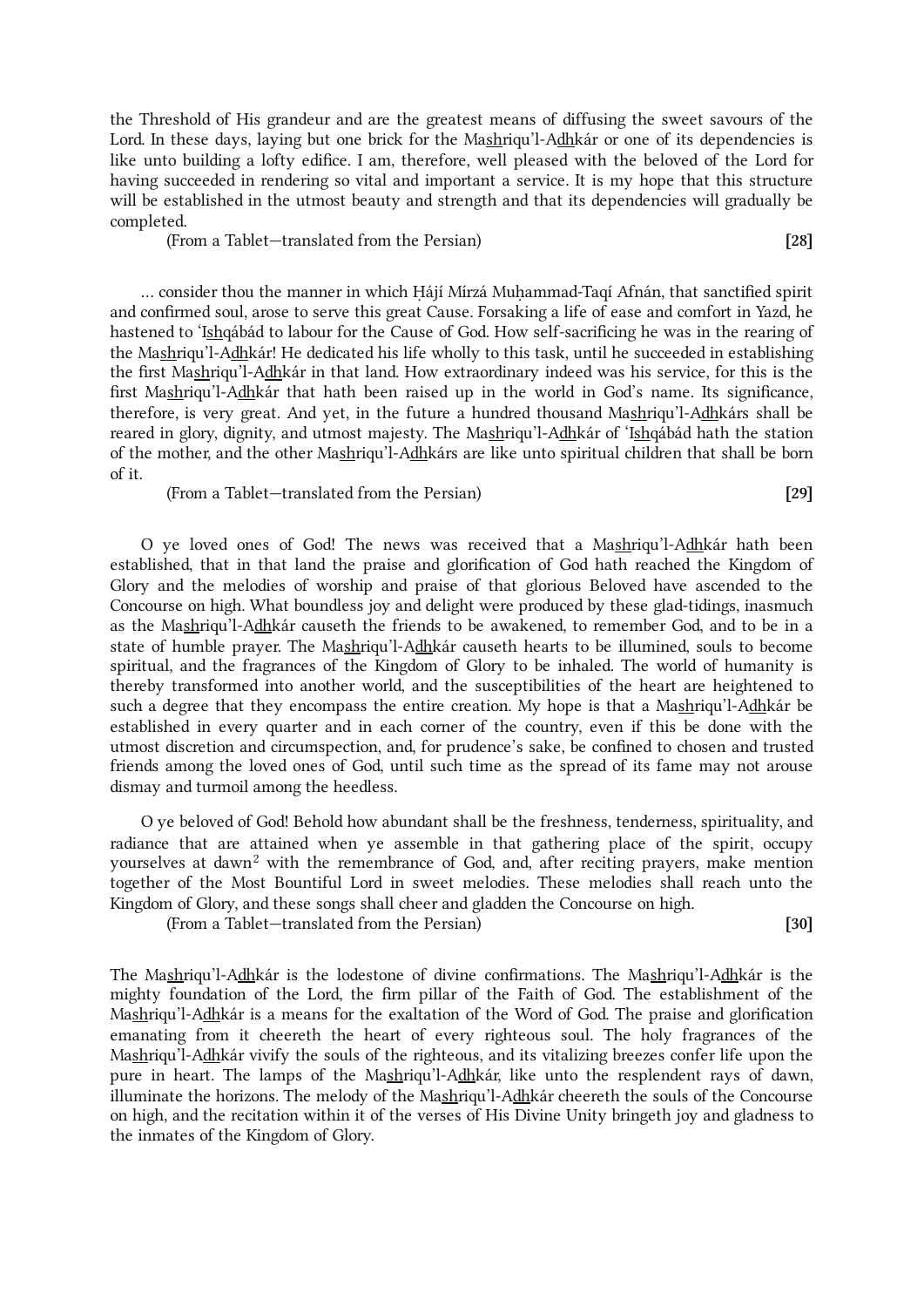In this day, the greatest matter and most consummate service to be offered at the Sacred Threshold of God is the establishment of the Mashriqu'l-Adhkár…. The purpose is that the loved ones of God should, while exercising the utmost wisdom, be occupied therein with prayer and the worship of God, the recitation of the verses and words of God, and the chanting of heavenly odes in glorification of the All-Merciful.

(From a Tablet—translated from the Persian) [31]

O servant of Bahá! Music is regarded as a praiseworthy science at the Threshold of the Almighty, so that thou mayest chant verses at large gatherings and congregations in a most wondrous melody and raise such hymns of praise at the Mashriqu'l-Adhkár to enrapture the Concourse on High. By virtue of this, consider how much the art of music is admired and praised. Try, if thou canst, to use spiritual melodies, songs and tunes, and to bring the earthly music into harmony with the celestial melody. Then thou wilt notice what a great influence music hath and what heavenly joy and life it conferreth. Strike up such a melody and tune as to cause the nightingales of divine mysteries to be filled with joy and ecstasy.

(From a Tablet—translated from the Persian) [32]

Verily, with a sincere heart, I have rendered thanks unto God for His having aided the friends, despite their poverty and lowliness, to contribute to the Mashriqu'l-Adhkár, the pillars of which will soon be raised in the midmost heart of America.

(From a Tablet—translated from the Arabic) [33]

O thou true friend of 'Abdu'l-Bahá! Thy most ardent wish was for the Mashriqu'l-Adhkár to be reared and established. For each and every thing there is a prescribed season—and praise be to God, the time to build the Mashriqu'l-Adhkár hath now come! The greatest endeavour must therefore be exerted that this mighty edifice may be erected solidly and firmly, with refinement and grace. This is a great service to the Sacred Threshold, the renown of which shall gladden, through all eternity, the hearts of the Concourse on high in the Kingdom of holiness.

(From a Tablet—translated from the Persian) [34]

As to the Mashriqu'l-Adhkár, it is of the utmost importance. The purpose is this: A spot should be designated, even if it is a small place beneath layers of earth and stone, and it should, out of prudence, be kept hidden and concealed lest it arouse the hostility of the mischief-makers. At least once a week, it should become the gathering place of the chosen friends who have discovered the secrets and become the intimates of divine mysteries. It may assume any form, for even if it be an underground pit, that pit shall become a sheltering paradise, an exalted bower, and a garden of delight. It shall become a centre wherein the spirits are gladdened and the hearts attracted to the Abhá Kingdom.

(From a Tablet—translated from the Persian) [35]

As to the design of the Mashriqu'l-Adhkár: it should resemble the Mashriqu'l-Adhkár of 'Ishqábád. That is, it must be a nine-sided edifice and should be erected so as to evince the utmost spirituality, elegance, loftiness, refinement, and grace, in such wise that it becometh a place which is full of charm. Insofar as possible, effort should be exerted towards ensuring the pleasantness of the site, its freshness and beauty.

(From a Tablet—translated from the Persian) [36]

## From the Writings of Shoghi Effendi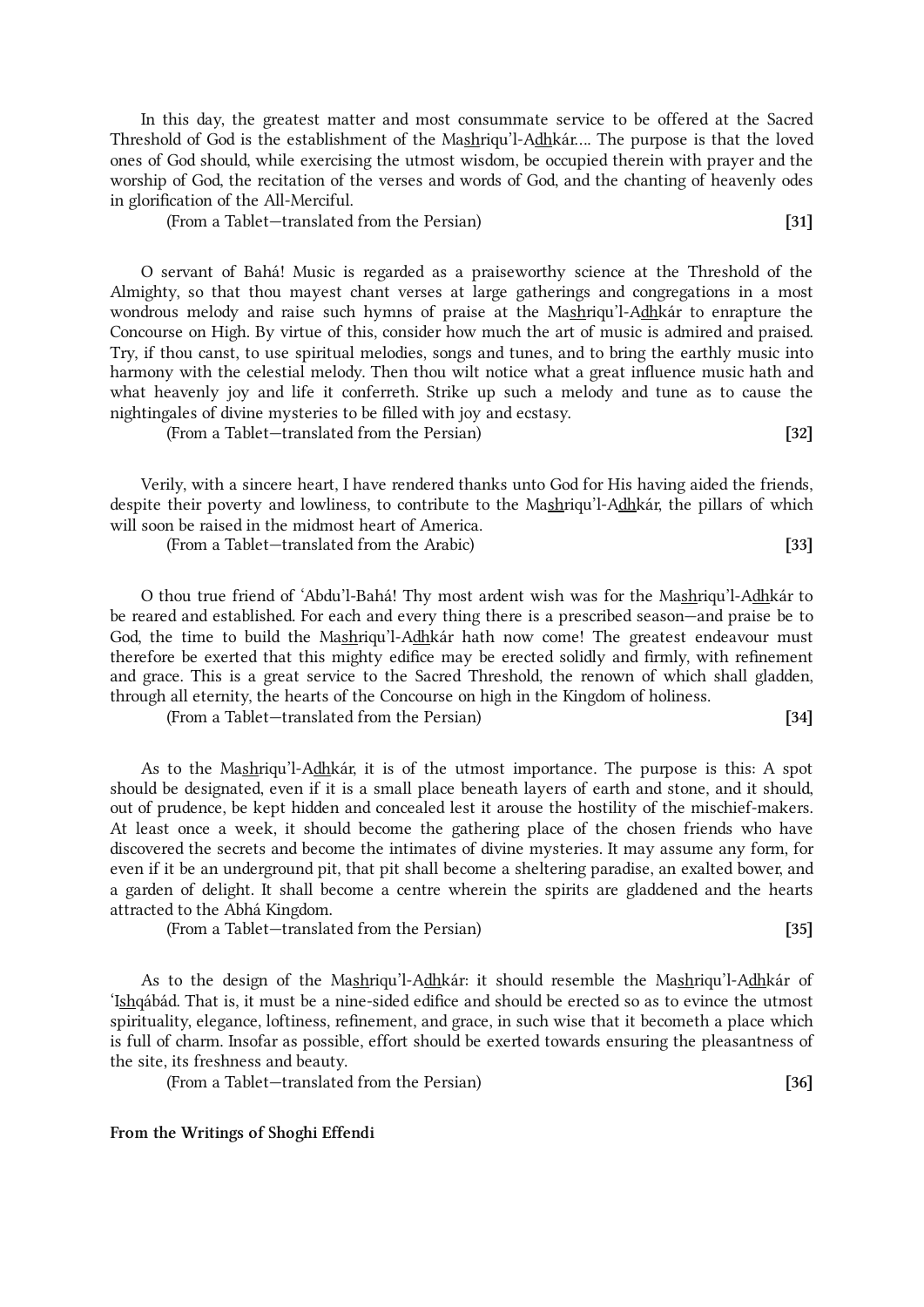With the passage of time, the lofty edifice of the Mashriqu'l-Adhkár will be reared in the vicinity and surroundings of the historic Bahá'í holy places, enhancing the lustre, spirituality, splendour, grace, and majesty of the Bahá'í institutions and establishing upon the face of the earth, in the most visible and tangible manner, a beauteous likeness and enduring expression of the vital and unbounded spirit of the Cause of Him Who is the Lord of all worlds.

(From a letter dated August 1927 to several National Spiritual Assemblies—translated from the Persian) [37]

It should be borne in mind that the central Edifice of the Mashriqu'l-Adhkár, round which in the fullness of time shall cluster such institutions of social service as shall afford relief to the suffering, sustenance to the poor, shelter to the wayfarer, solace to the bereaved, and education to the ignorant, should be regarded, apart from these Dependencies, as a House solely designed and entirely dedicated to the worship of God in accordance with the few yet definitely prescribed principles established by Bahá'u'lláh in the Kitáb-i-Aqdas. It should not be inferred, however, from this general statement that the interior of the central Edifice itself will be converted into a conglomeration of religious services conducted along lines associated with the traditional procedure obtaining in churches, mosques, synagogues, and other temples of worship. Its various avenues of approach, all converging towards the central Hall beneath its dome, will not serve as admittance to those sectarian adherents of rigid formulae and man-made creeds, each bent, according to his way, to observe his rites, recite his prayers, perform his ablutions, and display the particular symbols of his faith, within separately defined sections of Bahá'u'lláh's Universal House of Worship. Far from the Mashriqu'l-Adhkár offering such a spectacle of incoherent and confused sectarian observances and rites, a condition wholly incompatible with the provisions of the Aqdas and irreconcilable with the spirit it inculcates, the central House of Bahá'í worship, enshrined within the Mashriqu'l-Adhkár, will gather within its chastened walls, in a serenely spiritual atmosphere, only those who, discarding for ever the trappings of elaborate and ostentatious ceremony, are willing worshippers of the one true God, as manifested in this age in the Person of Bahá'u'lláh. To them will the Mashriqu'l-Adhkár symbolize the fundamental verity underlying the Bahá'í Faith, that religious truth is not absolute but relative, that Divine Revelation is not final but progressive. Theirs will be the conviction that an all-loving and ever-watchful Father Who, in the past and at various stages in the evolution of mankind, has sent forth His Prophets as the Bearers of His Message and the Manifestations of His Light to mankind, cannot at this critical period of their civilization withhold from His children the Guidance which they sorely need amid the darkness which has beset them, and which neither the light of Science nor that of human intellect and wisdom can succeed to dissipate. And thus having recognized in Bahá'u'lláh the Source whence this celestial light proceeds, they will irresistibly feel attracted to seek the shelter of His House, and congregate therein, unhampered by ceremonials and unfettered by creed, to render homage to the one true God, the Essence and Orb of eternal Truth, and to exalt and magnify the name of His Messengers and Prophets Who, from time immemorial even unto our day, have, under divers circumstances and in varying measure, mirrored forth to a dark and wayward world the light of heavenly Guidance.

But however inspiring the conception of Bahá'í worship, as witnessed in the central Edifice of this exalted Temple, it cannot be regarded as the sole, nor even the essential, factor in the part which the Mashriqu'l-Adhkár, as designed by Bahá'u'lláh, is destined to play in the organic life of the Bahá'í community. Divorced from the social, humanitarian, educational, and scientific pursuits centring around the Dependencies of the Mashriqu'l-Adhkár, Bahá'í worship, however exalted in its conception, however passionate in fervour, can never hope to achieve beyond the meagre and often transitory results produced by the contemplations of the ascetic or the communion of the passive worshipper. It cannot afford lasting satisfaction and benefit to the worshipper himself, much less to humanity in general, unless and until translated and transfused into that dynamic and disinterested service to the cause of humanity which it is the supreme privilege of the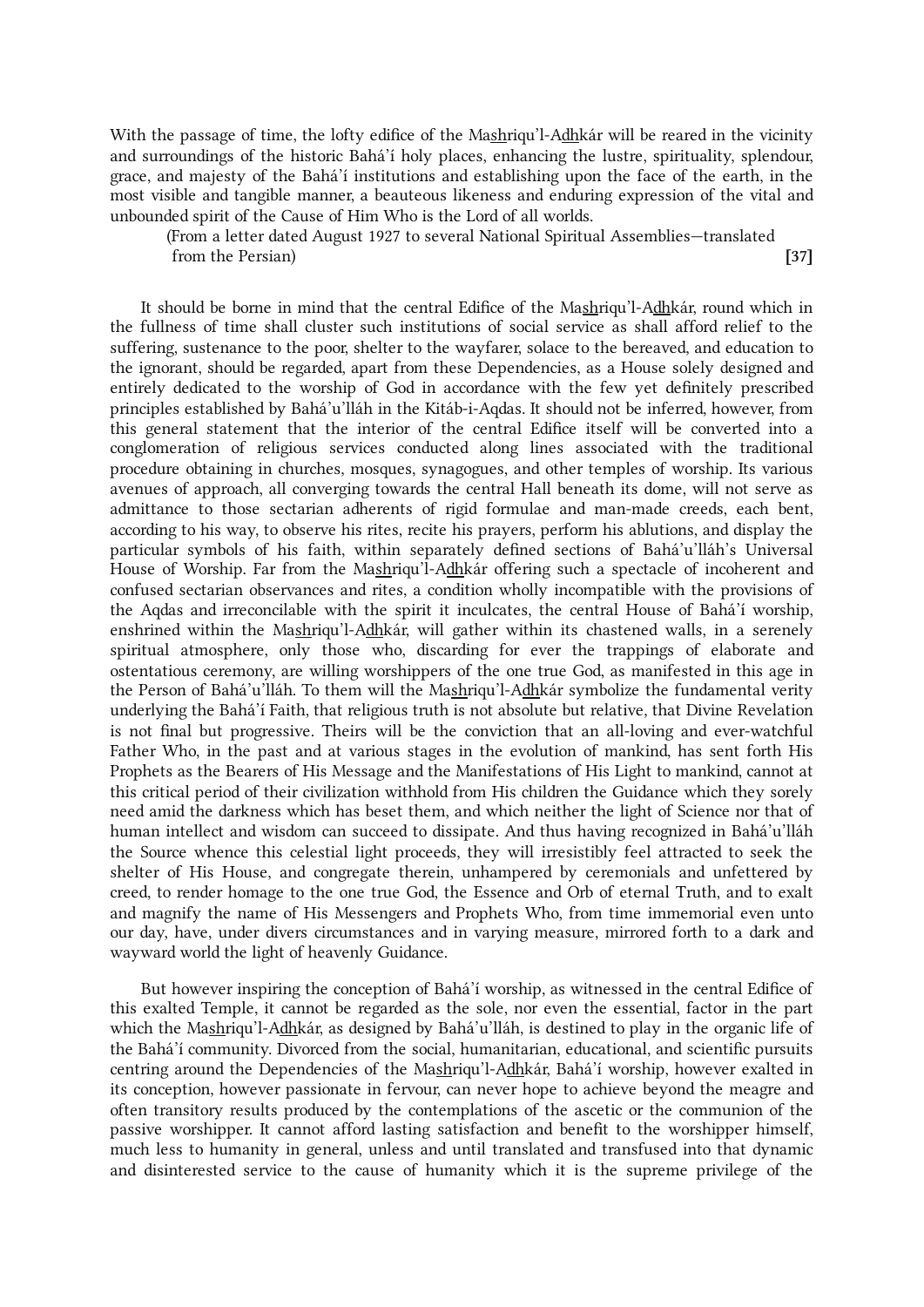Dependencies of the Mashriqu'l-Adhkár to facilitate and promote. Nor will the exertions, no matter how disinterested and strenuous, of those who within the precincts of the Mashriqu'l-Adhkár will be engaged in administering the affairs of the future Bahá'í Commonwealth fructify and prosper unless they are brought into close and daily communion with those spiritual agencies centring in and radiating from the central Shrine of the Mashriqu'l-Adhkár. Nothing short of direct and constant interaction between the spiritual forces emanating from this House of Worship centring in the heart of the Mashriqu'l-Adhkár and the energies consciously displayed by those who administer its affairs in their service to humanity can possibly provide the necessary agency capable of removing the ills that have so long and so grievously afflicted humanity. For it is assuredly upon the consciousness of the efficacy of the Revelation of Bahá'u'lláh, reinforced on one hand by spiritual communion with His Spirit, and on the other by the intelligent application and the faithful execution of the principles and laws He revealed, that the salvation of a world in travail must ultimately depend. And of all the institutions that stand associated with His holy Name, surely none save the institution of the Mashriqu'l-Adhkár can most adequately provide the essentials of Bahá'í worship and service, both so vital to the regeneration of the world. Therein lies the secret of the loftiness, of the potency, of the unique position of the Mashriqu'l-Adhkár as one of the outstanding institutions conceived by Bahá'u'lláh.

(From a letter dated 25 October 1929 to the beloved of the Lord and the handmaids of the Merciful throughout the United States and Canada, in Bahá'í Administration: Selected Messages 1922–1932 (Wilmette: Bahá'í Publishing Trust, 1974, 1998 printing), pp.  $184-86$ ) [38]

Prayers in any language may be offered in the Temple. Nor is the offering of prayer confined to children. Slight alterations in the text of the prayers are permissible, and I would advise you to give a musical form to the revealed word itself which I feel will be exceedingly effective. I will pray that the Beloved may inspire you to accomplish this great service to His Cause.

(In the handwriting of Shoghi Effendi, appended to a letter dated 8 April 1931 written on his behalf to an individual believer) [39]

I deeply appreciate the continued and self-sacrificing endeavours of the American believers in the face of the grave financial and economic depression into which their country and the whole world is now plunged. That the Temple Edifice should arise under such circumstances, that its elaborate and exquisite ornamentation should be carried out, through the efforts of a mere handful of Bahá'í followers despite the gloom, the uncertainty and the dangers which surround them, is but another evidence of the mysterious, all-compelling power of Bahá'u'lláh Whose blessings will be bountifully vouchsafed to all who arise to carry out His purpose. The Cause is entering upon a period of unprecedented achievements. The full measure of its glory and power will be gradually manifested, if we on our part execute in their entirety the instructions and behests bequeathed to us by our beloved Master.

(In the handwriting of Shoghi Effendi, appended to a letter dated 20 December 1931 written on his behalf to the National Spiritual Assembly of the United States and Canada) [40]

To the far-flung Bahá'í communities of East and West, most of which are being increasingly proscribed and ill treated, and none of which can claim to have had a share of the dual blessings which a specially designed and constructed House of Worship and a fully and efficiently functioning Administrative Order invariably confer, the concentration in a single locality of what will come to be regarded as the fountain-head of the community's spiritual life and what is already recognized as the mainspring of its administrative activities signalizes the launching of yet another phase in the slow and imperceptible emergence, in these declining times, of the model Bahá'í community—a community divinely ordained, organically united, clear-visioned, vibrant with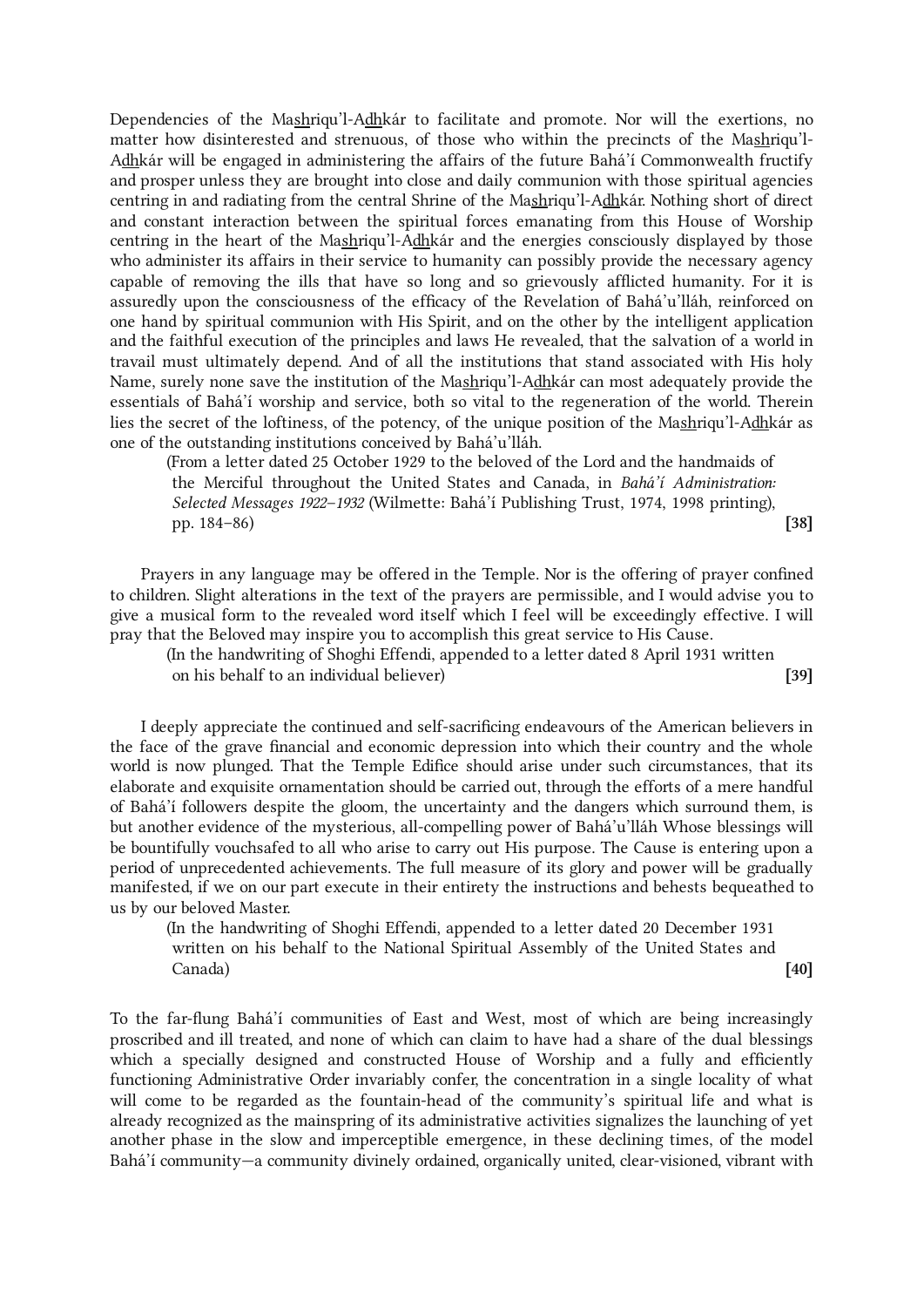life, and whose very purpose is regulated by the twin directing principles of the worship of God and of service to one's fellow-men.

(In the handwriting of Shoghi Effendi, appended to a letter dated 4 July 1939 written on his behalf to the National Spiritual Assembly of the United States and Canada) [41]

From the Mashriqu'l-Adhkár, ordained as a house of worship by Bahá'u'lláh in the Kitáb-i-Aqdas, the representatives of Bahá'í communities, both local and national, together with the members of their respective committees, will, as they gather daily within its walls at the hour of dawn, derive the necessary inspiration that will enable them to discharge, in the course of their day-to-day exertions in the Ḥaẓíratu'l-Quds—the scene of their administrative activities—their duties and responsibilities as befits the chosen stewards of His Faith.

 $(God Passes By (Wilmette: Bahá'í Publishing Trust, 1974, 2012 printing), p. 539)$  [42]

The rise of this symbol and harbinger of the World Order of Bahá'u'lláh, as yet in the embryonic stage of its development, amidst the confusion, the anxieties, the rivalries and the recurrent crises that mark the decline of a moribund civilization, will, no doubt, lend a tremendous impetus to the onward march of the Faith in all the continents of the globe, and will, more than any other single act, direct the attention of the spiritually impoverished, the economically afflicted, the socially disturbed, and the morally disoriented masses of a sorely tried continent to its nascent institutions.

(In the handwriting of Shoghi Effendi, appended to a letter dated 25 June 1954 written on his behalf to the National Spiritual Assembly of Germany and Austria, in The Light of Divine Guidance: The Messages from the Guardian of the Bahá'í Faith to the Bahá'ís of Germany and Austria, vol. 1 (Hofheim-Langenhain: Bahá'í-Verlag, 1982), p. 219) (43)

## From Letters Written on Behalf of Shoghi Effendi

Among the signs of enkindlement, of grace and edification, of cheer and spirituality, is gathering in the Mashriqu'l-Adhkár at the hour of dawn and offering supplications and prayers in that majestic and luminous Temple. This matter is important and will produce great results. The mere gathering of the friends at dawntide in the Mashriqu'l-Adhkár shall demonstrate the power of the Cause, display the potency and influence of the Word of God, evince the attachment of the hearts to the divine commandments, and clearly manifest the turning of the souls towards the shore of His oneness. Negligence and indifference with respect to this pious act are in no wise permitted.

(From a letter dated 13 December 1928 to the Bahá'ís of Ishqábád—translated from the Persian) [44]

As to the character of the meetings in the auditorium of the Temple, he feels that they should be purely devotional in character, Bahá'í addresses and lectures should be strictly excluded. For the present he feels that there would be no objection to having Bahá'í meetings, including addresses and the business sessions of the Convention, held in the Foundation Hall. Shoghi Effendi would urge that choir singing by men, women and children be encouraged in the auditorium and that rigidity in the Bahá'í service be scrupulously avoided. The more universal and informal the character of Bahá'í worship in the Temple the better. Images and pictures, with the exception of the Greatest Name, should be strictly excluded. Prayers revealed by Bahá'u'lláh and the Master, as well as the sacred writings of the Prophets, should be read or chanted, as well as hymns based upon Bahá'í or non-Bahá'í sacred writings.

(From a letter dated 11 April 1931 to the National Spiritual Assembly of the United States and Canada) [45]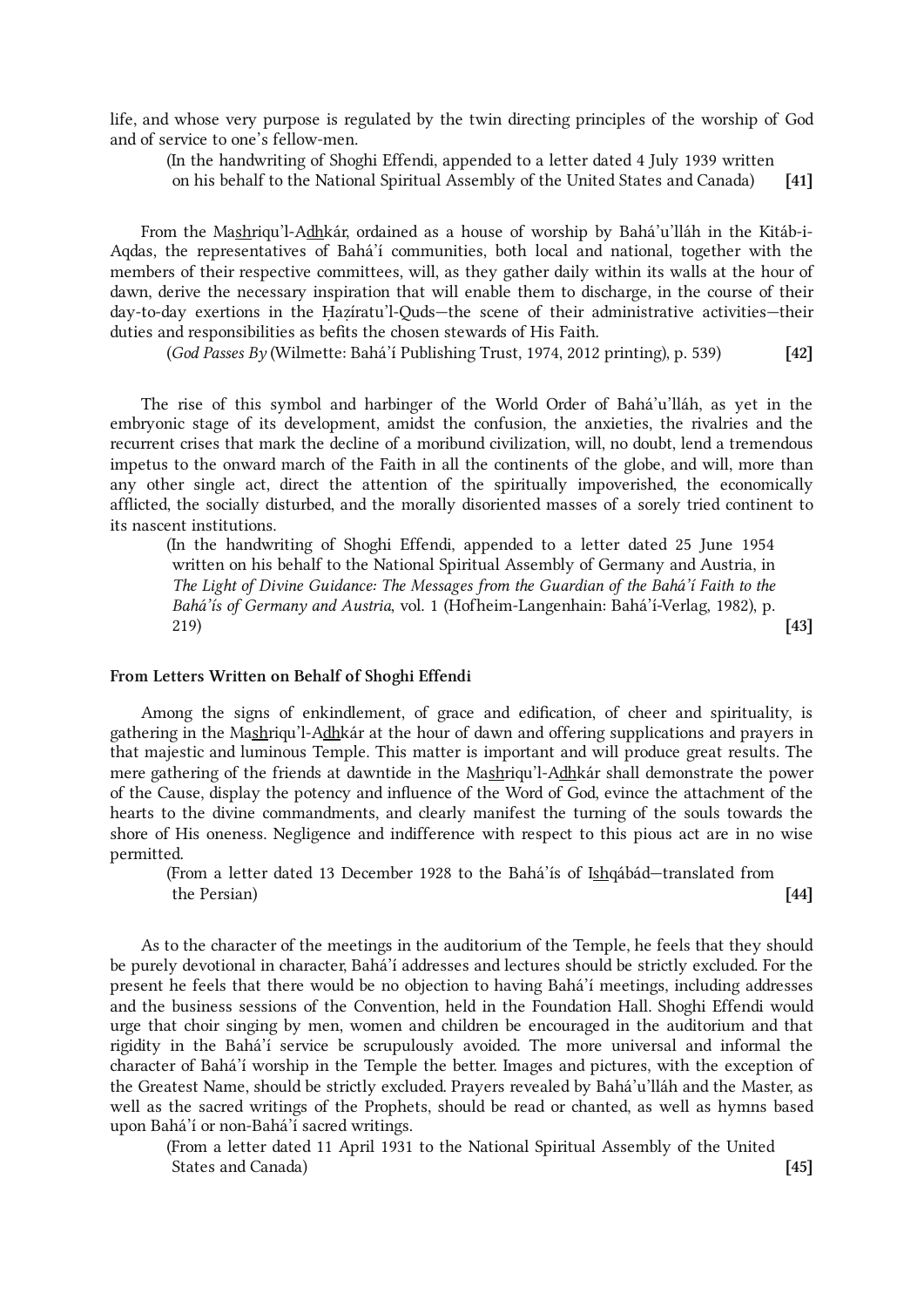He sincerely hopes that the sight of the Temple, as well as the principles it stands for, will sink down in the heart of the people in that locality and help to attract them to the Faith. It is not sufficient to build a beautiful edifice, we have to fill it with sincere and devoted souls who will seek its spiritual atmosphere.

(From a letter dated 6 May 1931 to the National Spiritual Assembly of the United States and Canada) [46]

You asked concerning some plans whereby funds could be gathered for the Temple. Shoghi Effendi believes that the best and noblest method is to have free donations that are made spontaneously and with the sense of making some sacrifice in furthering the Cause. It is with sacrifice that this Temple is to be built. This is the truly worthy method. This principle therefore excludes any method whereby the help of non-Bahá'ís is included. A Bahá'í Temple should be built by the Bahá'ís alone; it is not an ordinary humanitarian activity in which the help of any person could be solicited.

(From a letter dated 14 April 1932 to the Bahá'ís of Kenosha, Wisconsin) [47]

Your donations to the Temple as well as the remarkable manner in which you are assisting the believers in their efforts to widen the scope of their publicity work are real and abiding contributions you have made to the Faith. And although at present you are unable to contribute financially as much as you did in former years you should not feel discouraged, much less disappointed. For the best way in which you can effectively support the Temple cause is not through material means but by the moral help which is your primary obligation to extend to those who are in charge of the building of that sacred and unique Edifice. It is devotion, sincerity and genuine enthusiasm which in the long run can ensure the completion of our beloved Temple. Material considerations, though essential, are not the most vital by any means. Had it been otherwise the Temple would have never reached the stage of progress which it has already so well attained. For the resources of the community are limited, and have been severely affected during the last two years by an unprecedented and world-wide economic crisis. But despite all these material obstacles the Temple has made a steady progress and this alone is sufficient to convince every unbiased observer of the divine potency animating the Faith—a potency before which all material difficulties must inevitably wane.

(From a letter dated 30 December 1933 to individual believers) [48]

As regards the chanting of Tablets in the Temple, Shoghi Effendi wishes in this connection to urge the friends to avoid all forms of rigidity and uniformity in matters of worship. There is no objection to the recital or chanting of prayers in the Oriental language, but there is also no obligation whatever of adopting such a form of prayer at any devotional service in the auditorium of the Temple. It should neither be required nor prohibited. The important thing that should always be borne in mind is that with the exception of certain specific obligatory prayers Bahá'u'lláh has given us no strict or special ruling in matters of worship whether in the Temple or elsewhere. Prayer is essentially a communion between man and God, and as such transcends all ritualistic forms and formulae.

(From a letter dated 15 June 1935 to the National Spiritual Assembly of the United States and Canada) [49]

He was particularly delighted by the efforts that have been exerted to purchase land for the Hazíratu'l-Quds as well as the contributions that have been collected for this eagerly anticipated and meritorious endeavour.… He earnestly hopes that in the course of the current year, the friends will be confirmed in unitedly laying the foundation of that edifice and acquiring a suitable piece of land in the capital city of that country. He stated, moreover, that the completion of this endeavour requires ceaseless cooperation and mutual support, and is conditioned upon sacrifice. This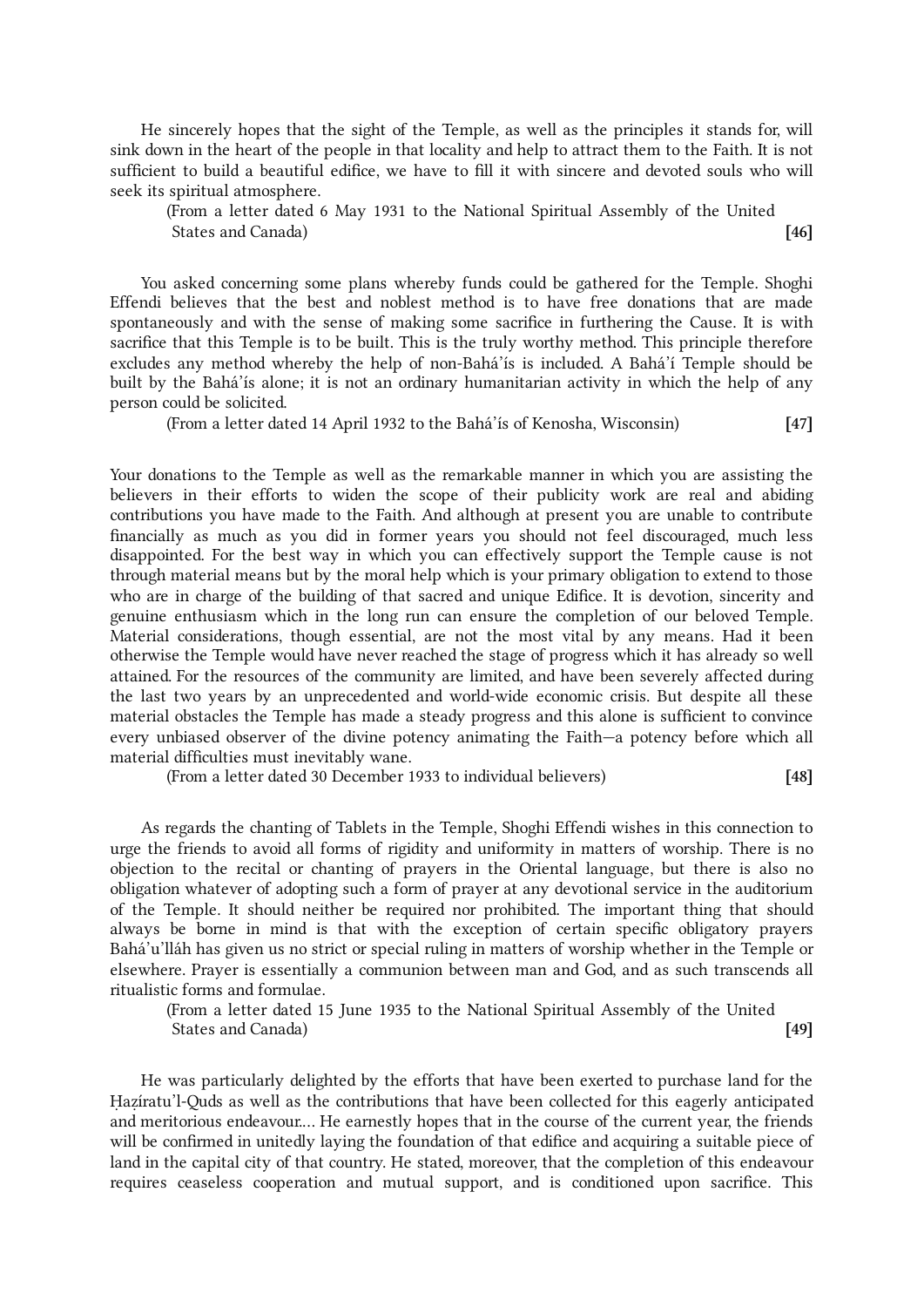momentous project will be a prelude to the establishment of the Mashriqu'l-Adhkár in that region, thus increasing the number of the agencies of the Cause, strengthening its divine institutions, adding to the community's influence and power, and shedding lustre and glory upon them all.

(From a letter dated 14 May 1936 to the National Spiritual Assembly of Egypt translated from the Arabic) [50] [50]

This Bahá'í teaching of human fellowship and kindness implies that we must be always ready to extend every assistance and help we can to those who are in distress and suffering. Bahá'í charity is of the very essence of the Teachings, and should therefore be developed in every Bahá'í community. Charitable institutions, such as orphanages, free schools and hospitals for the poor, constitute an indispensable part of the Mashriqu'l-Adhkár. It is the responsibility of every local Bahá'í community to ensure the welfare of its poor and needy members, through whatever means possible.

(From a letter dated 26 June 1936 to an individual believer) [51]

Concerning the copy of a Tablet from 'Abdu'l-Bahá which you had enclosed in your letter of October 20th and in which the Master defines the order in which Temple accessory buildings are to be constructed: This Tablet, Shoghi Effendi feels, should not be interpreted too rigidly as giving strictly the exact order in which these accessories are to be built. Nor should it be regarded as providing an exhaustive list of the buildings which will in future be erected around the central edifice of the Mashriqu'l-Adhkár. The International House of Justice will have to lay down definitely the number and order of these future Temple accessories, and to define their relationships to each other, and to the Temple itself. If available, the Guardian would appreciate your sending him the original text of that Tablet.

As to the question of the relationship of an administrative building to the Temple: this also will have to be defined in future, but whatever the actual form which such a relationship may assume, and whatever its details, it should be based on the general principle that these two sets of Bahá'í institutions embody two vital and distinct, yet inseparable, aspects of Bahá'í life: worship and service. The central edifice of the Mashriqu'l-Adhkár, which is exclusively devoted to purposes of worship, represents the spiritual element, and therefore fulfils a primary function in every Bahá'í Community, whereas all other Temple accessories, whether of a strictly administrative, cultural or humanitarian character, are secondary, and come next in importance to the House of Worship itself.

(From a letter dated 28 January 1939 to the National Spiritual Assembly of the United States and Canada) [52]

As regards the whole question of the Temple and services held in it:

He wishes to emphasize that he is very anxious, now that this first and greatest Temple of the West has been built, and will, within a few years, be used for worship and regular services by the Bahá'ís, that no forms, no rituals, no set customs be introduced over and above the bare minimum outlined in the teachings. The nature of these gatherings is for prayer, meditation and the reading of writings from the Sacred Scriptures of our Faith and other Faiths; there can be one or a number of readers; any Bahá'í chosen, or even non-Bahá'í, may read. The gatherings should be simple, dignified, and designed to uplift the soul and educate it through hearing the creative word. No speeches may be made, no extraneous matter introduced.

The use of pulpits is forbidden by Bahá'u'lláh; if, in order to be more clearly heard, the person reading stands on a low platform, there is no objection, but this should not be incorporated as an architectural feature of the building.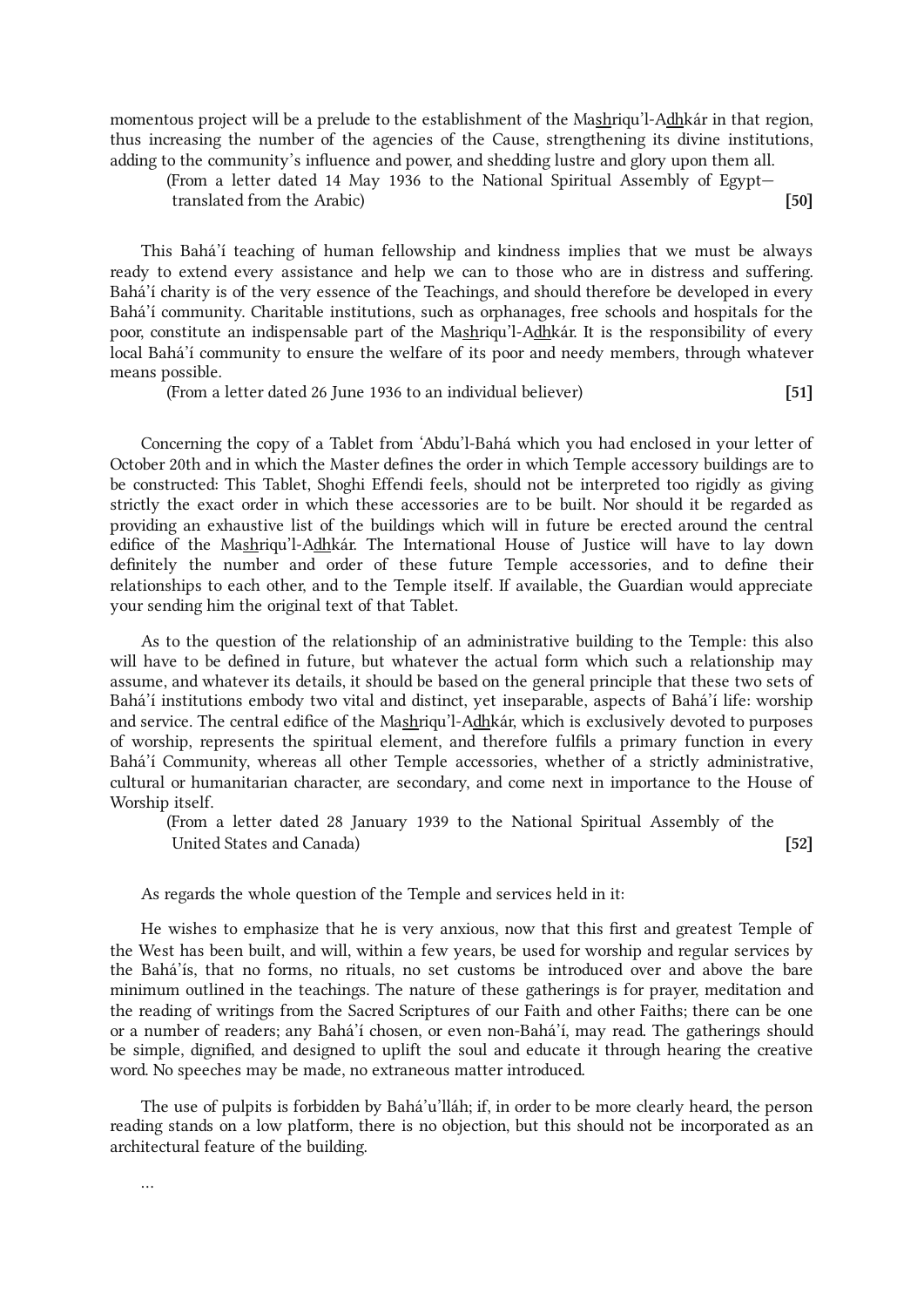The reader should stand where he or she will be best seen and heard by all. All minor details regarding this matter are left to the discretion of your Assembly to decide after receiving the advice of experts. As he already informed you, he suggests using fixed rather than movable seats.

Vocal music alone may be used and the position of the singers, or singer, is also a matter for your Assembly to decide; but again, there should be no fixed point, no architectural details marking a special spot. Acoustics should certainly be the main consideration in placing the singers.

…

He need not tell you how very important the decisions are which you will now be called upon to make in connection with completing the Temple.… He urges you, at all times, to receive the very best technical advice, and to bear in mind that the main thing is that the meetings in the Temple should be conducted in a beautiful and peaceful setting, in comfort and with dignity and simplicity, and that the audience should be able to hear perfectly and the tone values be pleasant to the ear.

(From a letter dated 20 July 1946 to the National Spiritual Assembly of the United States and Canada) [53] [53]

The essentials of the design, as stipulated by 'Abdu'l-Bahá, are that the building should be ninesided, and circular in shape. Aside from this, the architect is not restricted in any way in choosing his style of design.

(From a letter dated 25 June 1954 to the National Spiritual Assembly of Germany and Austria, in The Light of Divine Guidance: The Messages from the Guardian of the Bahá'í Faith to the Bahá'ís of Germany and Austria, vol. 1, p. 216) [54]

In passing, there is one point to be mentioned, and that is that the Temple in Wilmette does not constitute a pattern for other Temples, nor does it represent a new type of Bahá'í architecture. Therefore it is not necessary for your architects to endeavour to follow that pattern. What should be done is to follow the Master's instructions as to the Temple, and then create something that will be desirable and appropriate for your area.

(From a letter dated 10 February 1955 to the National Spiritual Assembly of Germany and Austria, in The Light of Divine Guidance: The Messages from the Guardian of the Bahá'í Faith to the Bahá'ís of Germany and Austria, vol. 1, p. 227) [55]

In building the Temple, one must be careful not to be carried away with the ideals and emotions of the situation, but keep oneself firmly on the ground, and realize they are buildings of steel and stone. That which will produce a House of Worship that is pleasing and attractive is what is required—not a replica of the Shrine of the Báb, or the Temple in Wilmette. We are not seeking outstanding examples of architecture, but rather the release that will come from the construction of the first spiritual edifice in Europe.

(From a letter dated 9 November 1956 to the National Spiritual Assembly of Germany and Austria) [56]

The influence that this Mother Temple of the whole Pacific area will exert when constructed is incalculable and mysterious. The beloved Master told the American friends that their Temple would be the greatest silent teacher, and there is no doubt that this one building has exerted a profound influence on the spread of the Faith, not only in the United States and the Western Hemisphere, but throughout the world. We can therefore expect that the construction of another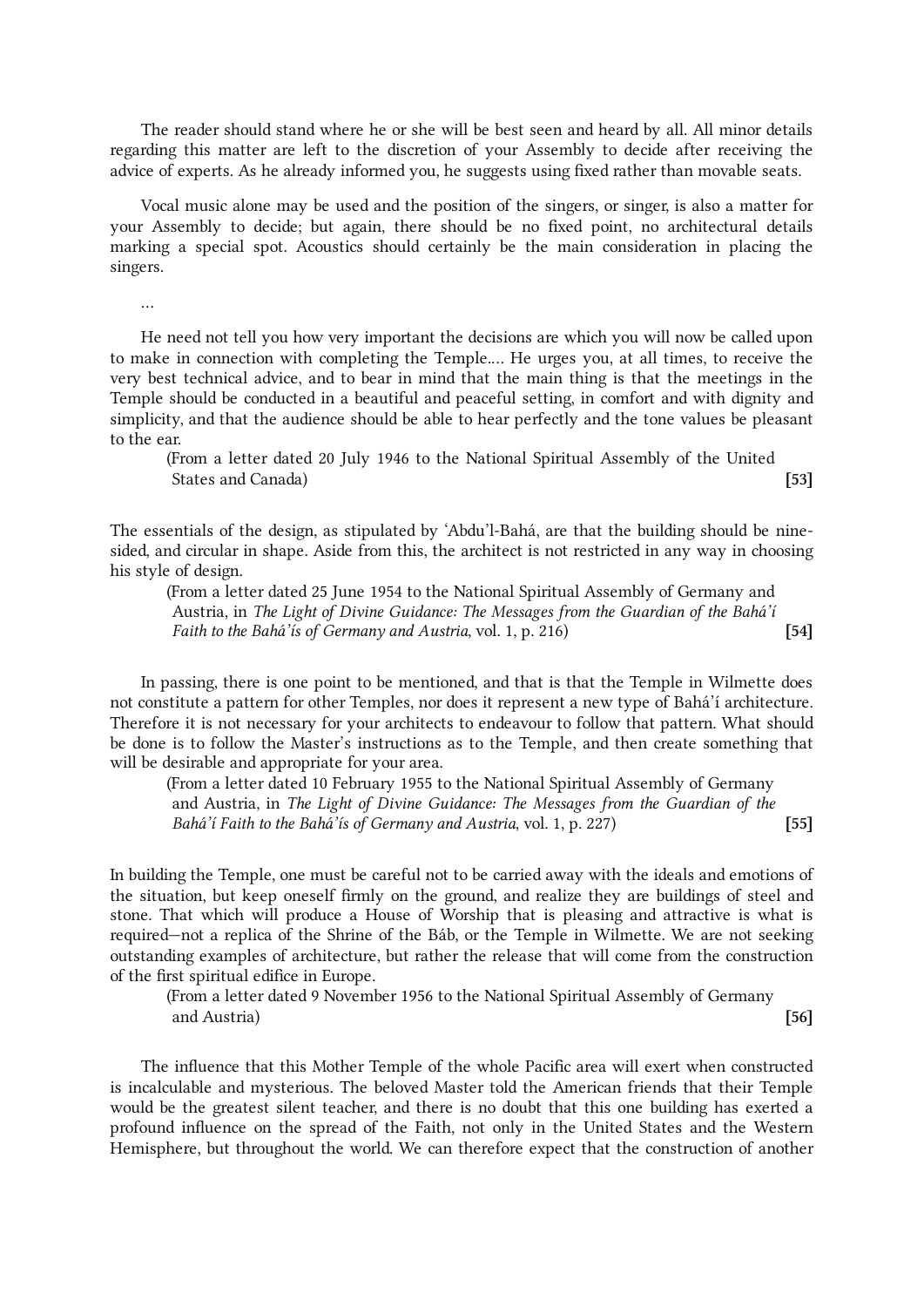"Mother Temple" in the heart of Australasia, and one in the centre of Africa, as well as one in the heart of Europe, will exert a tremendous influence, both locally and internationally.

(From a letter dated 19 July 1957 to the National Spiritual Assembly of Australia, in Messages to the Antipodes: Communications from Shoghi Effendi to the Bahá'í Communities of Australasia (Mona Vale: Bahá'í Publications Australia, 1997), p. 439) [57]

#### From Letters Written by the Universal House of Justice

We have given careful consideration to the questions you have raised in your letter of January 23, 1964 about the use of the Mashriqu'l-Adhkár.

Your Assembly is free to use its discretion in choosing excerpts from the generally recognized scriptures of the older religions.

With reference to your query about the use of several readers in unison, this is permissible provided it does not seem, or become, theatrical in the view of your Assembly. Concerning the placement of the reader, the beloved Guardian has already indicated, "the reader should stand where he or she will best be seen and heard by all."

Music in the House of Worship is to be vocal only, whether by singers or a singer. It does not matter if a guest, a capella choir or soloist is used, provided such use is not made the occasion to publicise services of Worship and the precautions you mention are taken. No doubt the excellent recordings available today would assure the highest quality of performance at low cost, but all references to vocal music in the central Edifice imply the physical presence of the singers.

In a letter through his secretary to a Chicago believer in 1931, "Bahá'í News" No. 55, page 4, Shoghi Effendi expressed the hope that "Now that the Temple is completed it will be filled to the full with pure seeking souls. It should be different from the other Houses of Worship which, even if they are filled, their source of attraction is the music heard. Here the spirit should be so powerful as to awaken the heart of everyone that enters, to the Glory of Bahá'u'lláh."

In conclusion, a review of the closing paragraphs of the beloved Guardian's illuminating message of October 25, 1929, addressed to the American Bahá'í Community, clearly reveals the true nature of the Mashriqu'l-Adhkár. In them he decries the trappings of elaborate and ostentatious ceremony and warns against any inference "that the interior of the central Edifice itself will be converted into a conglomeration of religious services" offering "a spectacle of incoherent and confused sectarian observances and rites." In his concluding words, Shoghi Effendi links Bahá'í worship and service arising from the Institution of the Mashriqu'l-Adhkár as vital to the regeneration of the world, and the secret of the unique position occupied by this lofty, potent and outstanding institution.

(From a letter dated 13 March 1964 to the National Spiritual Assembly of the United States) [58]

Concerning Bahá'í marriage ceremonies, we see no objection to the ceremony being performed on the steps outside the central hall, but we suggest that an even more appropriate place would be the lodge on the Temple grounds. Also, it would be appropriate either before or after the ceremony for prayers and meditations to be recited or chanted in the Temple itself.

(From a letter dated 29 July 1973 to the National Spiritual Assembly of Panama) [59]

From the beginning of His stupendous mission, Bahá'u'lláh urged upon the attention of nations the necessity of ordering human affairs in such a way as to bring into being a world unified in all the essential aspects of its life. In unnumbered verses and tablets He repeatedly and variously declared the "progress of the world" and the "development of nations" as being among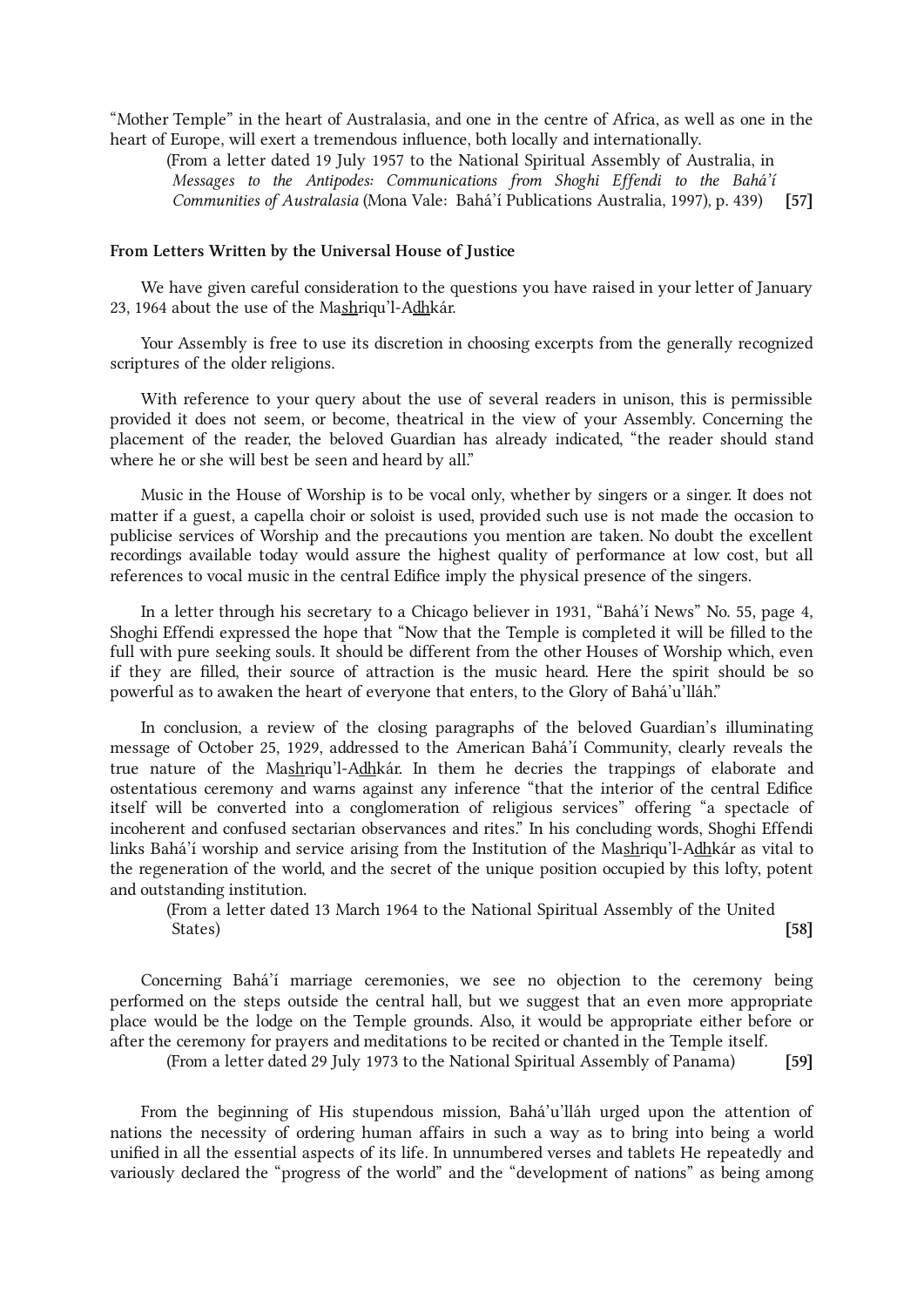the ordinances of God for this day. The oneness of mankind, which is at once the operating principle and ultimate goal of His Revelation, implies the achievement of a dynamic coherence between the spiritual and practical requirements of life on earth. The indispensability of this coherence is unmistakably illustrated in His ordination of the Mashriqu'l-Adhkár, the spiritual centre of every Bahá'í community round which must flourish dependencies dedicated to the social, humanitarian, educational and scientific advancement of mankind.

(From a letter dated 20 October 1983 to the Bahá'ís of the World) [60]

As we have said in an earlier message, the flourishing of the community, especially at the local level, demands a significant enhancement in patterns of behaviour: those patterns by which the collective expression of the virtues of the individual members and the functioning of the Spiritual Assembly are manifest in the unity and fellowship of the community and the dynamism of its activity and growth. This calls for the integration of the component elements—adults, youth and children—in spiritual, social, educational and administrative activities; and their engagement in local plans of teaching and development. It implies a collective will and sense of purpose to perpetuate the Spiritual Assembly through annual elections. It involves the practice of collective worship of God. Hence, it is essential to the spiritual life of the community that the friends hold regular devotional meetings in local Bahá'í centres, where available, or elsewhere, including the homes of believers.

(Ridván 1996 message to the Bahá'ís of the World) [61]

…

In every land we see a growing thirst for spiritual life and moral clarity. There is recognition of the ineffectiveness of plans and programs for human betterment which are not rooted in lives of spiritual awareness and ethical virtue. Who should be better equipped to satisfy this longing than those who are already inspired by the Teachings of Bahá'u'lláh and aided by His Power?

The spiritual growth generated by individual devotions is reinforced by loving association among the friends in every locality, by worship as a community and by service to the Faith and to one's fellow human beings. These communal aspects of the godly life relate to the law of the Mashriqu'l-Adhkár which appears in the Kitáb-i-Aqdas. Although the time has not come for the building of local Mashriqu'l-Adhkárs, the holding of regular meetings for worship open to all and the involvement of Bahá'í communities in projects of humanitarian service are expressions of this element of Bahá'í life and a further step in the implementation of the Law of God.

Bahá'u'lláh has written: "We have adorned the heaven of utterance with the stars of divine wisdom and holy ordinances as a bounty on Our part. Verily, We are the Ever-Forgiving, the Most Generous. O friends of God throughout the regions! Know ye the value of these days and cling unto whatsoever hath been sent down from God, the Most Great, the Most Exalted. Verily, He remembereth you in the Most Great Prison, and instructeth you in that which will cause you to draw nigh unto a station that delighteth the eyes of the pure in heart. Glory rest upon you and upon those who have attained unto that living fountain which floweth forth from My wondrous Pen."

It is our prayer at the Sacred Threshold that the greater attention to the spiritual heart of the Teachings which these laws express will enhance the devotion of the friends to the Source of all bounties and attract to the Cause the receptive souls among His spiritually famished children.

(From a letter dated 28 December 1999 to the Bahá'ís of the World) [62]

A feature of the Fifth Epoch will be the enrichment of the devotional life of the community through the raising up of national Houses of Worship, as circumstances in national communities permit. The scheduling of these projects will be determined by the Universal House of Justice in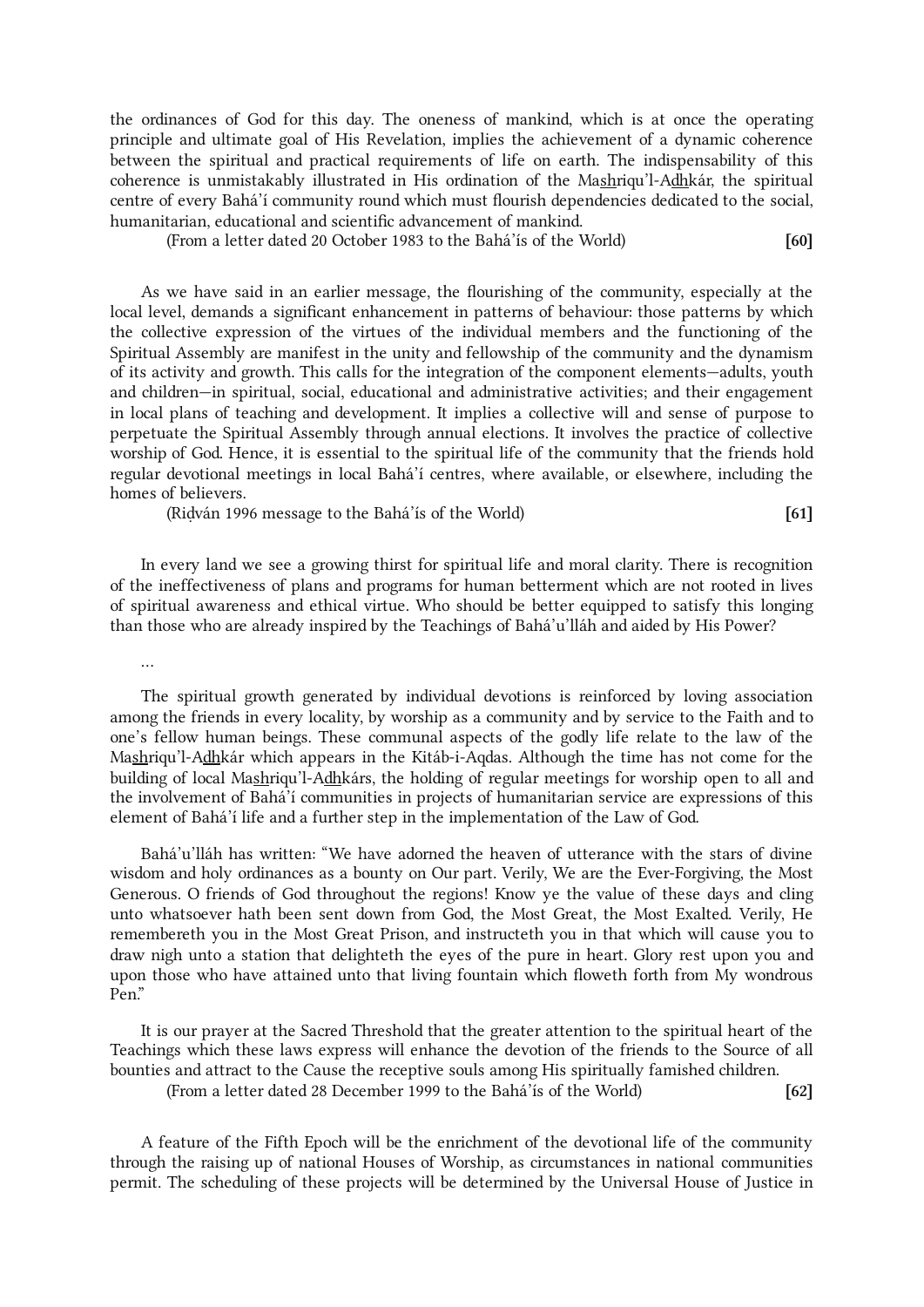relation to the advancement of the process of entry by troops within countries. This development will unfold throughout successive stages of 'Abdu'l-Bahá's Divine Plan. Upon the completion of the Mother Temple of the West, the Guardian started a programme of constructing continental temples. The first among these were the Mashriqu'l-Adhkárs in Kampala, Sydney and Frankfurt, which were built in response to Ten Year Plan goals. The Universal House of Justice continued along these lines with the building of Temples in Panama City, Apia, and New Delhi. But this continental stage has yet to be completed: one more edifice remains to be built. It is with profound thankfulness and joy that we announce at this auspicious moment the decision to proceed with this last project. During the Five Year Plan, erection of the Mother Temple of South America in Santiago, Chile, will commence and thus fulfil a wish clearly expressed by Shoghi Effendi.

(Riḍván 2001 message to the Bahá'ís of the World) [63]

Midafternoon on the eleventh day of the Riḍván festival one hundred years ago, 'Abdu'l-Bahá, standing before an audience several hundred strong, lifted a workman's axe and pierced the turf covering the Temple site at Grosse Pointe, north of Chicago. Those invited to break the ground with Him on that spring day came from diverse backgrounds—Norwegian, Indian, French, Japanese, Persian, indigenous American, to name but a few. It was as if the House of Worship, yet unbuilt, was fulfilling the wishes of the Master, expressed on the eve of the ceremony, for every such edifice: "that humanity might find a place of meeting" and "that the proclamation of the oneness of mankind shall go forth from its open courts of holiness".

His listeners on that occasion, and all who heard Him in the course of His travels to Egypt and the West, must have but dimly comprehended the far-reaching implications of His words for society, for its values and preoccupations. Still today, can anyone claim to have glimpsed anything but an intimation, distant and indistinct, of the future society to which the Revelation of Bahá'u'lláh is destined to give rise? For let none suppose that the civilization towards which the divine teachings impel humankind will follow merely from adjustments to the present order. Far from it. In a talk delivered some days after He laid the cornerstone of the Mother Temple of the West, 'Abdu'l-Bahá stated that "among the results of the manifestation of spiritual forces will be that the human world will adapt itself to a new social form," that "the justice of God will become manifest throughout human affairs". These, and countless other utterances of the Master to which the Bahá'í community is turning time and again in this centennial period, raise awareness of the distance that separates society as it is now arranged from the stupendous vision His Father gifted to the world.

…

In our Riḍván message of 2001, we indicated that in countries where the process of entry by troops was sufficiently well advanced and conditions in national communities were favourable, we would approve the establishment of Houses of Worship at the national level, whose emergence would become a feature of the Fifth Epoch of the Formative Age of the Faith. With exceeding joy we now announce that national Mashriqu'l-Adhkárs are to be raised up in two countries: the Democratic Republic of the Congo and Papua New Guinea. In these, the criteria we set are demonstrably met, and the response of their peoples to the possibilities created by the current series of Plans has been nothing short of remarkable. With the construction of the last of the continental temples in Santiago under way, the initiation of projects for building national Houses of Worship offers yet another gratifying evidence of the penetration of the Faith of God into the soil of society.

One more step is possible. The Mashriqu'l-Adhkár, described by 'Abdu'l-Bahá as "one of the most vital institutions of the world", weds two essential, inseparable aspects of Bahá'í life: worship and service. The union of these two is also reflected in the coherence that exists among the community-building features of the Plan, particularly the burgeoning of a devotional spirit that finds expression in gatherings for prayer and an educational process that builds capacity for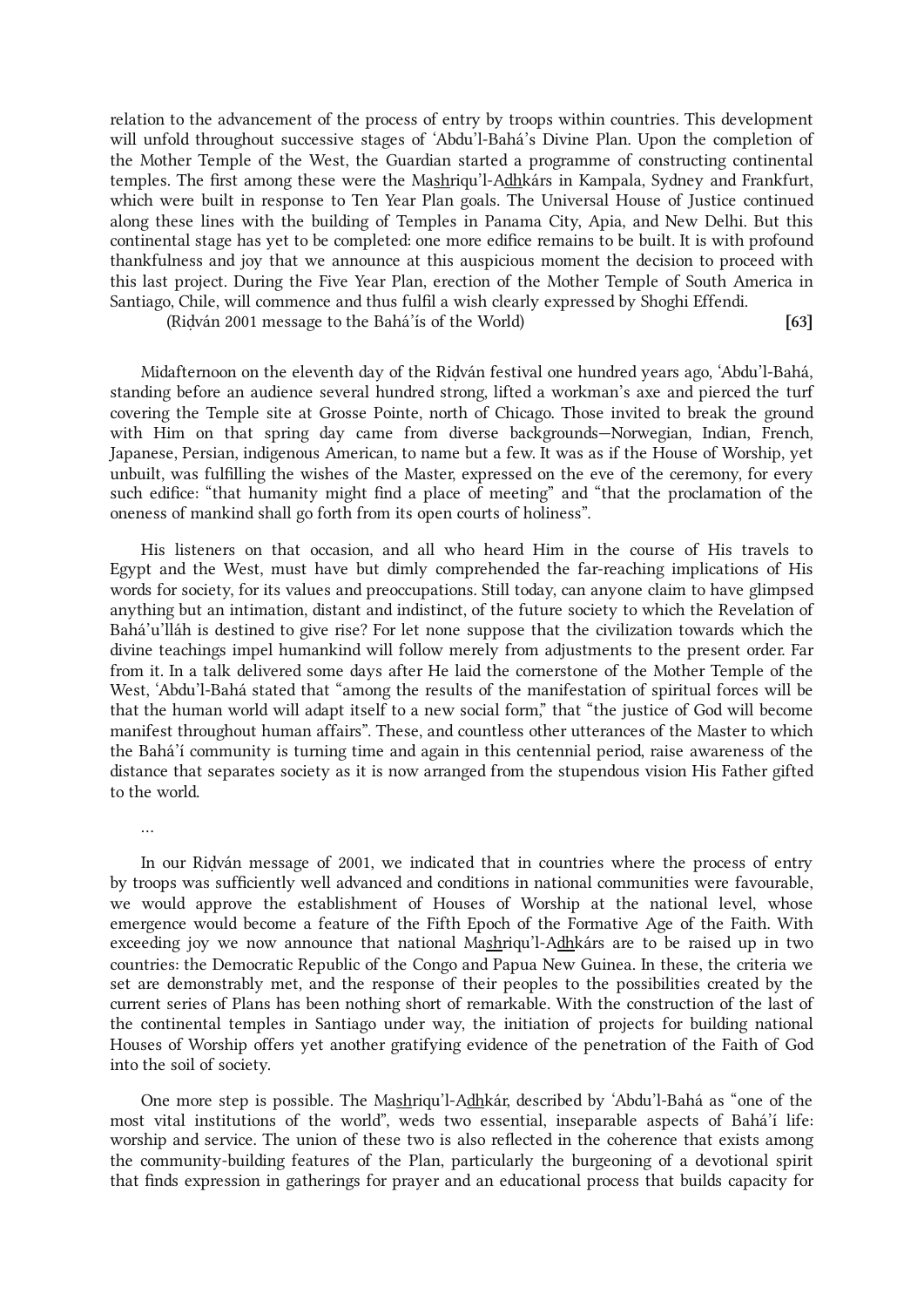service to humanity. The correlation of worship and service is especially pronounced in those clusters around the world where Bahá'í communities have significantly grown in size and vitality, and where engagement in social action is apparent. Some of these have been designated as sites for the dissemination of learning so as to nurture the friends' ability to advance the junior youth programme in associated regions. The capacity to sustain this programme, as we have recently indicated, also fuels the development of study circles and children's classes. Thus, beyond its primary purpose, the learning site fortifies the entire scheme of expansion and consolidation. It is within these clusters that, in the coming years, the emergence of a local Mashriqu'l-Adhkár can be contemplated. Our hearts brimming with thankfulness to the Ancient Beauty, we rejoice to inform you that we are entering into consultations with respective National Spiritual Assemblies regarding the erection of the first local House of Worship in each of the following clusters: Battambang, Cambodia; Bihar Sharif, India; Matunda Soy, Kenya; Norte del Cauca, Colombia; and Tanna, Vanuatu.

To support the construction of the two national and five local Mashriqu'l-Adhkárs, we have decided to establish a Temples Fund at the Bahá'í World Centre for the benefit of all such projects. The friends everywhere are invited to contribute to it sacrificially, as their means allow.

Beloved co-workers: The ground broken by the hand of 'Abdu'l-Bahá a hundred years ago is to be broken again in seven more countries, this being but the prelude to the day when within every city and village, in obedience to the bidding of Bahá'u'lláh, a building is upraised for the worship of the Lord. From these Dawning-Points of the Remembrance of God will shine the rays of His light and peal out the anthems of His praise.

(Ridván 2012 message to the Bahá'ís of the World) [64]

In more and more clusters, the programme of growth is increasing in scope and complexity, commensurate with the rising capacity of the Plan's three protagonists—the individual, the community, and the institutions of the Faith—to create a mutually supportive environment. And we are delighted that, as anticipated, there are a growing number of clusters where a hundred or more individuals are now facilitating the engagement of a thousand or more in weaving a pattern of life, spiritual, dynamic, transformative. Underlying the process even from the start is, of course, a collective movement towards the vision of material and spiritual prosperity set forth by Him Who is the Lifegiver of the World. But when such large numbers are involved, the movement of an entire population becomes discernible.

This movement is especially in evidence in those clusters where a local Mashriqu'l-Adhkár is to be established. One such, by way of example, is in Vanuatu.… [A]gainst the background of ongoing expansion and consolidation—the thirtieth cycle of the intensive programme of growth has recently concluded—that the friends are actively exploring, with the rest of the island's inhabitants, what it means for a Mashriqu'l-Adhkár, a "collective centre for men's souls", to be raised up in their midst. With the active support of traditional leaders, Tanna islanders have offered no less than a hundred design ideas for the Temple, demonstrating the extent to which the House of Worship has captured imaginations, and opening up enthralling prospects for the influence it is set to exert on the lives lived beneath its shade.

(Ridván 2014 message to the Bahá'ís of the World) [65]

Over two years have elapsed since our announcement at Riḍván 2012 of projects to raise two national and five local Houses of Worship, to be pursued in conjunction with the construction in Santiago, Chile, of the last of the continental Mashriqu'l-Adhkárs. These undertakings, inextricably linked to the development of community life now being fostered everywhere through acts of devotion and service, are further steps in the sublime task entrusted to humanity by Bahá'u'lláh to build Houses of Worship "throughout the lands in the name of Him Who is the Lord of all religions"—centres in which souls may gather "harmoniously attuned one to another"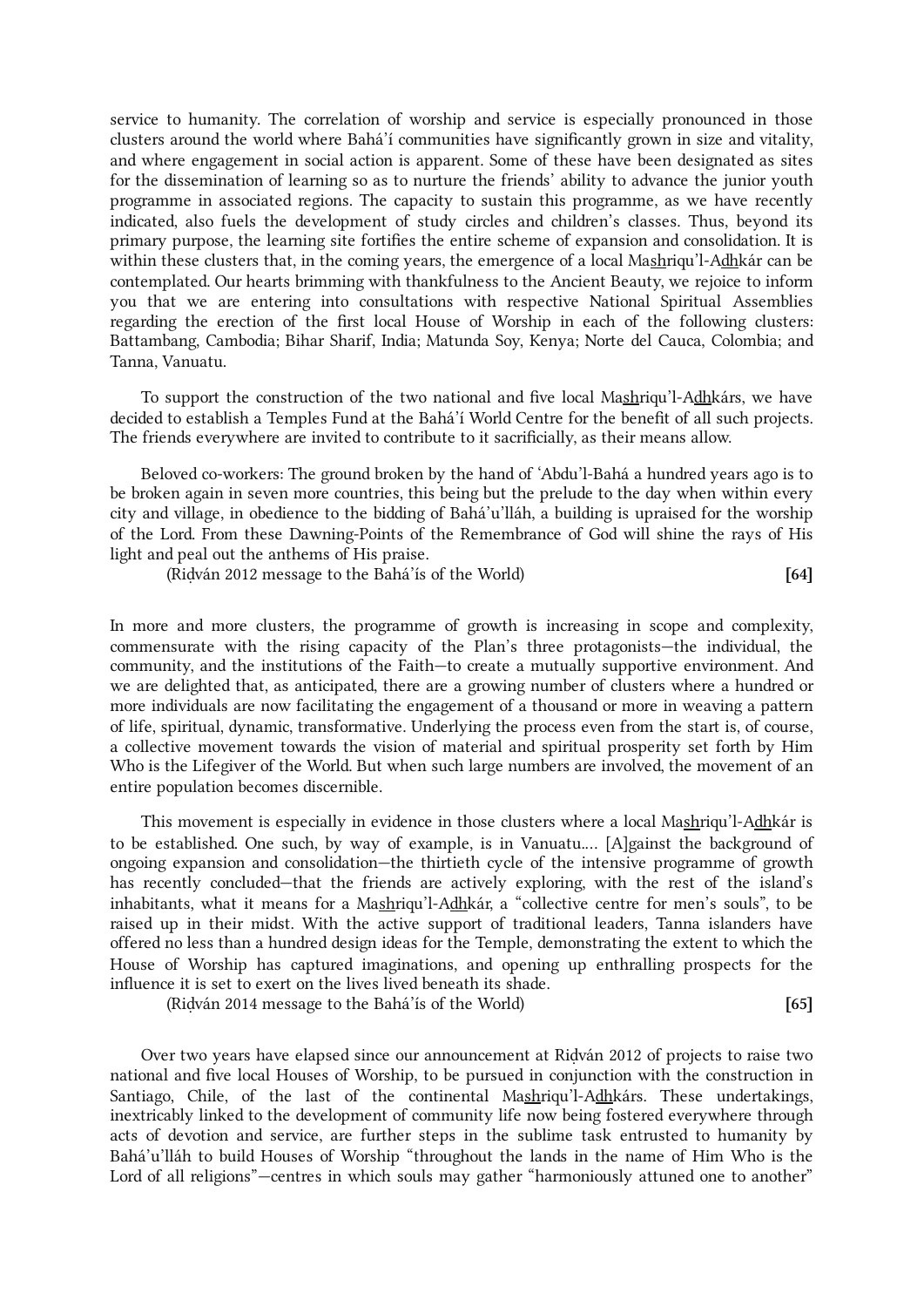to hear the divine verses and to offer supplications, and from which "the voices of praise may rise to the Kingdom" and the "fragrance of God" be diffused.

We are deeply moved by the response in every part of the world to our call. Particularly in the nations and localities recently designated for the construction of a House of Worship, we have witnessed the friends' spontaneous expressions of joy; their immediate and heartfelt commitment to lend their share in carrying out the critical work at hand and to increase the dynamism of those activities integral to the emergence of a Mashriqu'l-Adhkár within a population; their sacrificial contributions of time, energy, and material resources, in a variety of forms; and their sustained efforts to awaken growing contingents to the vision of those edifices dedicated wholly to the remembrance of God that will be founded in their midst. Indeed, the ready response of the community of the Greatest Name augurs well for its ability to further these collective undertakings.

…

In four countries, the projects have reached the stage of preparing a design for the Temple edifice. This begins with the selection of potential architects and the formulation of an architectural brief defining the requirements for the structure, and it ultimately results in a contract for the final design. Architects are presented with the singular challenge of designing Temples "as perfect as is possible in the world of being" that harmonize naturally with the local culture and the daily lives of those who will gather to pray and meditate therein. The task calls for creativity and skill to combine beauty, grace, and dignity with modesty, functionality, and economy. A number of architects from near and far have gladly offered their services, and while such contributions are of course welcomed, National Assemblies are giving due regard to the value of engaging architects who are well acquainted with the area where the edifice will be built.

…

As the friends worldwide rejoice in these heartening advances, their energies remain focused on the processes gaining strength in cluster after cluster. In this, they have not failed to appreciate the dynamic interaction between worship and endeavours to uplift the spiritual, social, and material conditions of society. May all those who are thus labouring in towns and cities, neighbourhoods and villages, derive insights from the exertions made to raise up the first two Houses of Worship at the turn of the twentieth century, in the East and then in the West.

In the city of 'Ishqábád, a devoted band of believers who settled from Persia, and who, for a time, found peace and tranquillity in Turkistán, bent their energies towards the creation of a pattern of life that would reflect the exalted spiritual and social principles enshrined in the Revelation of Bahá'u'lláh. In a span of a few decades, this group, originally consisting of a handful of families, was joined there by others and grew to a few thousand believers. This community, fortified by ties of camaraderie and animated by unity of purpose and a spirit of faithfulness, was enabled to reach a high degree of cohesiveness and development, for which it gained renown throughout the Bahá'í world. These friends, guided by their understanding of the divine Teachings, and within the bounds of the religious freedom they were accorded, toiled to create the conditions that would lead to the founding of a Mashriqu'l-Adhkár, that "crowning institution in every Bahá'í community". On a befitting tract of land in the centre of the city that had been obtained some years before with the consent of the Blessed Beauty Himself, facilities were built for communal well-being—a meeting hall, schools for children, a hostel for visitors, and a small clinic, among others. A sign of the notable achievements of the Bahá'ís in 'Ishqábád, who in those productive years became distinguished for their prosperity, magnanimity, and intellectual and cultural attainments, was their attention to ensuring that all Bahá'í children and youth were literate in a society with rampant illiteracy, especially among girls. Within such an environment of unified endeavour and progress, and fostered at every stage of development by 'Abdu'l-Bahá, a magnificent House of Worship emerged—the most prominent edifice in the area. For over twenty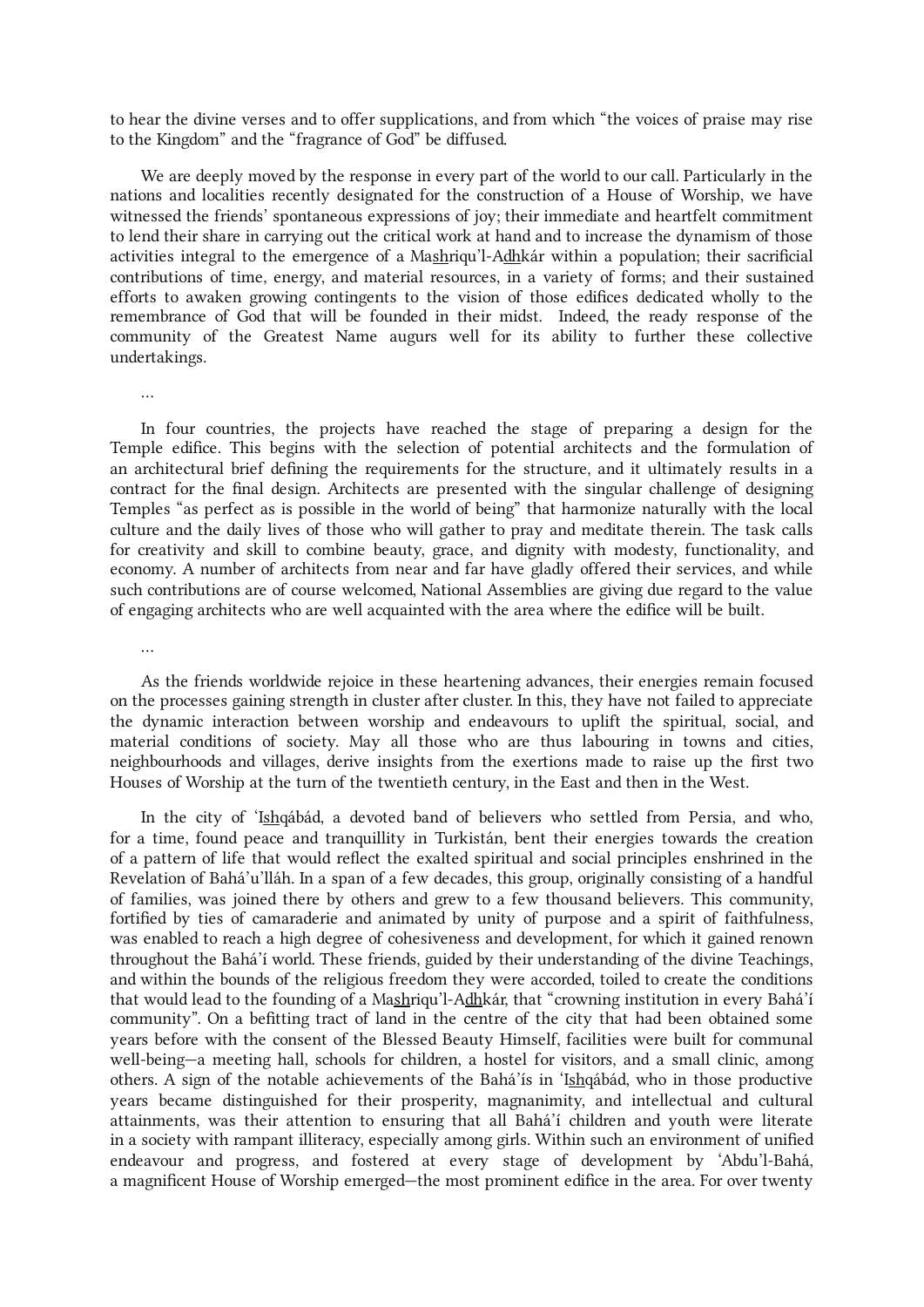years, the friends experienced the heavenly joy of having realized their lofty aim: the establishment of a focal point of worship, a nerve centre of community life, a place where souls gathered at daybreak for humble invocation and communion before flowing out of its doors to engage in their daily pursuits. While the forces of irreligion eventually swept through the region and thwarted hopes, the brief appearance of a Mashriqu'l-Adhkár in 'Ishqábád is an enduring testament to the volition and effort of a body of believers who established a rich pattern of life deriving its impetus from the power of the Creative Word.

In the Western Hemisphere, shortly after work commenced on the House of Worship in 'Ishqábád, the members of the nascent Bahá'í community in North America were galvanized to demonstrate their faith and devotion by constructing a Temple of their own, and they wrote in 1903 to seek the Master's consent. From that moment, the Mashriqu'l-Adhkár became inseparably intertwined with the fate of those dedicated servants of Bahá'u'lláh. While progress on this complex project was obstructed over decades by the effects of two world wars and a widespread economic depression, each stage in its development was intimately tied to the expansion of the community and the unfoldment of its administration. On the same day as the interment of the sacred remains of the Báb on Mount Carmel in March 1909, delegates gathered to establish the Bahá'í Temple Unity, a national organization whose elected Board became the nucleus of the far-flung local communities of the continent. This development soon gave rise to the formation of the National Spiritual Assembly of the Bahá'ís of the United States and Canada. 'Abdu'l-Bahá Himself laid the cornerstone of the building during His travels to North America, endowing the Mother Temple of the West with tremendous spiritual potentialities. And contributions for this historic enterprise flowed from Bahá'í centres in Africa, Asia, Europe, Latin America, and the Pacific—a demonstration of the solidarity and sacrifice of the Bahá'ís of the East and West.

As the followers of Bahá'u'lláh in every land centre their thoughts on God and occupy themselves each day with His remembrance, ceaselessly exerting effort in His Name, let them draw inspiration from these stirring words addressed by 'Abdu'l-Bahá to a believer who was devoted to building the first House of Worship, raised under His close and loving direction:

Hasten now to 'Ishqábád, in the utmost detachment and aflame with the fire of attraction, and convey to the friends of God ardent greetings from 'Abdu'l-Bahá. Kiss thou each one's face and express this servant's deep and sincere affection to all. Do thou on behalf of 'Abdu'l-Bahá move the earth, carry the mortar, and haul the stones for the building of the Mashriqu'l-Adhkár so that the rapture of this service may bring joy and gladness to the Centre of Servitude. That Mashriqu'l-Adhkár is the first visible and manifest establishment of the Lord. Therefore, it is this servant's hope that each and every virtuous and righteous soul will sacrifice his all, evince great happiness and exultation, and rejoice in carrying the earth and mortar so that this Divine Edifice may be raised, the Cause of God may spread, and in every corner of the world the friends may arise with the utmost resolve to accomplish this great task. Were 'Abdu'l-Bahá not imprisoned and were there not obstacles in his path, he himself would assuredly hasten to 'Ishqabad and carry the earth for the building of the Mashriqu'l-Adhkár with the utmost joy and gladness. It behoveth the friends now to arise with this intention in mind and serve in my place so that in a short time this Edifice may be revealed to all eyes, the loved ones of God may engage in making mention of the Abhá Beauty, the melodies of the Mashriqu'l-Adhkár may rise at dawntide to the Concourse on high, and the songs of the nightingales of God may bring joy and ecstasy to the denizens of the All-Glorious Realm. Thus will the hearts rejoice, the souls delight in joyful tidings, and the minds be illumined. This is the highest hope of the sincere ones; this is the dearest wish of them that are nigh unto God.

(From a letter dated 1 August 2014 to the Bahá'ís of the World) [66]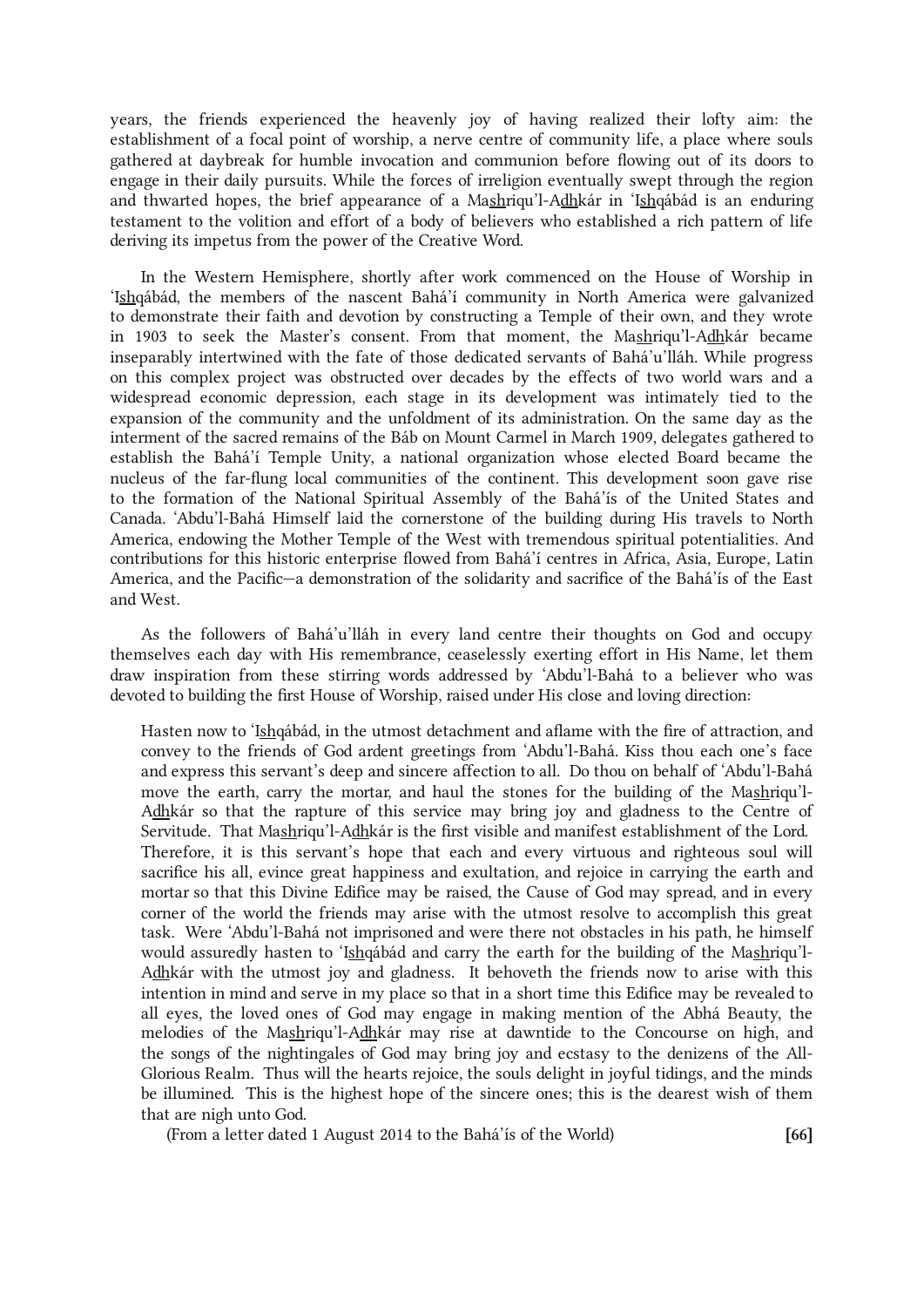The Mashriqu'l-Adhkár is a unique concept in the annals of religion and symbolizes the teachings of the new Day of God. A collective centre of society to promote cordial affection, the Mashriqu'l-Adhkár stands as a universal place of worship open to all the inhabitants of a locality irrespective of their religious affiliation, background, ethnicity, or gender and a haven for the deepest contemplation on spiritual reality and foundational questions of life, including individual and collective responsibility for the betterment of society. Men and women, children and youth, are held in its embrace as equals. This singular and integral universality is captured in the very structure of the Mashriqu'l-Adhkár, whose design as a nine-sided edifice conveys a sense of completeness and perfection symbolized by that number.

As the place from which spiritual forces are to radiate, the Mashriqu'l-Adhkár is the focal point for dependencies to be raised up for the well-being of humanity and is the expression of a common will and eagerness to serve. These dependencies—centres of education and scientific learning as well as cultural and humanitarian endeavour—embody the ideals of social and spiritual progress to be achieved through the application of knowledge, and demonstrate how, when religion and science are in harmony, they elevate the station of the human being and lead to the flourishing of civilization. As your lives amply demonstrate, worship, though essential to the inner life of the human being and vital to spiritual development, must also lead to deeds that give outward expression to that inner transformation. This concept of worship—inseparable from service—is promulgated by the Mashriqu'l-Adhkár. In this connection Shoghi Effendi states:

Divorced from the social, humanitarian, educational, and scientific pursuits centring around the Dependencies of the Mashriqu'l-Adhkár, Bahá'í worship, however exalted in its conception, however passionate in fervour, can never hope to achieve beyond the meagre and often transitory results produced by the contemplations of the ascetic or the communion of the passive worshipper. It cannot afford lasting satisfaction and benefit to the worshipper himself, much less to humanity in general, unless and until translated and transfused into that dynamic and disinterested service to the cause of humanity which it is the supreme privilege of the Dependencies of the Mashriqu'l-Adhkár to facilitate and promote.

The Twin Luminaries of this resplendent age have taught us this: Prayer is the essential spiritual conversation of the soul with its Maker, direct and without intermediation. It is the spiritual food that sustains the life of the spirit. Like the morning's dew, it brings freshness to the heart and cleanses it, purifying it from attachments of the insistent self. It is a fire that burns away the veils and a light that leads to the ocean of reunion with the Almighty. On its wings does the soul soar in the heavens of God and draw closer to the divine reality. Upon its quality depend the development of the limitless capacities of the soul and the attraction of the bounties of God, but the prolongation of prayer is not desirable. The powers latent in prayer are manifested when it is motivated by the love of God, beyond any fear or favour, and free from ostentation and superstition. It is to be expressed with a sincere and pure heart conducive to contemplation and meditation so that the rational faculty can be illumined by its effects. Such prayer will transcend the limitation of words and go well beyond mere sounds. The sweetness of its melodies must gladden and uplift the heart and reinforce the penetrating power of the Word, transmuting earthly inclinations into heavenly attributes and inspiring selfless service to humankind.

We have called upon the Bahá'ís to see in their endeavours of community building the creation of a new pattern of how society can be. Taken in its entirety, that pattern fosters capacity for service—for the education of young generations, for the empowerment of the youth, for the spiritual education of children, for the enhancement of the capacity to draw upon the influence of the Word of God in accompanying others into the field of service, and for the social and economic advancement of a people in the light of the divine teachings for the age. Essential to that pattern

…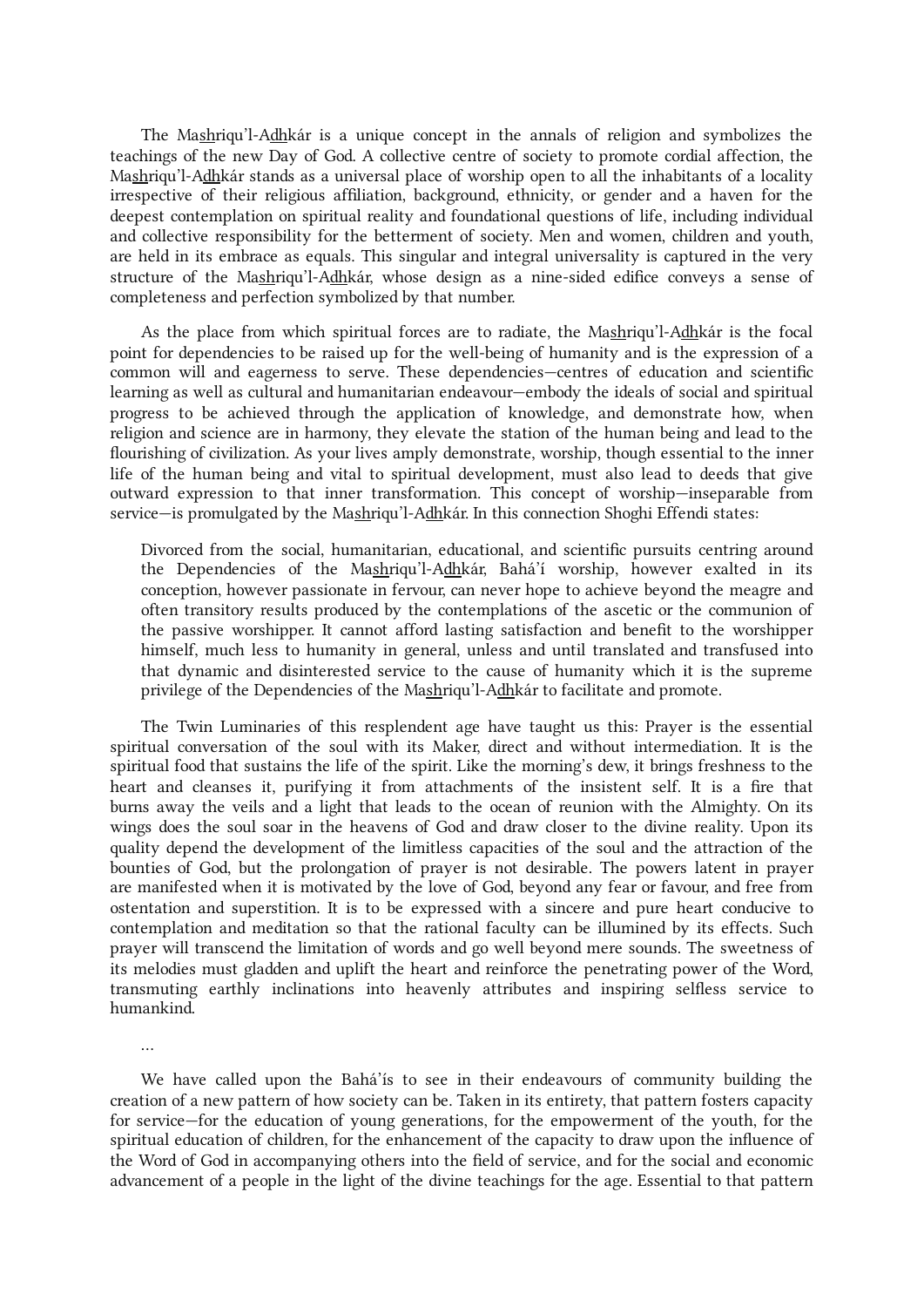is the devotional meeting—a communal aspect of the godly life and a dimension of the concept of the Mashriqu'l-Adhkár—which represents a marvellous opportunity for your community not only to worship the Almighty and seek His benedictions in your own lives, but to extend to your fellow citizens the spiritual energies of prayer, to restore for them the purity of worship, to kindle in their hearts faith in the confirmations of God, and to strengthen in them, no less than in yourselves, eagerness to serve the nation and humanity and to show constructive resilience in the path of justice.

Beloved friends: Gatherings dedicated to prayer throughout your blessed land, in every neighbourhood, town, village, and hamlet, and the increasing access that your compatriots are gaining to Bahá'í prayers are enabling your community to shine the light of unity in the assemblage of humanity, lending a share to the endeavours of your fellow believers throughout the world. Plant, then, the seeds of future Mashriqu'l-Adhkárs for the benefit of all, and ignite countless beacons of light against the gloom of hatred and inequity.

(From a letter dated 18 December 2014 to the Bahá'ís in Iran) [67]

The systematic pursuit of the Plan in all its dimensions gives rise to a pattern of collective endeavour distinguished not only for its commitment to service, but also for its attraction to worship. The intensification of activity which the next five years requires will further enrich the devotional life shared by those who serve side by side in clusters around the world. This process of enrichment is already much advanced: witness, for instance, how gatherings for worship have been integrated into the core of community life. Devotional meetings are occasions where any soul may enter, inhale the heavenly fragrances, experience the sweetness of prayer, meditate upon the Creative Word, be transported on the wings of the spirit, and commune with the one Beloved. Feelings of fellowship and common cause are generated, particularly in the spiritually heightened conversations that naturally occur at such times and through which the "city of the human heart" may be opened. By convening a gathering for worship at which adults and children of any background are welcome, the spirit of the Mashriqu'l-Adhkár is evoked in any locality. The enhancement of the devotional character of a community also has an effect on the Nineteen Day Feast and can be felt at other times when the friends come together.

(From a letter dated 29 December 2015 to the Conference of the Continental Boards of Counsellors) [68]

The Mashriqu'l-Adhkár is "one of the most vital institutions in the world". A Temple and its associated dependencies embody two essential and inseparable aspects of Bahá'í life: worship and service. As a potent symbol and an integral element of the divine civilization towards which Bahá'u'lláh's Revelation ushers all peoples, the House of Worship becomes the focal point of the community from which it emerges. "The holy fragrances of the Mashriqu'l-Adhkár", 'Abdu'l-Bahá explains, "vivify the souls of the righteous, and its vitalizing breezes confer life upon the pure in heart." Indeed, its influence is such as to galvanize an entire people to reach for a more profound sense of unified purpose. The gaze of the Bahá'í world is at this hour fixed upon its newly dedicated Temple, and we are certain that this longed-for victory will bring jubilation to the friends everywhere. Yet they will surely not be content to simply rejoice amongst themselves. Inspired by all that this sublime edifice stands for, let them invite others to discover the abiding joy that comes from the praise of God and from service to humankind.

Bowing our heads at the Threshold of the Ancient Beauty, we give thanks that He has enabled His devoted followers to construct so striking a Temple fashioned of glass, stone, and light, nurturing an attraction to the sacred. The gratitude we feel increases our longing for that glorious day when the blessing of a Mashriqu'l-Adhkár will be conferred upon every city and village, and we look first with eagerness to those countries where national and local Houses of Worship are beginning to emerge. May the resplendent sight of what the community of the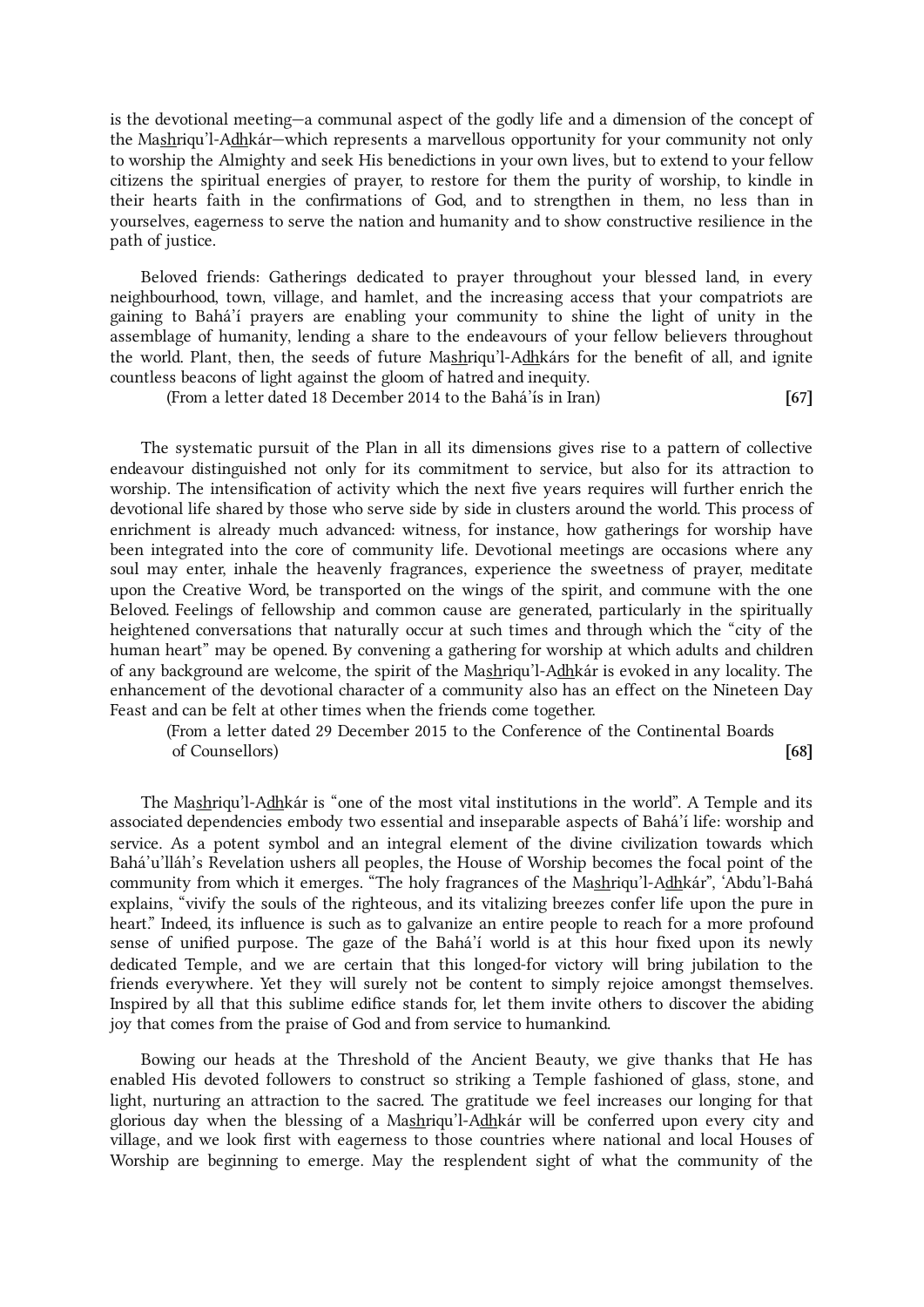Greatest Name has now accomplished in Santiago spur the faithful everywhere to intensify their service, however humble, rendered for the betterment of the world, offered to the Glory of God.

(From a letter dated 14 October 2016 to the Friends Gathered in Santiago, Chile, for the Dedication of the Mother Temple of South America) [69]

A full year has yet to pass since the Bahá'í world marked the completion of the last of the continental Houses of Worship, and already a new dawn is breaking in the development of the institution of the Mashriqu'l-Adhkár. You are gathered at the very dawning-place itself—the site of the first local House of Worship to rise above the horizon in the stage that has now opened. The dedication of this unique edifice is a historic occasion, prefiguring the appearance of many more local as well as national Mashriqu'l-Adhkárs, in obedience to Bahá'u'lláh's commandment revealed in His Most Holy Book: "Build ye houses of worship throughout the lands in the name of Him Who is the Lord of all religions."

…

The emergence of a House of Worship in Battambang … is a testament to how brightly the light of faith shines in the hearts of the friends there. Its design, the work of an accomplished Cambodian architect, reflects the grace and beauty of that nation's culture; it uses innovative techniques but blends them with forms traditional to the region; it unquestionably belongs to the land from which it has risen. Even before its dedication, the Temple has succeeded in elevating the consciousness of those who reside in its shadow about a theme that is integral to the Mashriqu'l-Adhkár—the inseparability of worship and service in the life of a community. It has fostered a greater appreciation of the importance of unity, now reinforced through the collective worship that will occur within its walls. Its emergence is a spur to the efforts being made to nurture communities of spiritual distinction. It is an edifice of noble purpose, erected by a people of noble spirit.

(From a letter dated 1 September 2017 to the Friends Gathered in Battambang, Cambodia, for the Dedication of the House of Worship) [70]

#### From Letters Written on Behalf of the Universal House of Justice

About the dependencies of the Mashriqu'l-Adhkár, there are a number of references to these "important accessories" in the Tablets and Addresses of 'Abdu'l-Bahá. For example, He lists a school for orphan children, hospital and dispensary for the poor, home for the incapable, college for higher scientific education and hospice. In another place after listing the foregoing institutions He states that other philanthropic buildings are to be built.… The Universal House of Justice has also said that it has not seen any text requiring that the number of dependencies should be nine.

(From a letter dated 18 March 1974 to an individual believer) [71]

A symbol of this process [Bahá'í involvement in development projects] may be seen in the House of Worship and its dependencies. The first part to be built is the central edifice which is the spiritual heart of the community. Then, gradually, as the outward expression of this spiritual heart, the various dependencies, those "institutions of social service as shall afford relief to the suffering, sustenance to the poor, shelter to the wayfarer, solace to the bereaved, and education to the ignorant" are erected and function. This process begins in an embryonic way long before a Bahá'í community reaches the stage of building its own Mashriqu'l-Adhkár, for even the first local centre that a Bahá'í community erects can begin to serve not only as the spiritual and administrative centre and gathering place of the community, but also as the site of a tutorial school and the heart of other aspects of community life. The principle remains, however, that the spiritual precedes the material. First comes the illumination of hearts and minds by the Revelation of Bahá'u'lláh, and then the grass roots stirring of the believers wishing to apply these teachings to the daily life of their community.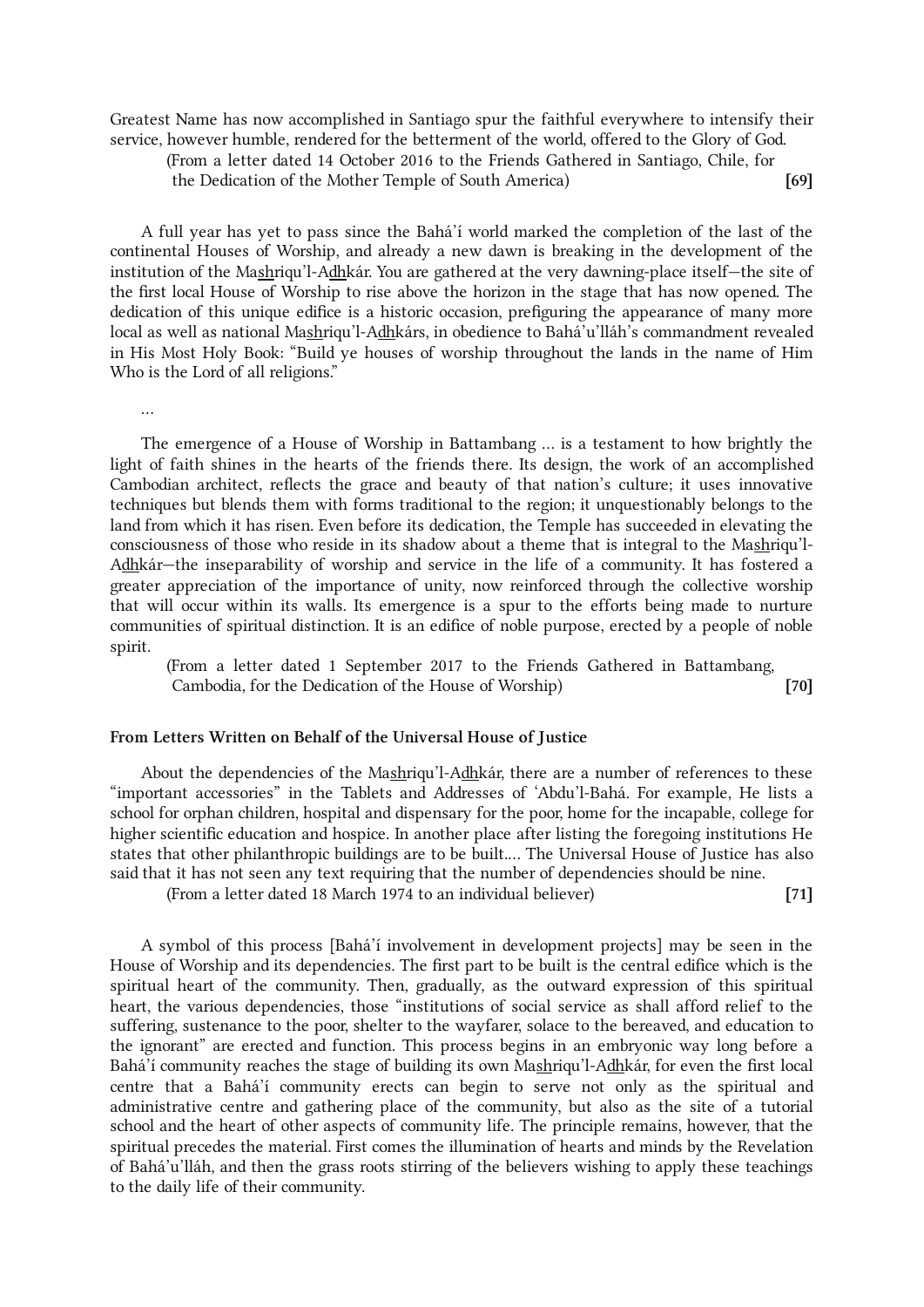The term "Mashriqu'l-Adhkár" has been used in the Writings to describe various things: the gathering of the friends for prayers at dawn; a building where this activity takes place; the complete institution of the Mashriqu'l-Adhkár, with its dependencies; the central edifice of that institution, often described as a "House of Worship" or "Temple". These variants can all be seen as denoting stages or aspects of the gradual introduction of Bahá'u'lláh's concept as promulgated in the Kitáb-i-Aqdas. For the development of the Mashriqu'l-Adhkár, several lines of action have been set in motion, and it is to these that the believers should devote their efforts and attention.

(From a letter dated 20 April 1997 to an individual believer) [73]

The term "Mashriqu'l-Adhkár", when it refers to a House of Worship, denotes a building, the centre in which the people gather to hear the Word of God and to worship Him. Surrounding this central House of Worship are the dependencies of the Mashriqu'l-Adhkár, which express worship in the form of service to humanity.

(From a letter dated 24 February 1998 to an individual believer) [74]

In carrying out this review, it should be noted that it is permissible to use selections from the Holy Writings as lyrics to be accompanied by musical compositions, and to repeat verses or words. A composer is free to determine the musical style, bearing in mind the spiritual obligation to treat the Sacred Texts with propriety, dignity and reverence.…

Furthermore, there is no objection to the repetition of verses from prayers or selections from the Writings in songs in order to conform with musical requirements.

As stated above, slight alterations in the text are permissible, as is repetition of lines as a chorus or of short phrases such as "O God, my God" in order to conform with musical requirements. The musical style of the piece can be determined by the composer, provided that he or she bears in mind the spiritual obligation to treat the Sacred Texts with the propriety, dignity and reverence due them.

(From a letter dated 14 February 2001 to the National Spiritual Assembly of Australia) [75]

The House of Justice was especially delighted to learn of the significant increase in the level of activity at the Temple, including the growing number of core activities involving participants from the wider community…. Building on this foundation, an issue of central importance for your National Assembly to earnestly address concerns the need to foster unity of thought and purpose among the believers regarding ways to bring about an even greater degree of coherence between the endeavours at the House of Worship and the work of expansion and consolidation in the Upolu cluster.

At the heart of these exertions will be the teaching activities and processes of communitybuilding taking place at the Temple. In particular, efforts to share the fundamental teachings of the Faith with visitors and those living in the vicinity and to extend to them an invitation to engage in study circles, devotional gatherings, children's classes, and junior youth groups held on the Temple grounds and in other parts of the cluster will need to be systematized and supported with the necessary human and financial resources. Consideration may also be given to developing a special programme that aims to share a vision of the House of Worship as the spiritual centre of the community and of the influence it can exert in the lives of the surrounding population—a vision of a Temple for the people of Samoa.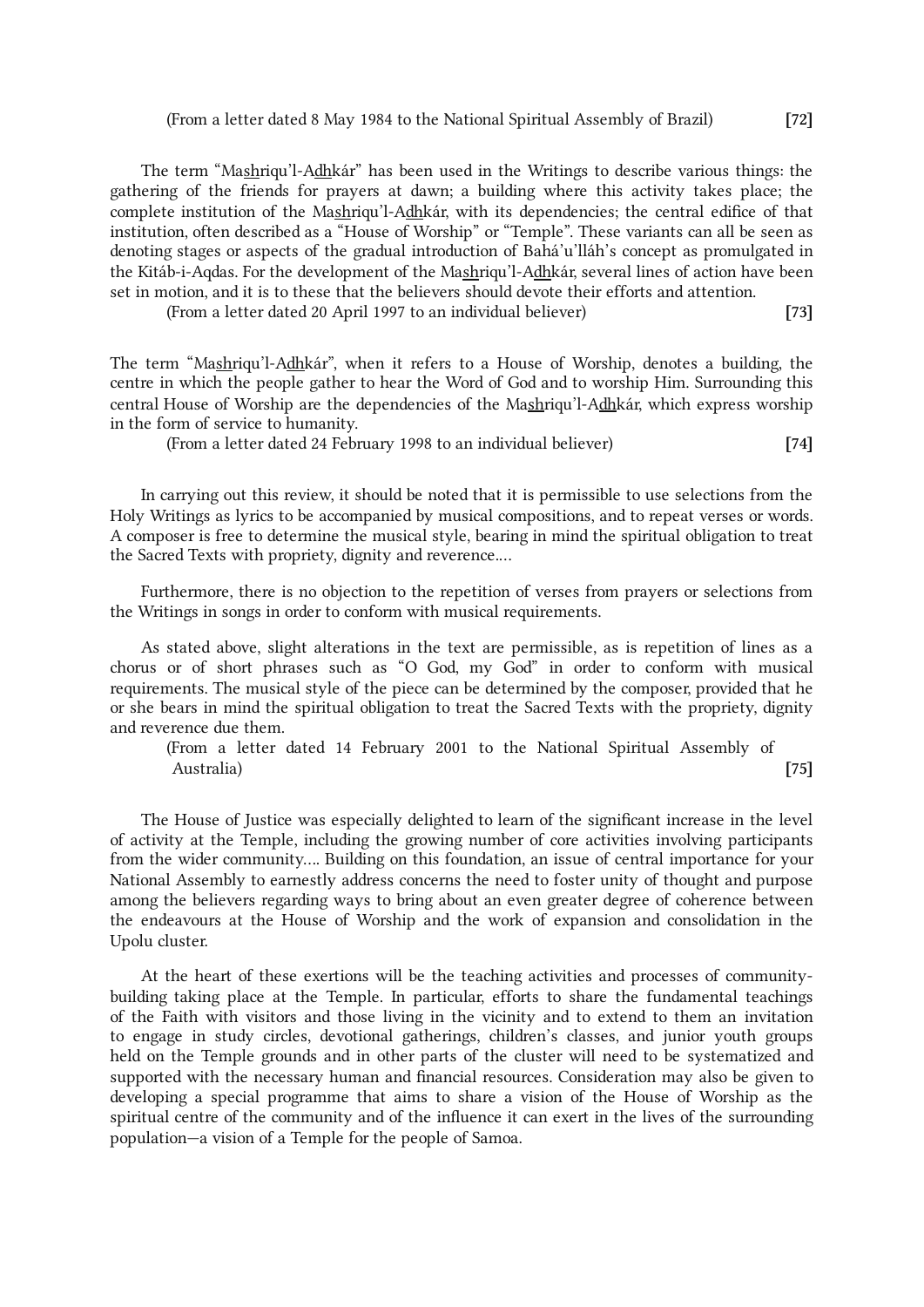It is the ardent hope of the House of Justice that the agencies and believers serving in the Upolu cluster will be empowered to take full advantage of the presence of the House of Worship in their midst as they labour to advance the process of growth and that means of attracting visitors and enhancing their experience will be further refined over time. As with other aspects of Bahá'í community life, success in this endeavour will rest largely upon the friends functioning in a learning mode to ensure that methods and activities are continually reflected upon and improved.

(From a letter dated 27 December 2011 to the National Spiritual Assembly of Samoa) [76]

The House of Justice was delighted to learn that discussions among the believers about the significance of the Mashriqu'l-Adhkár are creating strong connections with the undertaking and are leading to a broader participation of the Bahá'ís and their friends in this collective endeavour. Increased awareness among the believers in Colombia of the significance of the House of Worship has also generated material contributions from them; this is yet another sign of their spiritual commitment. It is hoped that this initial response will be sustained throughout the life of the project and foster a pattern of regular giving to the funds of the Faith.

(From a letter dated 10 December 2013 to the National Spiritual Assembly of Colombia) [77]

A House of Worship is, of course, an integral part of the process of community building, and its construction represents an important milestone in the development of a community. It is the hope of the House of Justice that the friends in … will, through the zeal and determination with which they pursue the essential activities of the Five Year Plan, hasten the day when it will be timely for a Mashriqu'l-Adhkár to be built in your country.

(From a letter dated 12 December 2013 to an individual believer) [78]

In addition, since it is envisioned that the design of the Temple will "harmonize naturally with the local culture and the daily lives of those who will gather to pray and meditate therein", the friends could be encouraged to generate some preliminary ideas about its physical appearance. It is hoped that, ultimately, the design of the House of Worship will draw on elements and symbols with which the people of Kenya naturally identify. These ideas, forwarded to the construction office soon to be established, could be incorporated into the architectural brief defining the requirements for the project.

(From a letter dated 24 September 2014 to the National Spiritual Assembly of Kenya) [79]

With regard to your questions concerning the difference between continental, national and local Houses of Worship, the establishment of the Mashriqu'l-Adhkár began with the construction of a Temple in various regions of the world. As they were erected, the role of these Houses of Worship in signalling the presence and promise of the Faith was emphasized often in figurative language. The Guardian wrote that a Mashriqu'l-Adhkár is a "symbol and harbinger of the World Order of Bahá'u'lláh" and frequently called the first in each continent or region a "mother temple". The House of Justice, when referring to the initiation of projects to construct national Houses of Worship, beginning in the Fifth Epoch and following the commencement of the construction in Chile of the last of the continental Temples, writes that it "offers yet another gratifying evidence of the penetration of the Faith of God into the soil of society."

Beyond this symbolic significance, the Mashriqu'l-Adhkár is an institution with tremendous practical potentialities. It is envisioned that wherever an Assembly is established, whether local or national, the institutions of the Mashriqu'l-Adhkár and Ḥaẓíratu'l-Quds will in time be raised. "From the Mashriqu'l-Adhkár, ordained as a house of worship by Bahá'u'lláh in the Kitáb-i-Aqdas," Shoghi Effendi wrote, "the representatives of Bahá'í communities, both local and national, together with the members of their respective committees, will, as they gather daily within its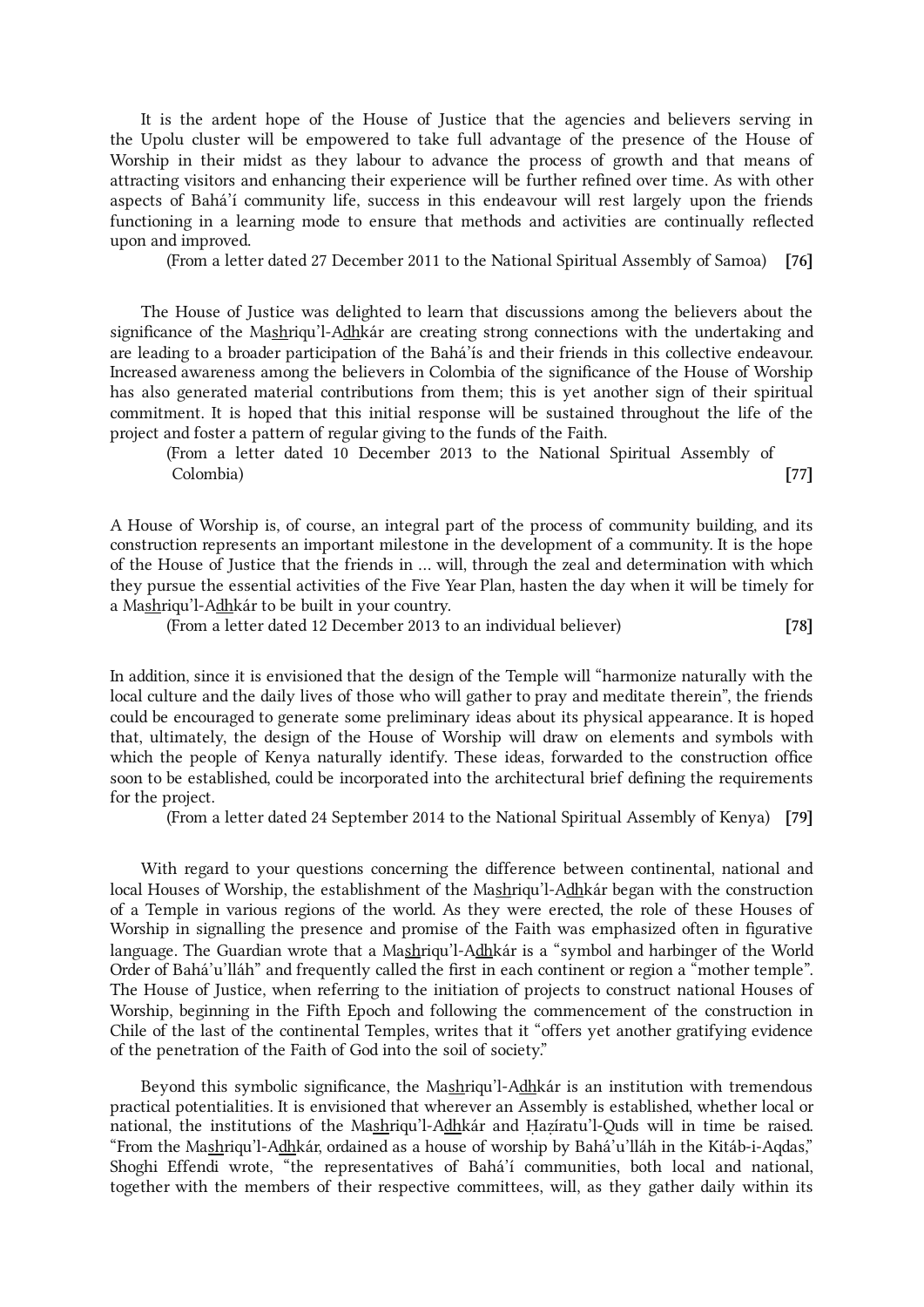walls at the hour of dawn, derive the necessary inspiration that will enable them to discharge, in the course of their day-to-day exertions in the Ḥaẓíratu'l-Quds—the scene of their administrative activities—their duties and responsibilities as befits the chosen stewards of His Faith."

Furthermore, a House of Worship is to be the spiritual centre of a community and, together with its dependencies that will be created, contributes to a flourishing pattern of collective life. Currently, the first Houses of Worship of each continent serve as the national Temples of the countries in which they are located, and they also serve the communities in their vicinity, playing a significant role in local activities. As the process of growth unfolds, Temples will increasingly be raised at the national and local levels, and much will be learned about their nature and how they contribute to the community-building process. The many aspects of the functioning of this institution will then gradually be manifest. As Shoghi Effendi wrote, "None save the institution of the Mashriqu'l-Adhkár can most adequately provide the essentials of Bahá'í worship and service, both so vital to the regeneration of the world."

(From a letter dated 26 January 2015 to an individual believer) [80]

Lyrics used in songs being performed in the Mashriqu'l-Adhkár need not be confined to the Writings; rather, what is required is that they be based upon Bahá'í or other sacred writings and contain Bahá'í themes. It should be noted that the standard for lyrics used in songs performed is somewhat different from the standard for Writings and prayers to be read or chanted in devotional programmes in Houses of Worship. There is therefore no objection to the use of songs based on the Writings and talks of 'Abdu'l-Bahá.

(From a letter dated 2 November 2015 to the National Spiritual Assembly of Australia) [81] **Example 2018 Example 2018** 

## Selected Prayers for the Mashriqu'l-Adhkár from the Writings of 'Abdu'l-Bahá

O Lord, my God! Confirm them in Thy service! Strengthen their backs in bearing the stones for the erection of the Mashriqu'l-Adhkár! O Lord, my God! Illumine the faces of these righteous ones with the light that shineth from the dawning-place of Thy mysteries. Verily, thou art the Mighty and the Unconstrained and verily, Thou art the Merciful and the Compassionate.

(From a Tablet—translated from the Arabic) [82]

## O God, my God!

Lowly, humble, and tearful, I turn my face unto the Kingdom of Thy mercy and the realm of Thy singleness and fervently entreat Thee at the Threshold of Thy oneness to assist Thy true lovers to offer their contribution to the rearing of the Mashriqu'l-Adhkár in that land—that from this edifice, the splendours of His light may be shed abroad in every direction, and the joyous cries that extol and magnify Thy name may be raised at morn and eventide, ascending upward towards Thy celestial Concourse and Thine all-glorious Horizon.

<span id="page-34-0"></span>O Lord, my God! Cause me to hear the accents of their voices and the lamentations of their hearts, despite the great distance that separateth this nearer side of the valley and that "faraway side,"<sup>[3](#page-37-33)</sup> in order that my spirit may rejoice, my heart be gladdened, mine eyes be consoled, my whole being tremble for joy, and mine inmost essence be filled with bliss at such an outpouring of grace, at such manifest splendour.

O Lord, my God! Open wide the doors of Thy blessings unto every soul who ariseth to make offerings for this exalted edifice, this wondrous House of Prayer, this Dayspring of light.

Verily art Thou the Omnipotent, the Mighty, the Powerful, the Tender, the Gracious. (From a Tablet—translated from the Arabic) [83]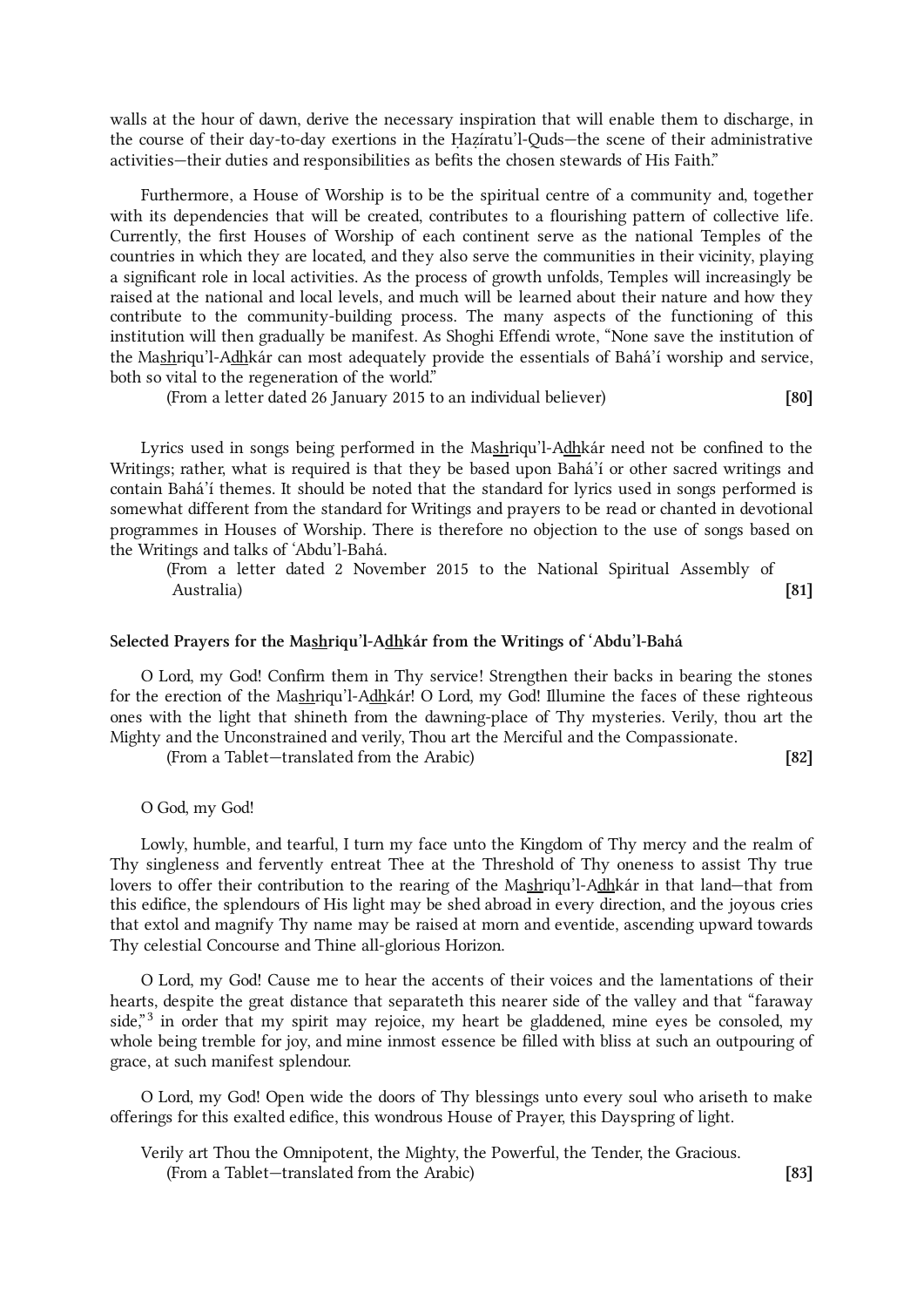O God, my God! I implore Thee with a throbbing heart and streaming tears to aid whosoever expendeth his energy for the erection of this House, and the construction of this Building wherein Thy name is mentioned every morn and every eve.

O God! Send down Thy divine increase on whosoever endeavoureth to serve this edifice and exerteth himself to raise it amongst the kindreds and religions of the world. Confirm him in every good deed in promoting the welfare of mankind. Open Thou the doors of wealth and abundance unto him and make him an heir to the treasures of the Kingdom, which perish not. Make him a sign of Thy bestowals among the peoples and reinforce him by the sea of Thy generosity and bounty, surging with waves of Thy grace and favour. Verily, Thou art the Generous, the Merciful and the Bountiful.

(From a Tablet—translated from the Arabic) [84]

O God, my God! Illumine the brows of Thy true lovers and support them with angelic hosts of certain triumph. Set firm their feet on Thy straight path, and out of Thine ancient bounty open before them the portals of Thy blessings; for they are expending on Thy pathway what Thou hast bestowed upon them, safeguarding Thy Faith, putting their trust in their remembrance of Thee, offering up their hearts for love of Thee, and withholding not what they possess in adoration for Thy Beauty and in their search for ways to please Thee.

O my Lord! Ordain for them a plenteous share, a destined recompense and sure reward.

Verily, Thou art the Sustainer, the Helper, the Generous, the Bountiful, the Ever-Bestowing. (Selections from the Writings of 'Abdu'l-Bahá, no. 235) [85]

The photograph which thou hadst sent of the Mashriqu'l-Adhkár hath been received. It was a source of immense joy, for praise be to God, the beloved of God gathered in the Mashriqu'l-Adhkár with their faces aglow like unto candles, illumining that assemblage with the light of spiritual sentiments.

My God, my Beloved, my heart's Desire! These are servants of the Threshold of Thy holiness who have prostrated themselves before the door of Thy singleness. They have entered the Dawning-Place of Thy praise and the assemblage of Thy light, beseeching Thee, humbly supplicating the Kingdom of Thy oneness, and praying fervently to Thee with their hearts fixed steadfastly upon Thee.

O my Lord! Accept their deeds, commune with them in their prayers, and inspire them with the wonders of Thy mysteries, that they may become the manifestations of Thy bounty amidst Thy creatures and the company of Thy chosen ones amongst Thy people. Verily, Thou art the Gentle, the All-Bountiful, the Gracious, the Merciful, the All-Loving.

(From a Tablet—translated from the Arabic and Persian) [86]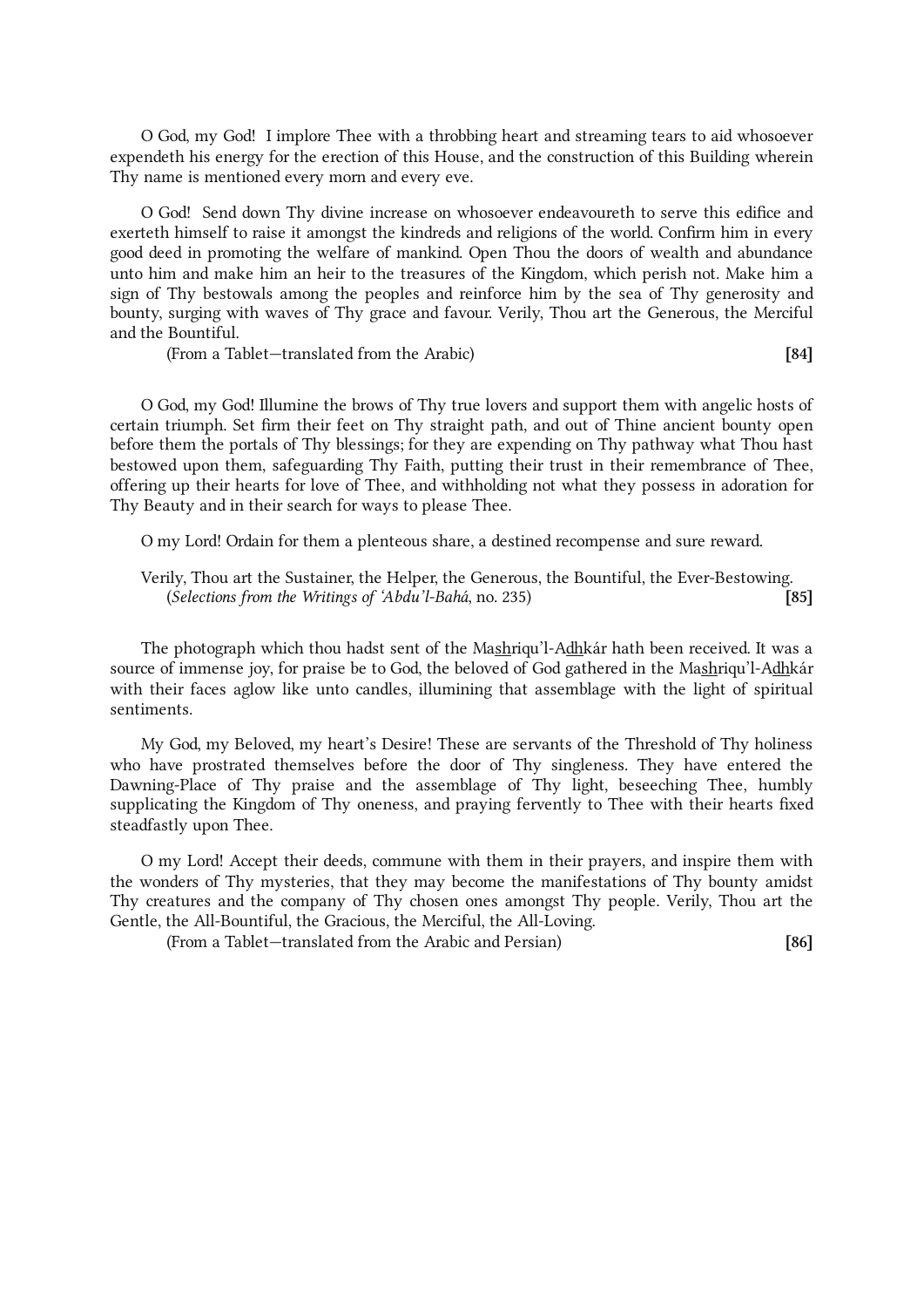# Notes

A Statement and Compilation Prepared by the Research Department of the Universal House of Justice

- <span id="page-36-0"></span>1 The Kitáb-i-Aqdas: The Most Holy Book (Wilmette: Bahá'í Publishing Trust, 1993, 2009 printing), note 53.  $\leftrightarrow$
- <span id="page-36-1"></span>2 Extract 67.  $\leftrightarrow$
- <span id="page-36-2"></span>3 Extract 67.  $\leftrightarrow$
- <span id="page-36-3"></span>4 Extract 6.  $\leftrightarrow$
- <span id="page-36-4"></span>5 Extract 28.  $\leftrightarrow$
- <span id="page-36-5"></span>6 Extract 9.  $\leftrightarrow$
- <span id="page-36-6"></span>7 Extract 66.  $\leftrightarrow$
- <span id="page-36-7"></span>8 Extract 28.  $\leftrightarrow$
- <span id="page-36-8"></span>9 Extract 43.  $\leftrightarrow$
- <span id="page-36-9"></span>10 Extract 67.  $\leftrightarrow$
- <span id="page-36-10"></span>From a letter dated 14 October 2016 written by the Universal House of Justice to the friends 11 gathered in Santiago, Chile, for the dedication of the Mother Temple of South America.  $\leftrightarrow$
- <span id="page-36-11"></span>12 Extract 69.  $\leftrightarrow$
- <span id="page-36-12"></span>13 Extract 29.  $\leftrightarrow$
- <span id="page-36-13"></span>14 Extract 1.  $\leftrightarrow$
- <span id="page-36-14"></span>15 Extract 31.  $\leftrightarrow$
- <span id="page-36-15"></span>16 Extract 35.  $\leftrightarrow$
- <span id="page-36-16"></span>17 Extract 16.  $\leftrightarrow$
- <span id="page-36-17"></span>18 Extract 30.  $\leftrightarrow$
- <span id="page-36-18"></span>19 Extract 25.  $\leftrightarrow$
- <span id="page-36-19"></span>20 Extract 16.  $\leftrightarrow$
- <span id="page-36-20"></span>21 Extract 13.  $\leftrightarrow$
- <span id="page-36-21"></span>22 Extract 30.  $\leftrightarrow$
- <span id="page-36-22"></span>23 Extract 57.  $\leftrightarrow$
- <span id="page-36-23"></span>24 Extract 28.  $\leftrightarrow$
- <span id="page-36-24"></span>25 Extract 69.  $\leftrightarrow$
- <span id="page-36-25"></span>26 Extract 10.  $\leftrightarrow$ 27 Extract 21.  $\leftrightarrow$
- <span id="page-36-27"></span><span id="page-36-26"></span>28 Extract 3.  $\leftrightarrow$
- <span id="page-36-28"></span>29 Extract 67.  $\leftrightarrow$
- <span id="page-36-29"></span>30 Extract 67.  $\leftrightarrow$
- <span id="page-36-30"></span>31 Extract 67.  $\leftrightarrow$
- <span id="page-36-31"></span>32 Extract 68.  $\leftrightarrow$
- <span id="page-36-32"></span>33 Extract 62.  $\leftrightarrow$
- <span id="page-36-33"></span>34 Extract 68.  $\leftrightarrow$
- <span id="page-36-34"></span>35 Extract 28.  $\leftrightarrow$
- <span id="page-36-35"></span>36 Extract 38.  $\leftrightarrow$
- <span id="page-36-36"></span>37 Extract 58.  $\leftrightarrow$
- <span id="page-36-37"></span>38 Extract 49.  $\leftrightarrow$
- <span id="page-36-38"></span>39 Extract 53.  $\leftrightarrow$
- <span id="page-36-39"></span>40 Extract 45.  $\leftrightarrow$
- <span id="page-36-40"></span>41 Extract 53.  $\leftrightarrow$
- <span id="page-36-41"></span>42 Extract 81.  $\leftrightarrow$
- <span id="page-36-42"></span>43 Extract 75.  $\leftrightarrow$
- <span id="page-36-43"></span>44 Extract 75.  $\leftrightarrow$
- <span id="page-36-44"></span>45 Extract 37.  $\leftrightarrow$
- <span id="page-36-45"></span>46 Extract 25.  $\leftrightarrow$